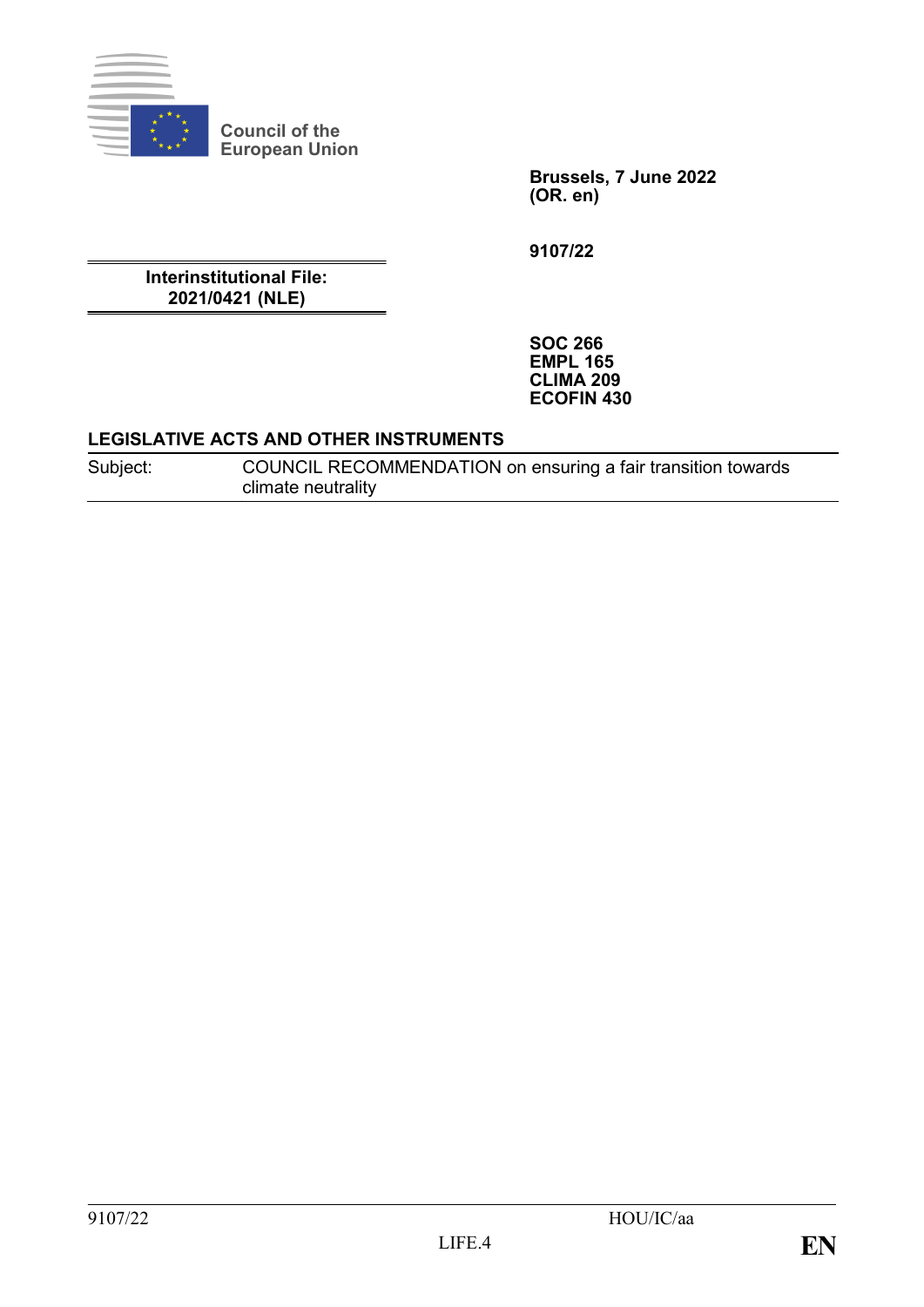## **COUNCIL RECOMMENDATION (EU) 2022/…**

**of …**

#### **on ensuring a fair transition towards climate neutrality**

## THE COUNCIL OF THE EUROPEAN UNION,

Having regard to the Treaty on the Functioning of the European Union, and in particular Article 166(4), and Article 292 in conjunction with Article 149 thereof.

Having regard to the proposal from the European Commission,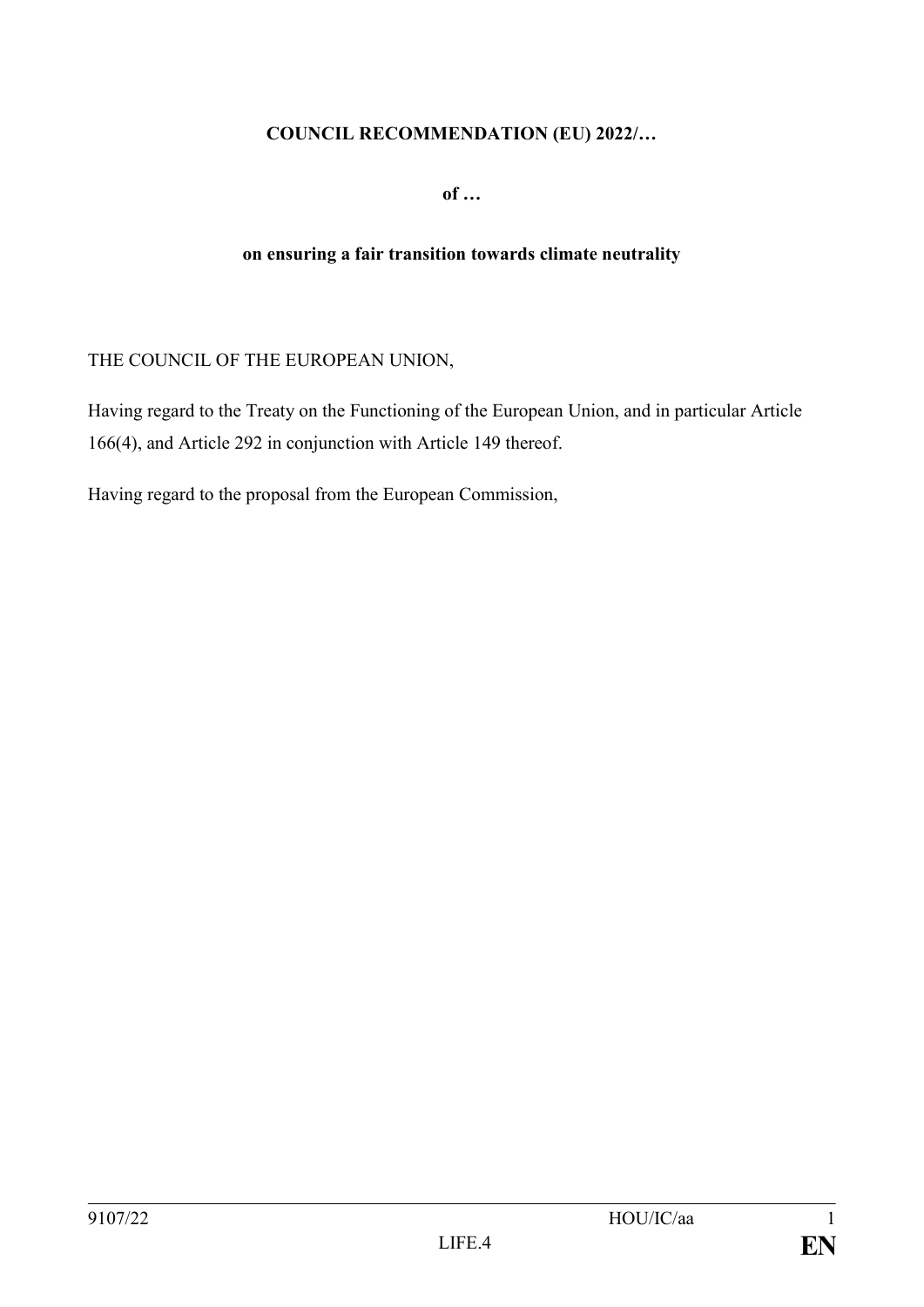## Whereas:

- (1) Greenhouse gas emissions need to be urgently reduced, in particular to decrease sea level rise and the likelihood of extreme weather events that already affect every region across the globe **<sup>1</sup>** and to reduce the economic and social costs associated with the effects of global warming**<sup>2</sup>** . The Union and its Member States are Parties to the Paris Agreement adopted on 15 December 2015 under the United Nations Framework Convention on Climate Change (UNFCCC) ('the Paris Agreement')**<sup>3</sup>** , which binds its Parties to holding the increase in the global average temperature to well below 2°C above pre-industrial levels and to pursuing efforts to limit the temperature increase to 1.5°C above pre-industrial levels.
- (2) Climate change and environmental degradation pose severe threats that require urgent action, as reaffirmed most recently by the Sixth Assessment Report of the Intergovernmental Panel on Climate Change (IPCC) on the Physical Science Basis. Human suffering and economic losses stemming from more frequent climate-related extreme events, such as floods, heatwaves, droughts and forest fires, are becoming more common. In the Union, those losses already average over EUR 12 billion per year**<sup>4</sup>** .

**<sup>1</sup>** IPCC, 2021: Climate Change 2021: The Physical Science Basis. Contribution of Working Group I to the Sixth Assessment Report of the Intergovernmental Panel on Climate Change.

**<sup>2</sup>** Szewczyk, W., Feyen. L., Matei, A., Ciscar, J.C., Mulholland, E., Soria, A. (2020), Economic analysis of selected climate impacts, Publications Office of the European Union, Luxembourg, doi:10.2760/845605.

**<sup>3</sup>** OJ L 282, 19.10.2016, p. 4.

**<sup>4</sup>** European Commission (2021), PESETA IV study 'Climate change impacts and adaptation in Europe', Joint Research Centre, Sevilla, [http://ec.europa.eu/jrc/en/peseta-iv.](http://ec.europa.eu/jrc/en/peseta-iv)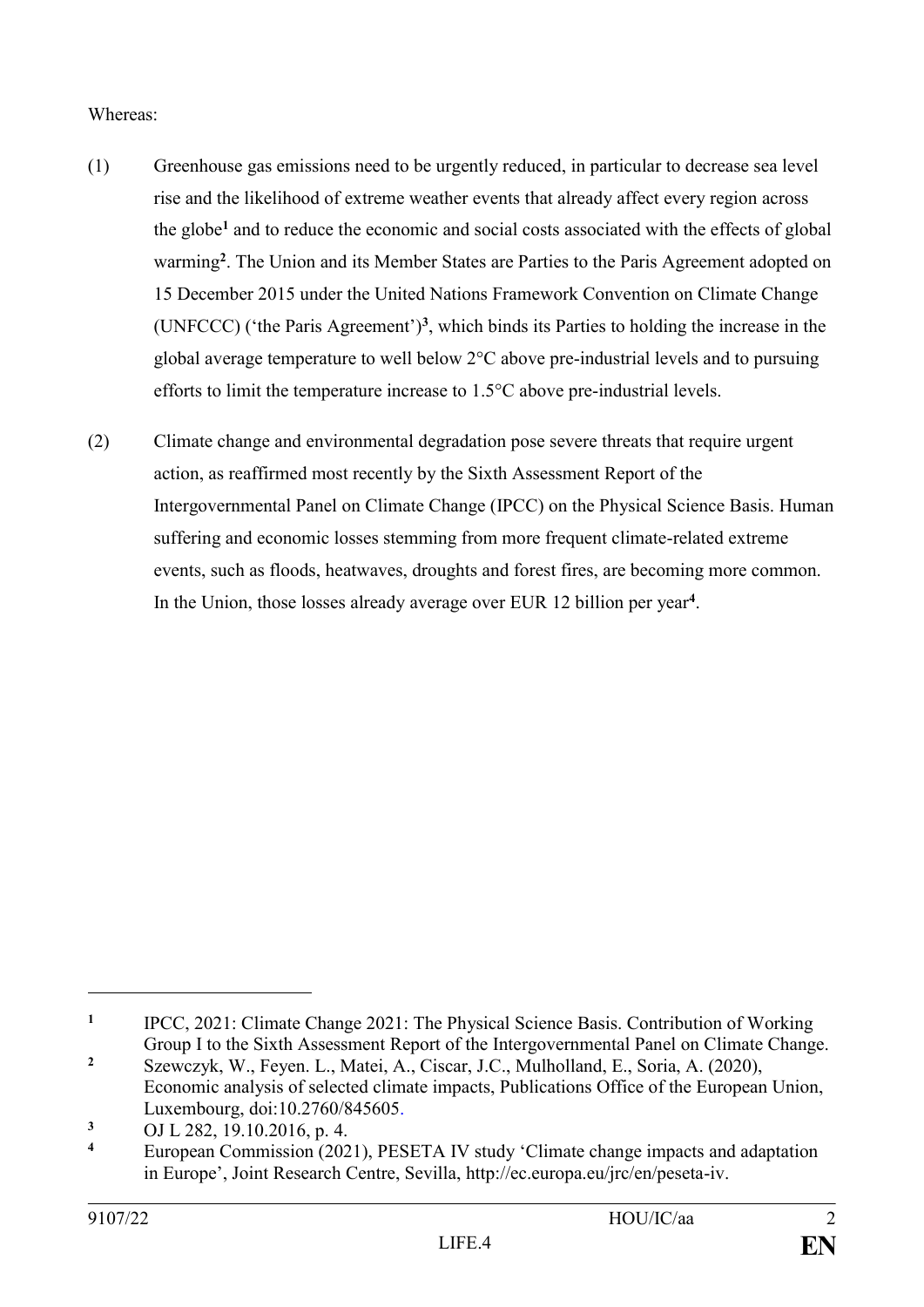Those losses could reach an additional EUR 175 billion, which is 1.38% of Union GDP, per year if global warming reaches 3°C above pre-industrial levels, as opposed to EUR 65 billion for 2°C and EUR 36 billion per year for 1.5°C. This would disproportionately harm certain groups, notably people already in vulnerable situations and regions already facing challenges.

(3) The communication from the Commission of 11 December 2019 entitled 'The European Green Deal' (the 'European Green Deal') sets out the strategy for the Union to become the first climate-neutral continent and transform the Union into a sustainable, fairer and more prosperous society that respects the planetary boundaries. The need for a fair transition is an integral part of the European Green Deal, which underlined that no person and no place should be left behind. The European Climate Law**<sup>1</sup>** sets out a binding Union-wide objective of climate neutrality by 2050 and a binding intermediate target of a net domestic reduction in greenhouse gas emissions of at least  $55\%$  by 2030 compared to 1990 levels. The  $8<sup>th</sup>$ Environment Action Programme to 2030**<sup>2</sup>** aims to accelerate the green transition to a climate-neutral, sustainable, non-toxic, resource-efficient, renewable energy-based, resilient and competitive circular economy in a just, equitable and inclusive way, and to protect, restore and improve the state of the environment.

**<sup>1</sup>** Regulation (EU) 2021/1119 of the European Parliament and of the Council of 30 June 2021 establishing the framework for achieving climate neutrality and amending Regulations (EC) No 401/2009 and (EU) 2018/1999 ('European Climate Law') (OJ L 243, 9.7.2021, p. 1).

<sup>&</sup>lt;sup>2</sup> Decision (EU) 2022/591 of the European Parliament and of the Council of 6 April 2022 on a General Union Environment Action Programme to 2030 [\(OJ L 114, 12.4.2022, p. 22\).](https://eur-lex.europa.eu/legal-content/EN/TXT/?uri=uriserv%3AOJ.L_.2022.114.01.0022.01.ENG&toc=OJ%3AL%3A2022%3A114%3ATOC)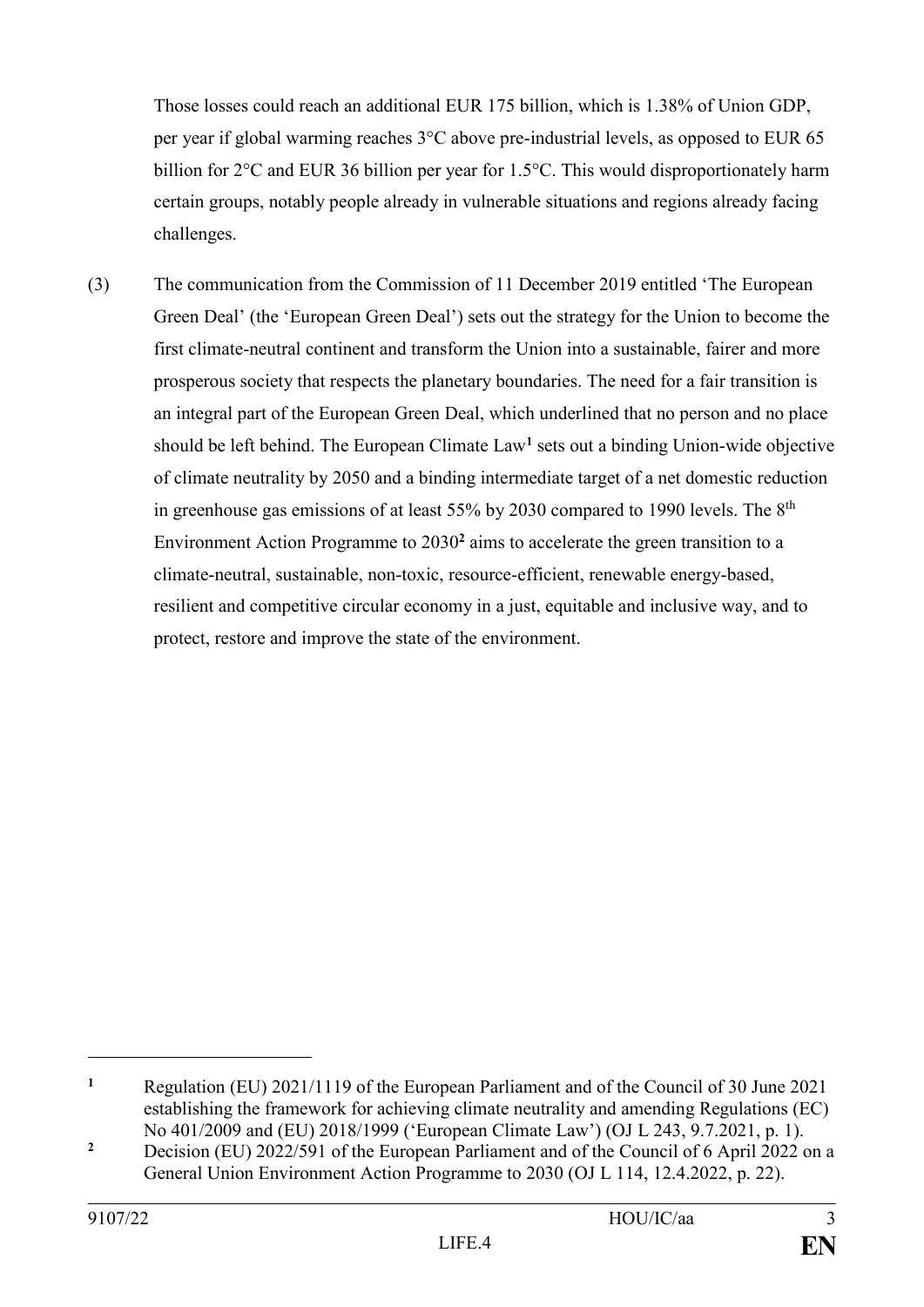(4) In light of Russia's war of aggression against Ukraine, the communication from the Commission of 18 May 2022 entitled 'REPowerEU Plan' (the 'REPowerEU Plan'), in line with the Versailles Declaration of 10 and 11 March 2022, sets out measures to phase out the Union's dependence on fossil fuels from Russia by diversifying gas supplies and accelerating the reduction of the dependence on fossil fuels, including through rolling out solar, wind and heat pumps, decarbonising industry, and enabling faster permitting of renewable energy projects.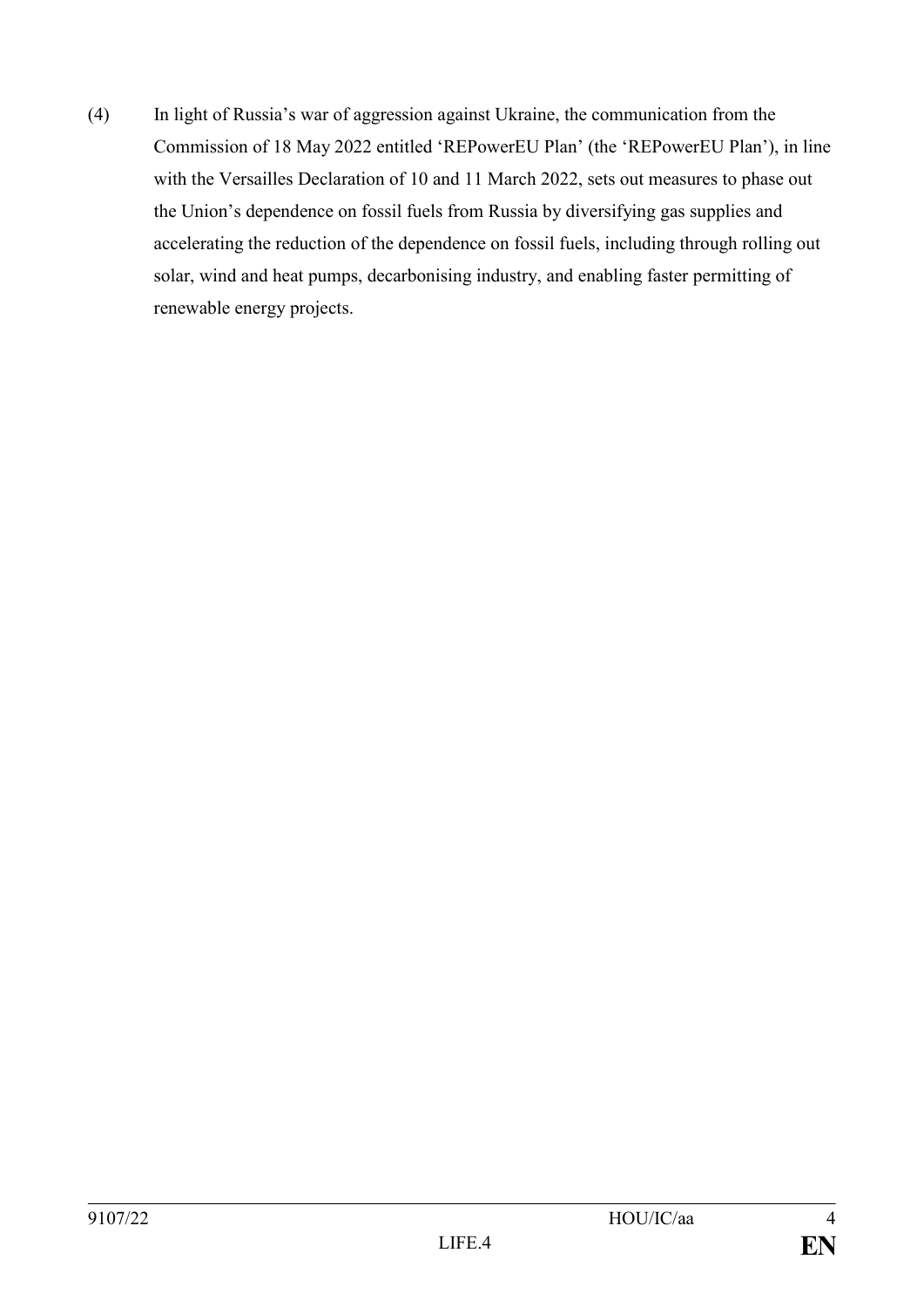(5) The transformation to a climate neutral economy and society requires comprehensive policy action and substantial investment across many areas, such as climate action, energy, transport, environment, industry, research and innovation.**<sup>1</sup>** To deliver on the binding Union-level target for 2030, on 14 July 2021 the Commission issued a communication entitled ''Fit for 55': delivering the EU's 2030 Climate Target on the way to climate neutrality' as well as a number of related legislative proposals ('the 'Fit for 55' package'). The 'Fit for 55' package includes proposals to update relevant legislation, including the EU Emissions Trading System (EU ETS)**<sup>2</sup>** , the energy taxation, energy efficiency and renewable energy Directives, the  $CO<sub>2</sub>$  emission performance standards Regulation for cars and vans, the Regulation on the inclusion of greenhouse gas emissions and removals from land use, land use change and forestry, the Directive on alternative fuels infrastructure, and the effort sharing Regulation (ESR) with respect to sectors outside the current EU ETS, namely transport and building sectors.

<sup>&</sup>lt;sup>1</sup> For instance as regards infrastructure, the Union will need an estimated EUR 350 billion in additional investment per year over this decade to meet its 2030 emissions-reduction target in energy systems alone, alongside EUR 130 billion needed for other environmental goals.

<sup>&</sup>lt;sup>2</sup> Proposal for a Directive of the European Parliament and of the Council amending Directive 2003/87/EC establishing a system for greenhouse gas emission allowance trading within the Union, Decision (EU) 2015/1814 concerning the establishment and operation of a market stability reserve for the Union greenhouse gas emission trading scheme and Regulation (EU) 2015/757, COM(2021) 551 final.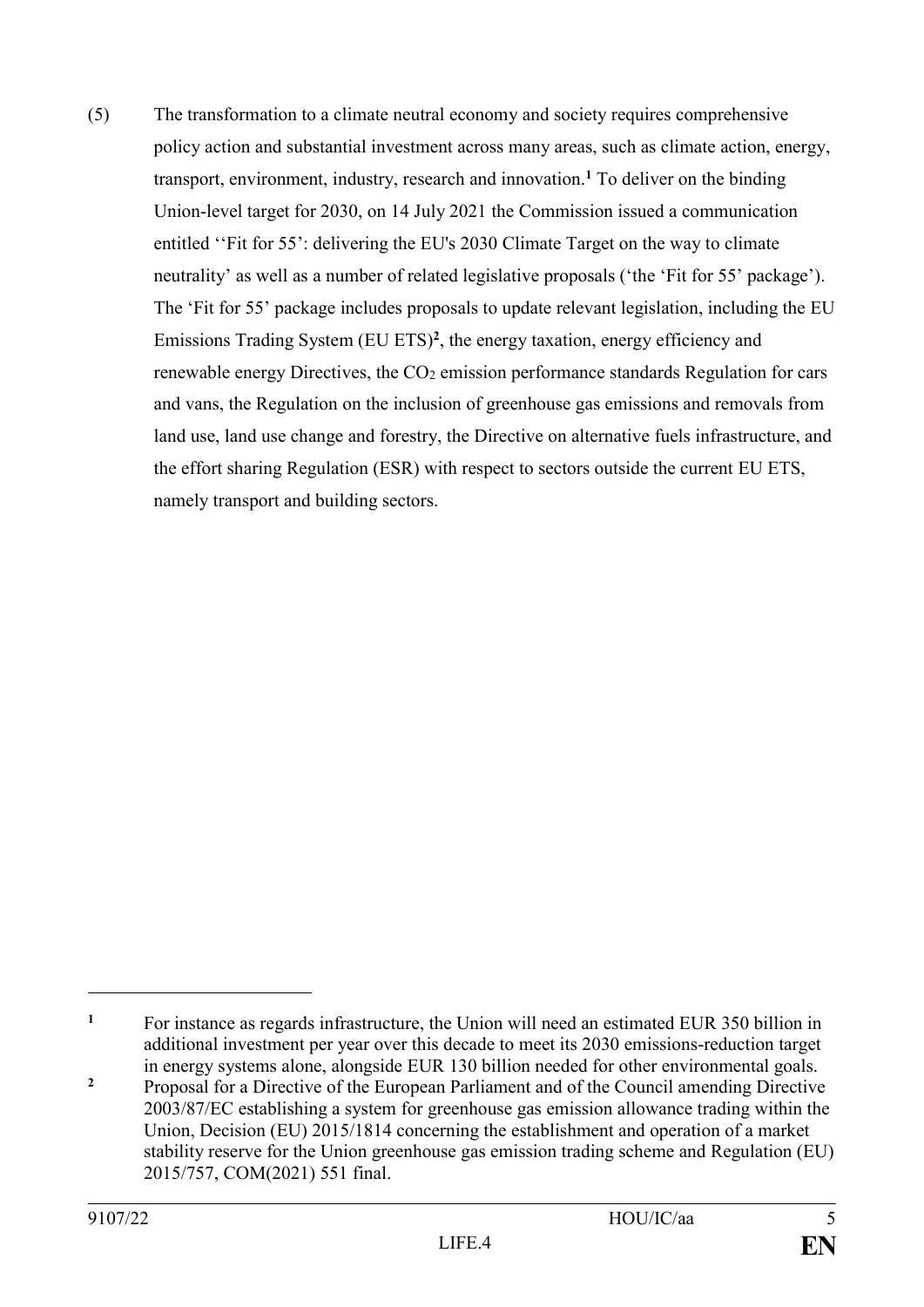It also includes proposals for new legislation, notably to support the use of cleaner fuels in the aviation and maritime transport sectors, as well as to establish a carbon border adjustment mechanism and to establish a Social Climate Fund, which is directly related to the proposed introduction of emissions trading system for fuels used in buildings and road transport. The 'Fit for 55' package, combined with measures taken at Union level to support and incentivise the necessary public and private investments, is aimed to help support and accelerate the growth of new markets, for instance for clean fuels and lowemission vehicles, thereby driving down the costs of the sustainable transition for businesses and citizens alike.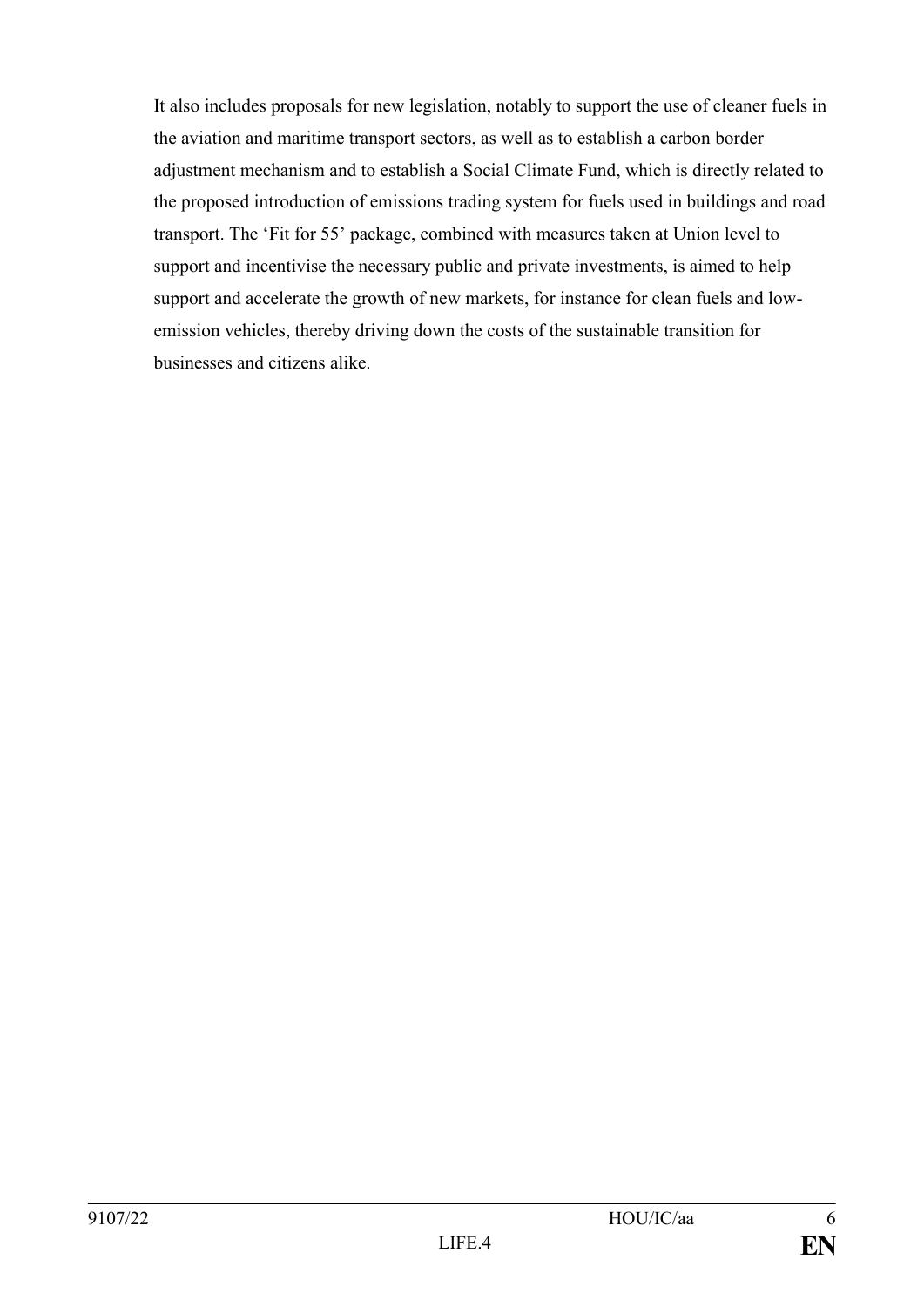(6) At its meeting on 20 June 2019, the European Council committed, in its 'A New Strategic Agenda 2019-2024', to ensure a fair transition towards climate neutrality that is inclusive and leaves nobody behind. At the international level, Member States have endorsed the United Nation's Sustainable Development Goals and ratified the Paris Agreement, which refer to the imperatives of a just transition of the workforce and the creation of decent work and quality jobs, as well as the need for adaptation and capacity-building to be gender responsive. Guidelines from the International Labour Organization provide an internationally established policy framework for a just transition towards environmentally sustainable economies and societies for all.**<sup>1</sup>** Furthermore, 54 signatories (countries and social partners) endorsed the 'Solidarity and Just Transition Silesia Declaration'**<sup>2</sup>** , which was adopted at the 24th Conference of the Parties (COP) to the UNFCCC in Katowice, including the Commission, on behalf of the Union, and 21 individual Member States. The Union and 10 Member States signed the Declaration 'Supporting the Conditions for a Just Transition Internationally', adopted at the 26th COP to the UNFCCC in Glasgow, committing to include information on just transition in Biennial Transparency Reports in the context of reporting on their policies and measures to achieve their Nationally Determined Contributions.

<sup>&</sup>lt;sup>1</sup> The guidelines define the concept of just transition and call upon policy-makers and social partners to promote a just transition at the global level.

**<sup>2</sup>** See document ST 14545/2018 REV 1.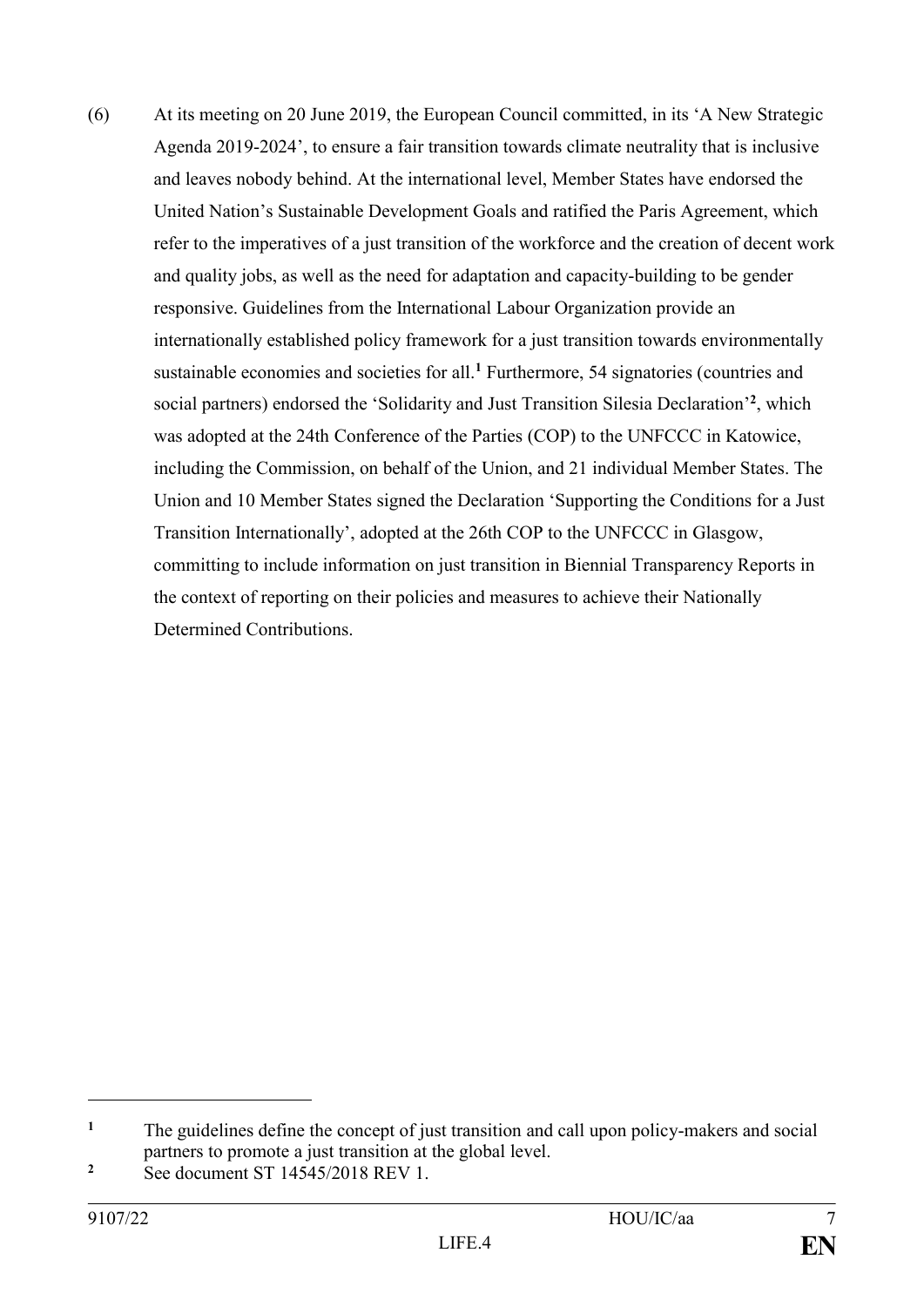(7) Fairness and solidarity are defining principles of the Union's policies towards the green transition and a requisite for its broad and sustained public support. The European Green Deal stresses that the transition must be fair and inclusive, putting people first and paying particular attention to supporting those regions, industries, workers, households and consumers that will face the greatest challenges. Moreover, the communication from the Commission of 14 January 2020 entitled 'A Strong Social Europe for Just Transitions' emphasises that implementing the European Green Deal will give Europe the tools to strive for more when it comes to upward convergence, social fairness and shared prosperity. The communication from the Commission of 23 February 2022 on decent work worldwide for a global just transition and a sustainable recovery puts the promotion of decent work worldwide at the heart of a just transition and an inclusive, sustainable and resilient recovery from the pandemic.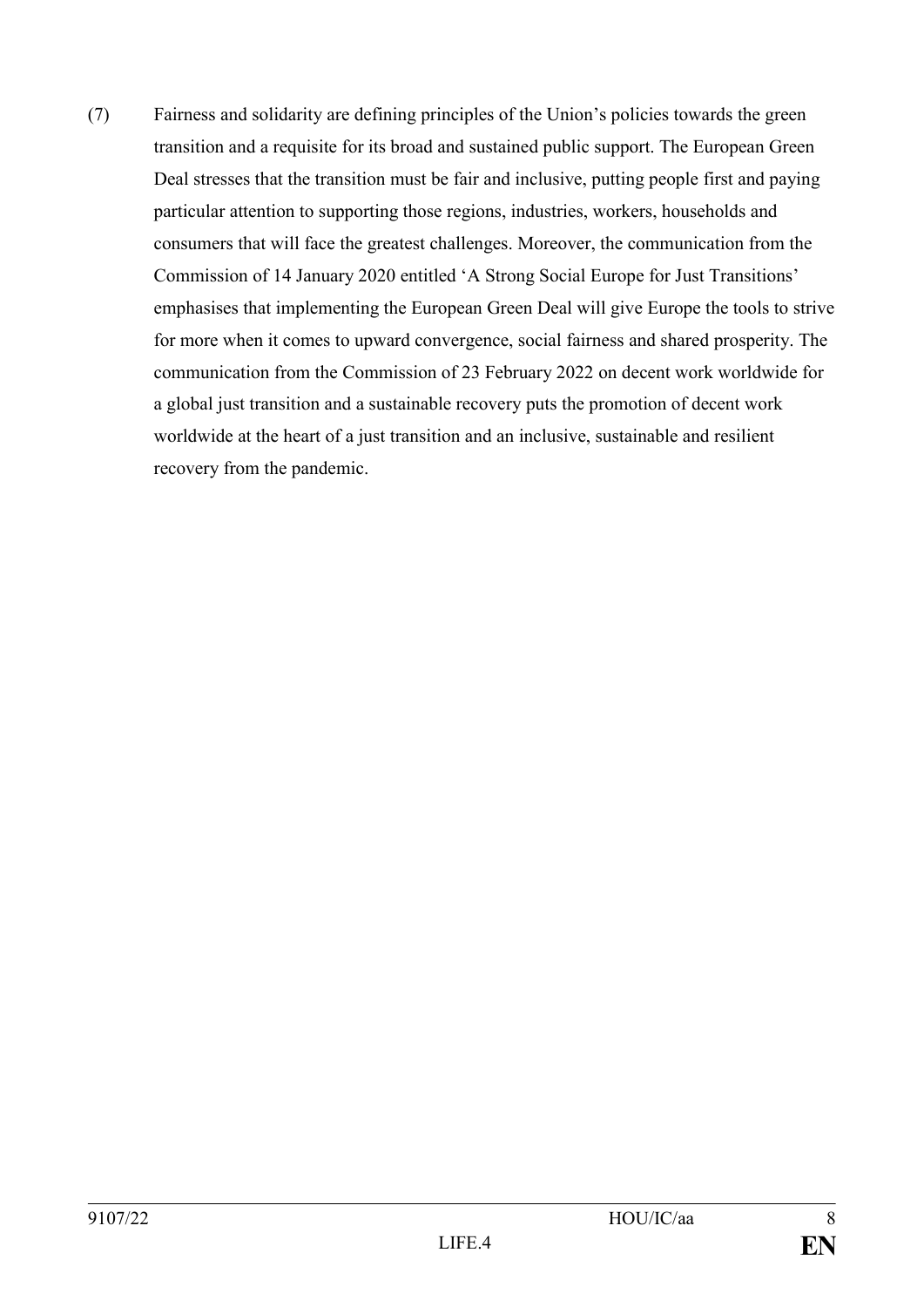(8) The communication from the Commission of 4 March 2021 entitled 'The European Pillar of Social Rights Action Plan'**<sup>1</sup>** highlights that unity, coordination and solidarity are needed to move forward towards a greener and more digital decade in which Europeans can thrive. It proposed three EU headline targets for 2030, namely: that at least 78% of the population aged 20 to 64 should be in employment by 2030**<sup>2</sup>** ; that at least 60% of all adults should participate in training every year**<sup>3</sup>** ; and that the number of people at risk of poverty or social exclusion should be reduced by at least 15 million by 2030**<sup>4</sup>** . Those 2030 headline targets were welcomed by Union leaders in the Porto Declaration of 8 May 2021 at the informal meeting of heads of state or government in Porto on 7-8 May 2021 and by the European Council in its conclusions of 24-25 June 2021.

<sup>&</sup>lt;sup>1</sup> The European Pillar of Social Rights, proclaimed and signed by the Council, the European Parliament and the Commission at the Gothenburg Summit in November 2017, is the Union's guiding compass to a strong social Europe.

**<sup>2</sup>** In order to achieve this overall goal, Europe must strive to at least halve the gender employment gap compared to 2019; to reduce the share of young people (15-29) who are neither in employment, nor in education or training (NEETs) to 9%; and to increase the provision of formal early childhood education and care (ECEC).

**<sup>3</sup>** In particular, at least 80% of those aged 16-74 should have basic digital skills, and early school leaving should be further reduced and participation in upper secondary education increased.

<sup>&</sup>lt;sup>4</sup> Out of 15 million people to lift out of poverty or social exclusion, at least 5 million should be children.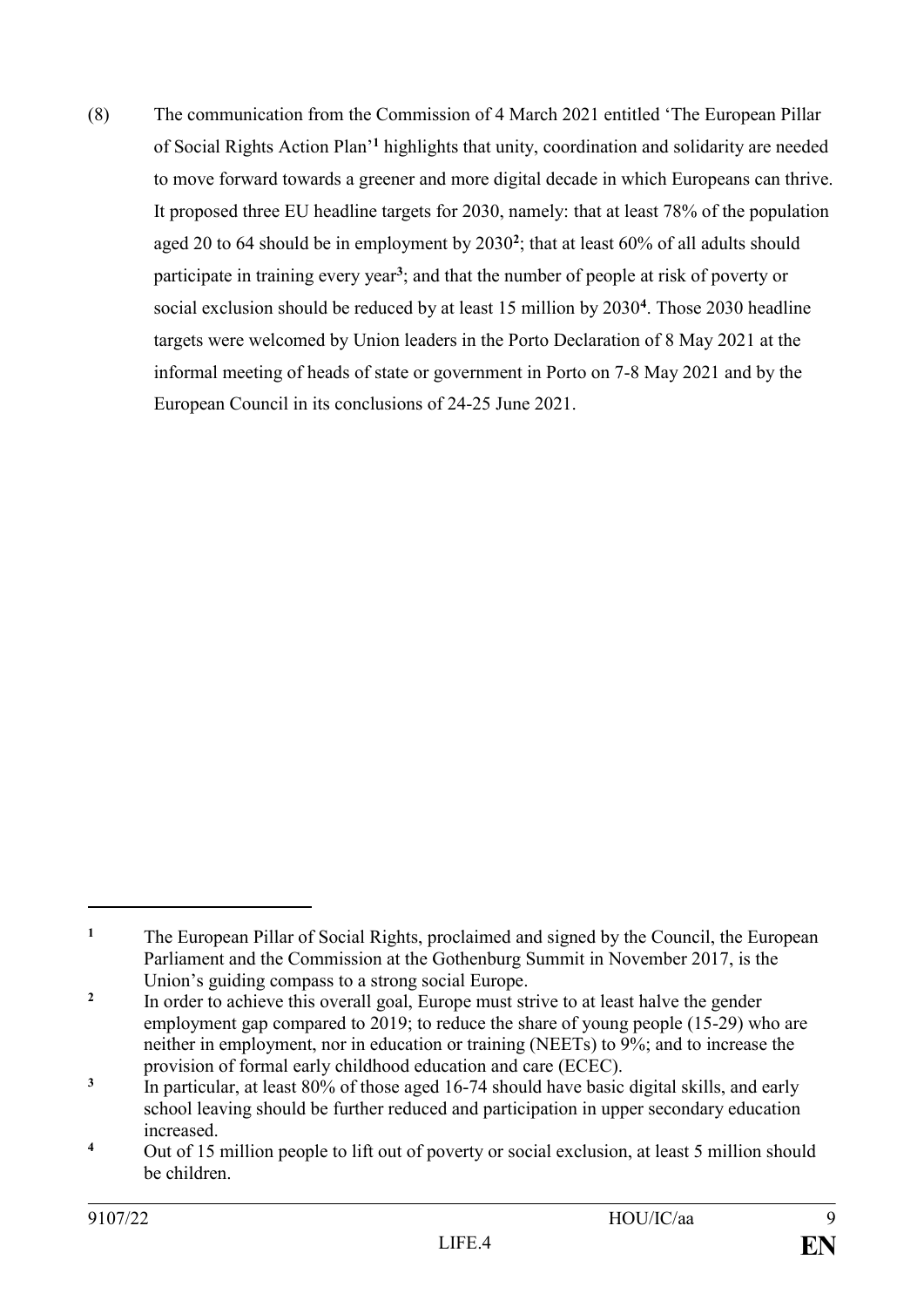(9) With the right accompanying polices in place**<sup>1</sup>** , the green transition could in aggregate create around 1 million additional quality jobs**<sup>2</sup>** in the Union by 2030 and 2 million by 2050**<sup>3</sup>** , in sectors such as construction, information and communication technologies ('ICT') or renewable energy, while mitigating the protracted decline in middle-skilled jobs as a result of automation and digitisation. However, in a pessimistic scenario, the impacts of the green transition towards climate neutrality if not supported by an adequate policy mix could imply GDP losses of up to 0.39% in the Union, and job losses of up to 0.26%**<sup>4</sup>** .

<sup>&</sup>lt;sup>1</sup> Communication from the Commission of 14 July 2021 entitled "Fit for 55": delivering the EU's 2030 Climate Target on the way to climate neutrality'.

<sup>&</sup>lt;sup>2</sup> Staff Working Document from the Commission, Impact Assessment accompanying the Communication 'Stepping up Europe's 2030 climate ambition - Investing in a climateneutral future for the benefit of our people', SWD(2020) 176 final. Projections based on E-QUEST using a 'lower taxation low-skilled labour' scenario.

**<sup>3</sup>** European Commission (2019), Sustainable growth for all: choices for the future of Social Europe, Employment and Social Developments in Europe 2019, 4 July 2019. Based on the In-depth analysis accompanying the Communication of the Commission, COM(2018) 773.

**<sup>4</sup>** SWD(2020) 176 final.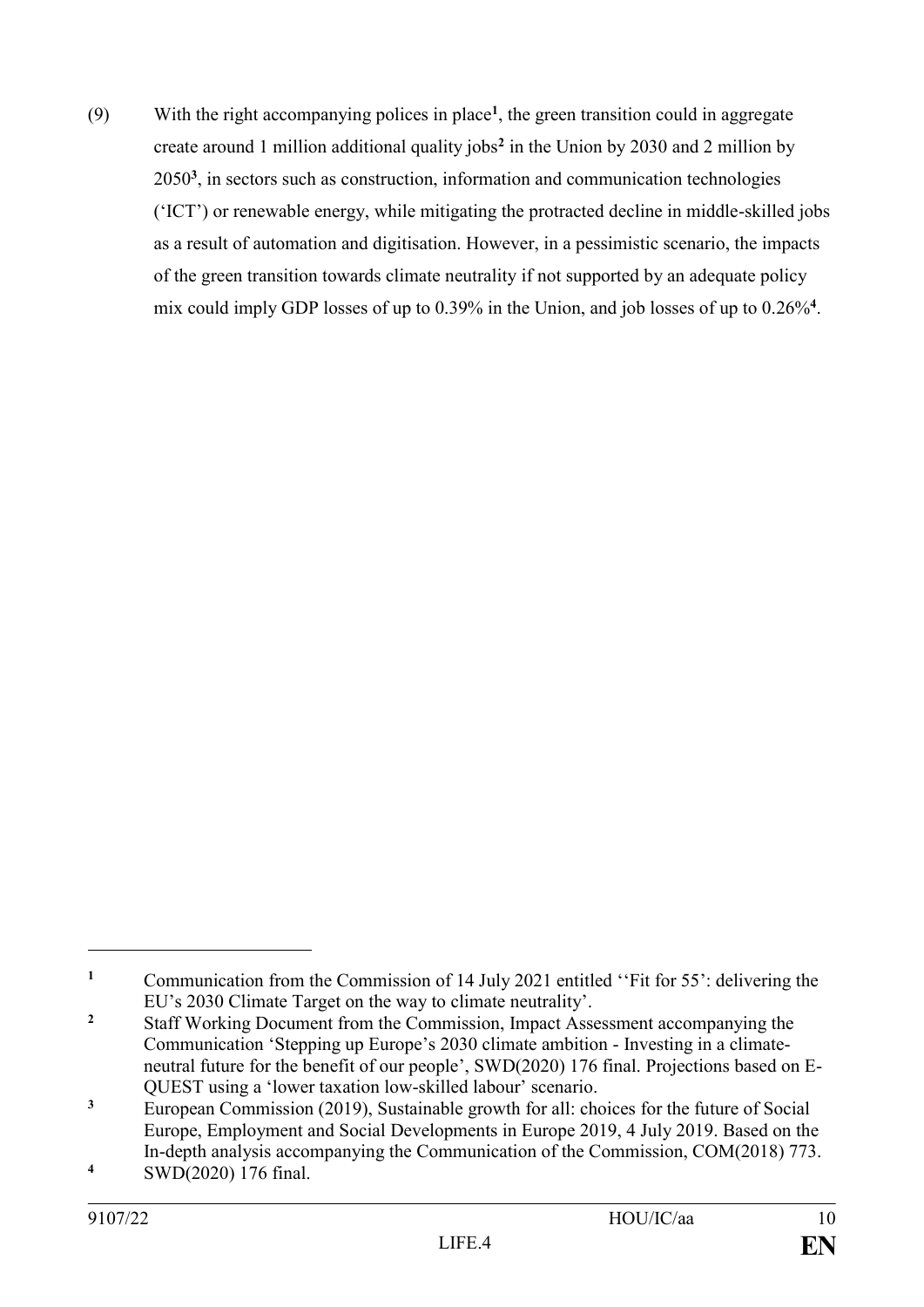(10) The impacts of the green transition on business and employment will vary by sector, occupation, region and country, implying job changes within sectors and industrial ecosystems, as well as large labour reallocations across them**<sup>1</sup>** . Restructuring and adjustment in the companies, sectors and ecosystems concerned require the development of new business models and large labour reallocations across sectors and regions. For instance, job losses are expected in some mining activities or fossil-fuel based energy production, as well as in parts of the automotive sector. Conversely, new job opportunities are expected in circular value retention activities and sustainable transport and energy production. Member States should therefore follow granular approaches, focusing on the individual regions and ecosystems concerned, in liaison with social partners and/or local and regional authorities and stakeholders.

**<sup>1</sup>** SWD(2020) 176 final.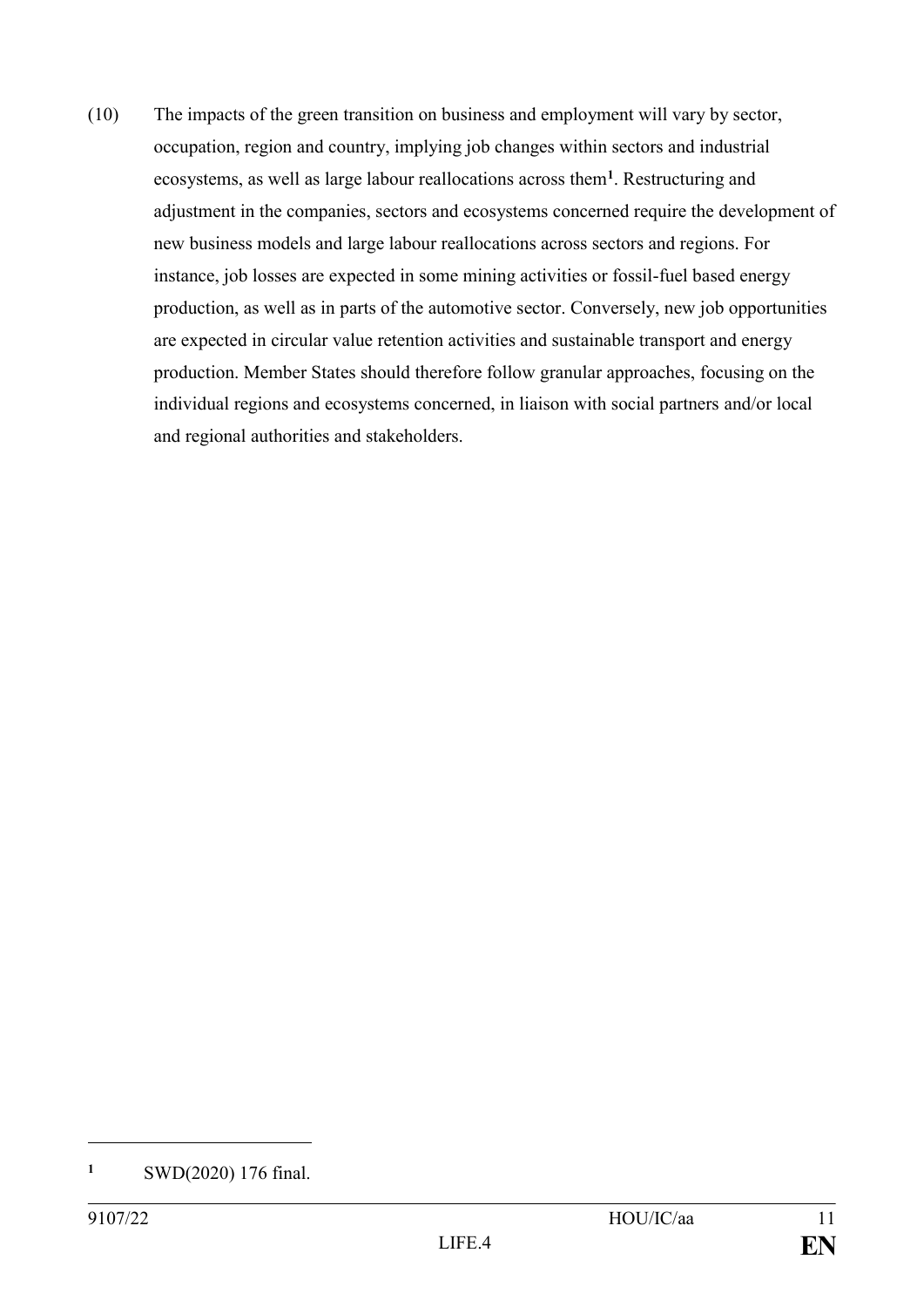(11) By creating quality job opportunities for everyone while taking measures to alleviate and prevent energy and transport poverty, the green transition can contribute to raising incomes and reducing inequalities and poverty overall**<sup>1</sup>** . It can thus help tackle pre-existing socioeconomic inequalities and social exclusion, improving health and well-being, and promoting equality, including gender equality. Particular attention should go to certain population groups, notably those in already vulnerable situations. This includes notably low- and lower-middle income households, who spend a high share of their income in essential services such as energy, transport and housing, as well as micro, small and medium-sized enterprises. Modelling results show that whether environmental taxes are progressive or regressive will depend largely on instrument design, including, for example, the extent to which income tax cuts or other revenue recycling options are targeted at lower income earners**<sup>2</sup>** .

**<sup>1</sup>** European Commission (2019), 'Sustainable growth for all: choices for the future of Social Europe, Employment and Social Developments in Europe 2019', chapter 5, 4 July 2019, and European Commission (2020), 'Leaving no one behind and striving for more: fairness and solidarity in the European social market economy', Employment and Social Developments in Europe 2020, chapter 4.2.2, 15 September 2020. Overall poverty in this context is measured using the agreed indicator for the at-risk-of poverty rate, in line with Social Scoreboard indicators and the related 2030 headline target under the European Pillar of Social Rights Action Plan.

**<sup>2</sup>** IEEP (2021), Green taxation and other economic instruments: internalising environmental costs to make the polluter pay.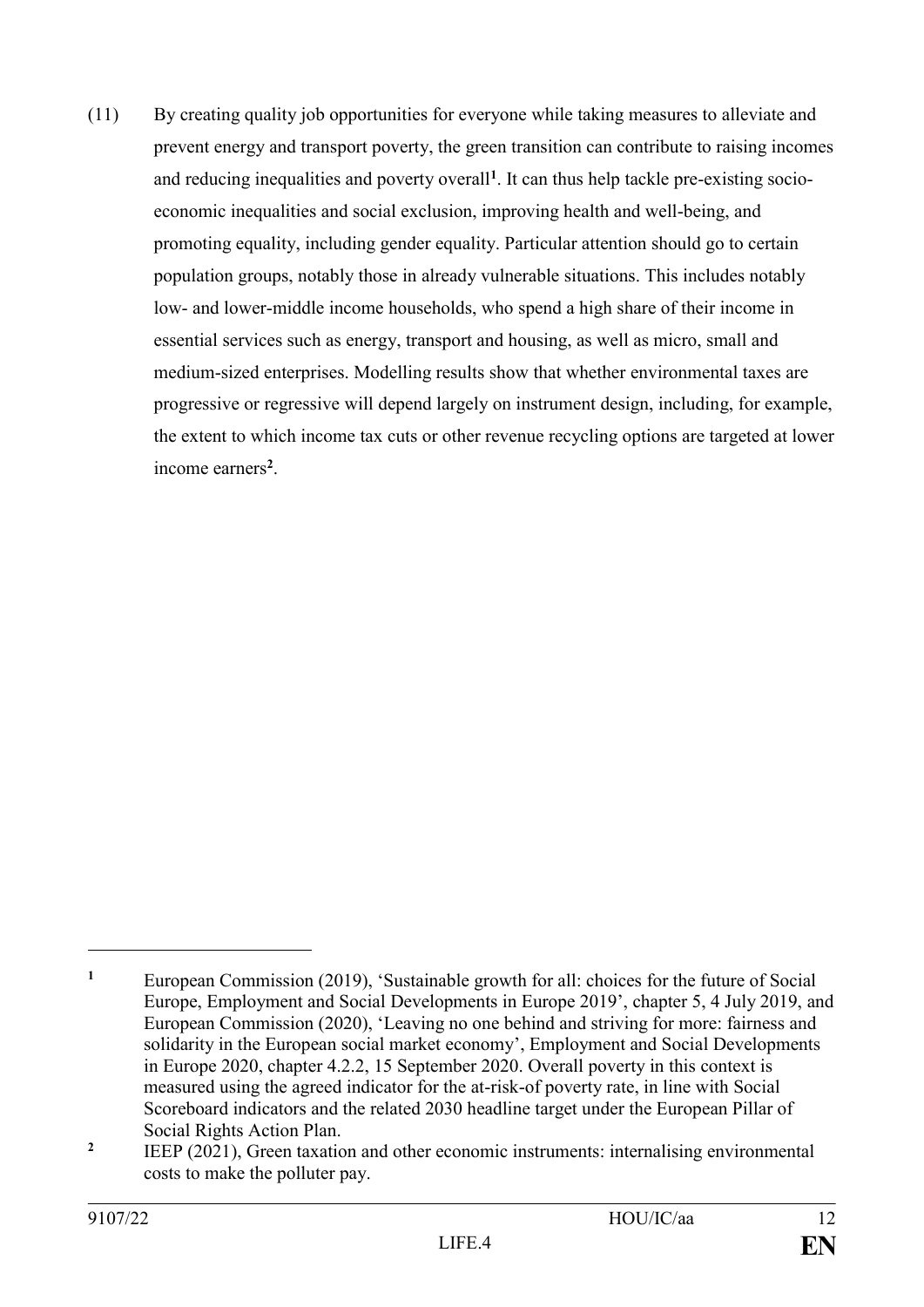- (12) Circular value retention activities, including repair, re-use, remanufacturing and servitisation business models, can foster affordable and sustainable access to goods and services. They also generate jobs and opportunities at various skill levels, including for women, persons with disabilities and groups in vulnerable situations, through social economy entities active in those areas. By promoting product circularity, they reduce carbon emissions vastly, while the jobs created are in proximity to the products that need to be maintained, refurbished or shared.
- (13) According to the latest available data in the EU statistics on income and living conditions for 2019/2020, energy poverty affected about 8% of the Union population, that is more than 35 million people, who were unable to keep their homes adequately warm, with significant differences between Member States and between income groups**<sup>1</sup>** . Overall, the Energy Poverty Observatory estimates*,* based on a combination of indicators, that more than 50 million households in the Union experience energy poverty**<sup>2</sup>** . Energy poverty, resulting from a combination of low income, a high share of disposable income spent on energy and poor energy efficiency, has been a major challenge for the Union for some time. Furthermore, the risk of energy poverty increases with high and volatile energy prices, which are driven by a number of factors including those related to Russia's war of aggression against Ukraine and the subsequent Union policy response. This form of poverty affects not only low-income households, but also lower middle-income households in many Member States.

**<sup>1</sup>** Moreover, up to 6,2% of people living in the Union, i.e. over 27 million people, have arrears in paying their utility bills.

<sup>&</sup>lt;sup>2</sup> European Commission, EPOV Annual Report: Addressing Energy Poverty in the European Union: [State of Play and Action,](https://energy-poverty.ec.europa.eu/discover/practices-and-policies-toolkit/publications/epov-annual-report-addressing-energy-poverty-european-union-state-play-and-action_en) 2019, p. 6.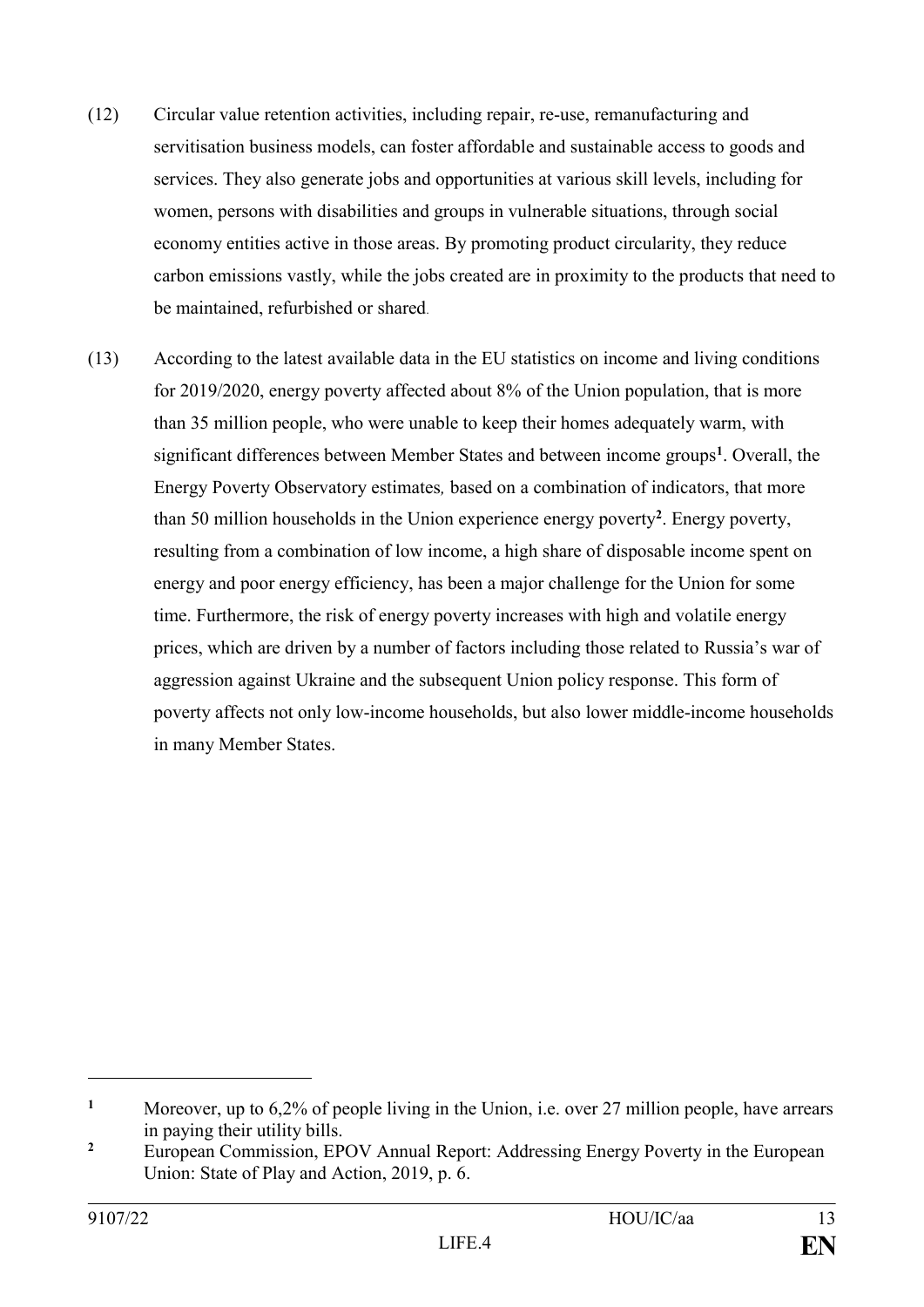Households with above-average energy needs, which include families with children, including those headed by single parents, persons with disabilities, and older persons, are also more susceptible to energy poverty**<sup>1</sup>** and to its effects. Women, and in particular those who are single parents and older women<sup>2</sup>, are also particularly affected by energy poverty. In addition to energy poverty, the concept of transport poverty is increasingly recognised where certain categories of population are unable to attain a socially and materially necessitated level of transport services. Without the right accompanying measures to alleviate and prevent energy and transport poverty, those forms of poverty are at risk of being exacerbated notably due to the internalisation of emissions costs in price formation or to the costs of adaptation towards higher-efficiency, lower-emission alternatives.

<sup>&</sup>lt;sup>1</sup> See the report of the workshop on 'Energy Poverty', organised on 9 November 2016 for the EP Committee on Industry, Research and Energy (ITRE).

<sup>&</sup>lt;sup>2</sup> See Gender perspective on access to energy in the EU (europa.eu), Gender and energy European Institute for Gender Equality (europa.eu), GFE-Gender-Issues-Note-Session-6.2.pdf (oecd.org).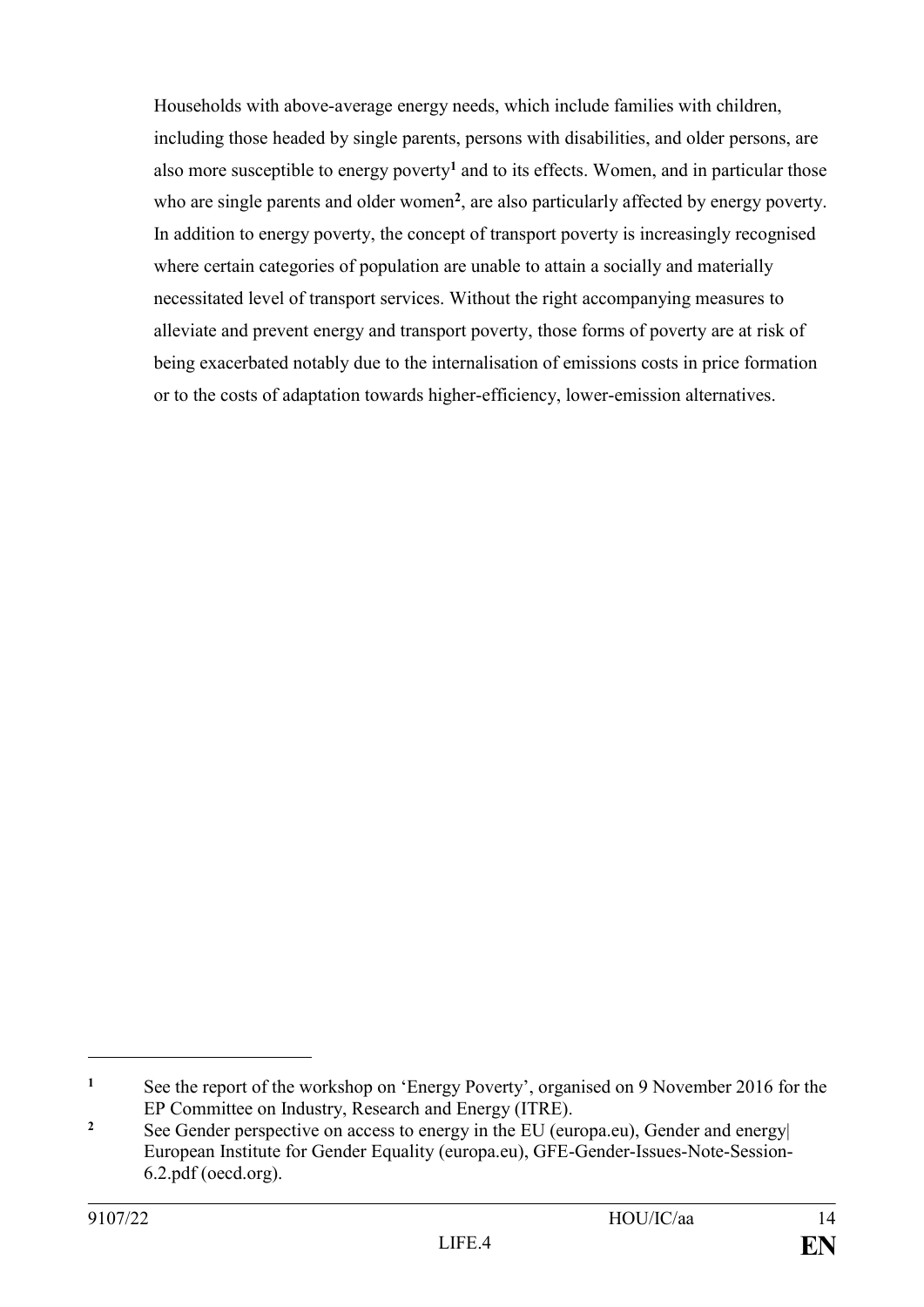(14) Principles of social fairness, cohesion and solidarity are firmly built into the design of relevant climate, energy and environmental frameworks at Union level, including via the 'polluter pays principle' and effort sharing between Member States, as well as in some redistribution of EU ETS allowances for the purposes of solidarity, growth and interconnections within the Union and their use for the Modernisation Fund, which contributes to the significant investment needs of lower-income Member States to modernise their energy systems. Moreover, the framework of Union energy legislation provides Member States with tools to ensure the protection of energy poor and vulnerable household customers while avoiding market distortions. While those tools help in facilitating the green transition, they are intended to provide the means to ensure the necessary protection more generally, as shown for instance by the communication from the Commission of 13 October 2021 entitled 'Tackling rising energy prices: a toolbox for action and support' and the REPowerEU Plan.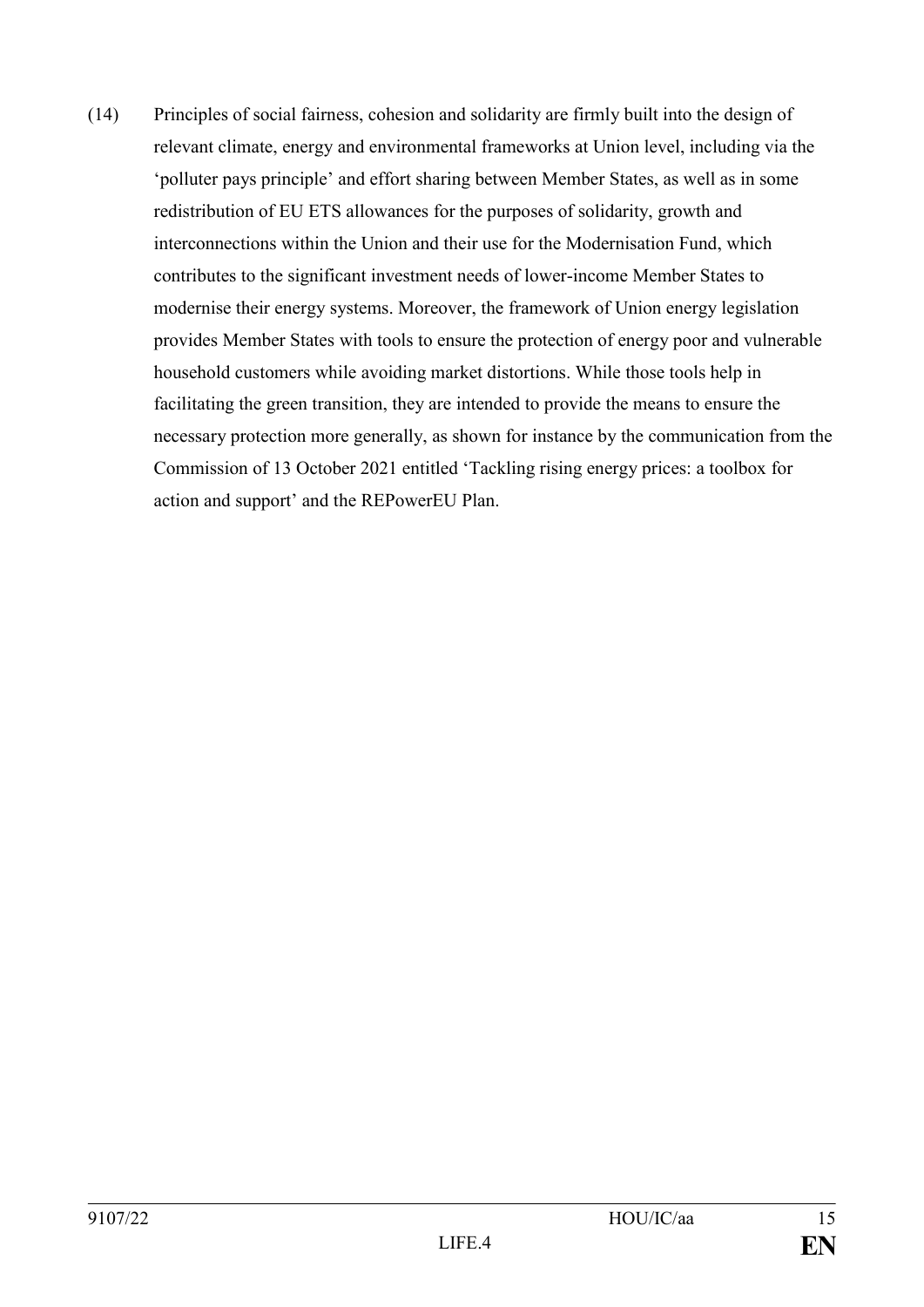(15) Member States have a range of tools at their disposal to outline and coordinate their actions for a fair transition. National energy and climate plans (NECPs) prepared in accordance with Regulation (EU) 2018/1999 of the European Parliament and of the Council<sup>1</sup> should assess the number of households in energy poverty and outline the measures needed to address the social and territorial implications of the energy transition. Territorial Just Transition Plans (TJTPs) prepared in accordance with Regulation (EU) 2021/1056 of the European Parliament and of the Council**<sup>2</sup>** should identify the territories eligible for support under the Just Transition Fund up to 2027. Funded by NextGenerationEU, national recovery and resilience plans (RRPs) prepared in accordance with Regulation (EU) 2021/241 of the European Parliament and of the Council**<sup>3</sup>** set reforms and investments to foster the green transition, inclusive growth, social and territorial cohesion, resilience and prospects for the next generation, with an implementation horizon up to 2026. Some actions for a fair transition are also implemented in the context of other programmes and initiatives, in particular the Cohesion policy funds.

**<sup>1</sup>** Regulation (EU) 2018/1999 of the European Parliament and of the Council of 11 December 2018 on the Governance of the Energy Union and Climate Action, amending Regulations (EC) No 663/2009 and (EC) No 715/2009 of the European Parliament and of the Council, Directives 94/22/EC, 98/70/EC, 2009/31/EC, 2009/73/EC, 2010/31/EU, 2012/27/EU and 2013/30/EU of the European Parliament and of the Council, Council Directives 2009/119/EC and (EU) 2015/652 and repealing Regulation (EU) No 525/2013 of the European Parliament and of the Council (OJ L 328, 21.12.2018, p. 1).

<sup>&</sup>lt;sup>2</sup> Regulation (EU) 2021/1056 of the European Parliament and of the Council of 24 June 2021 establishing the Just Transition Fund (OJ L 231, 30.6.2021, p. 1).

**<sup>3</sup>** Regulation (EU) 2021/241 of the European Parliament and of the Council of 12 February 2021 establishing the Recovery and Resilience Facility (OJ L 57, 18.2.2021, p. 17).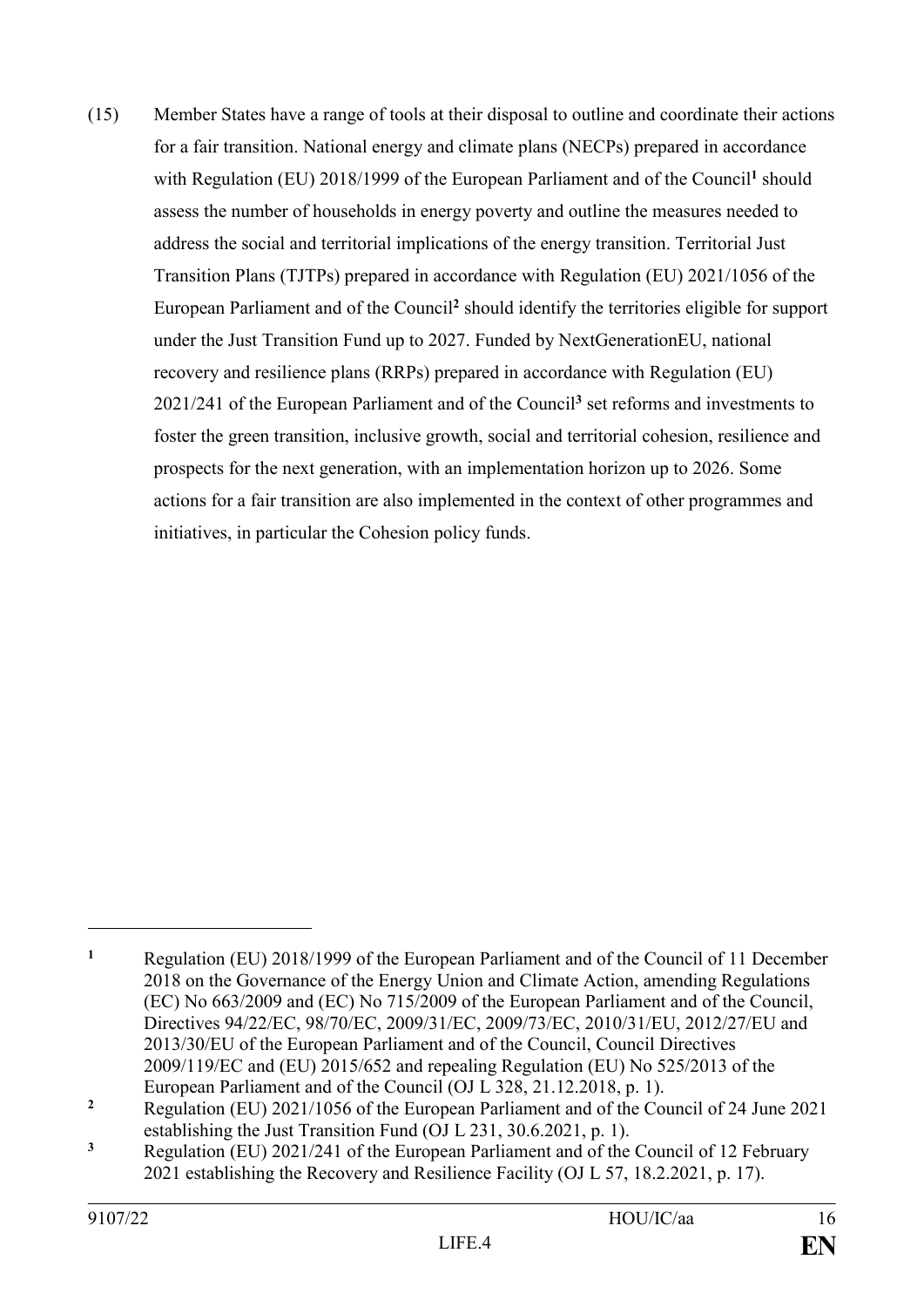(16) Building on the principles and policies of the European Green Deal and the European Pillar of Social Rights in particular, there is scope to enhance the design of policies in a comprehensive and cross cutting manner and to ensure the coherence of spending efforts, at Union and national level. In the communication from the Commission of 17 September 2020 entitled 'An EU-wide assessment of National Energy and Climate Plans Driving forward the green transition and promoting economic recovery through integrated energy and climate planning', the Commission, while recognising that the final NECPs provide some indicators and policies on energy poverty, concluded that they do not always provide a clear prioritisation of funding needs for a fair transition, nor for reskilling and upskilling or for supporting labour market adjustments. The TJTPs should focus on selected territories and thus are not expected to lay out an overall strategy and policies for a fair transition at national level. While the reforms and investments they support and help finance are designed to provide lasting impact, both TJTPs and RRPs are limited in time.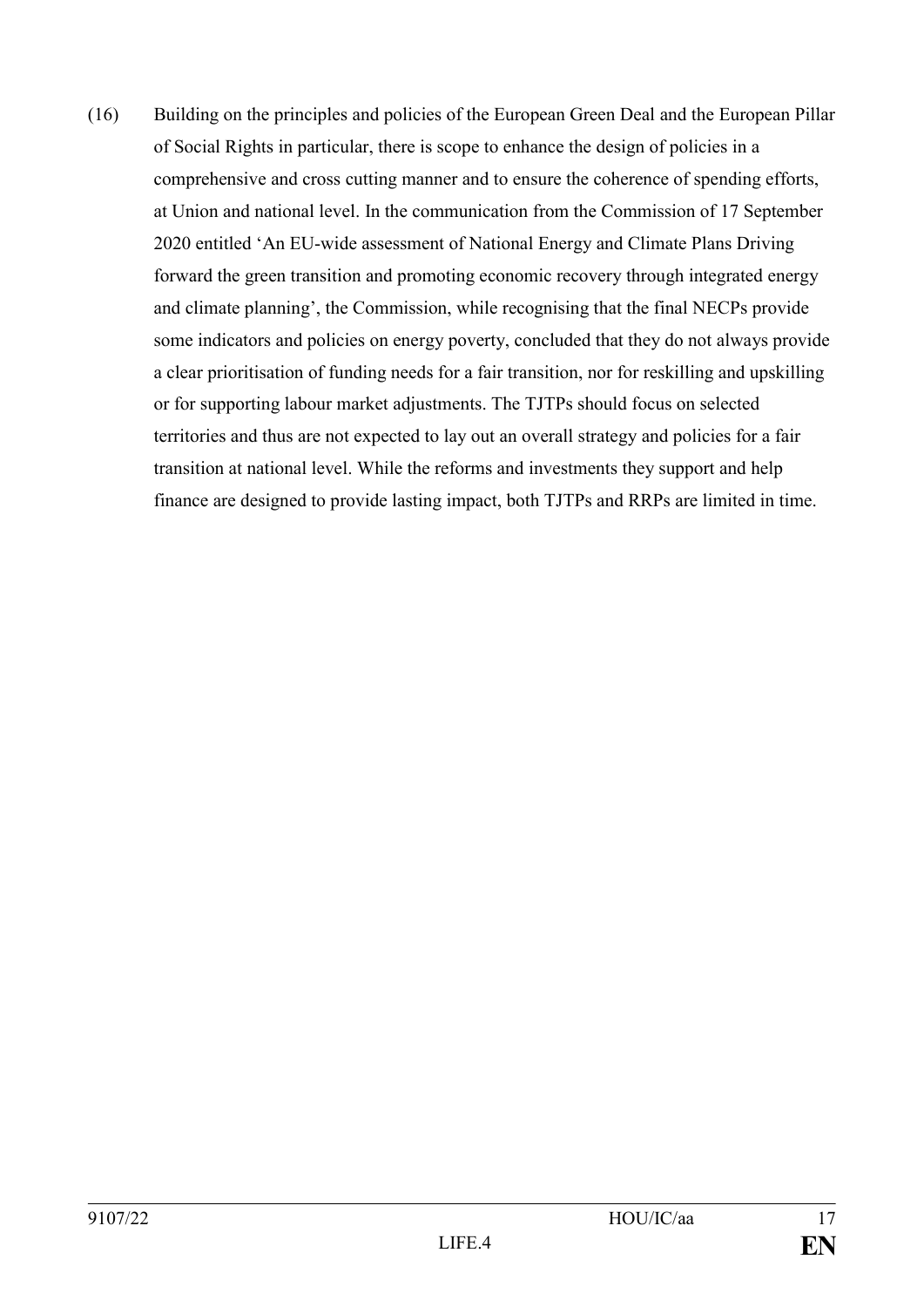(17) A fair transition towards climate neutrality in the Union by 2050 will ensure that no one is left behind, in particular workers and households most affected by the green transition, and notably those already in vulnerable situations. To that end, as set out in this Recommendation, Member States should put in place comprehensive policy packages**<sup>1</sup>** , strengthen cross-cutting elements that promote fair green transition, and make optimal use of public and private funding. The policy packages should consider the people and households that are most affected by the green transition, notably by job losses but also by changing working conditions and/or new task requirements on the job, as well as those subject to adverse impacts on disposable incomes, expenditure, and access to essential services. As part of the most affected groups, policy packages should, in particular, but not only, consider people and households in vulnerable situations, notably people furthest away from the labour market, for instance due to their skills, territorial labour market conditions, or other characteristics, such as sex, racial or ethnic origin, religion or belief, disability, age or sexual orientation. Moreover, people and households in vulnerable situations may include those living in or at risk of poverty and/or energy poverty, facing barriers to mobility, or an overburden of housing costs, including households headed by single parents, which are more often women than men. Policy packages should be adapted to local circumstances, taking into account the needs of the most vulnerable and remote parts of the Union, including the outermost regions and islands.

**<sup>1</sup>** In particular the Annual Sustainable Growth Strategies (ASGS) 2021 and 2022, the Euro area recommendations 2021, and Country-Specific Recommendations.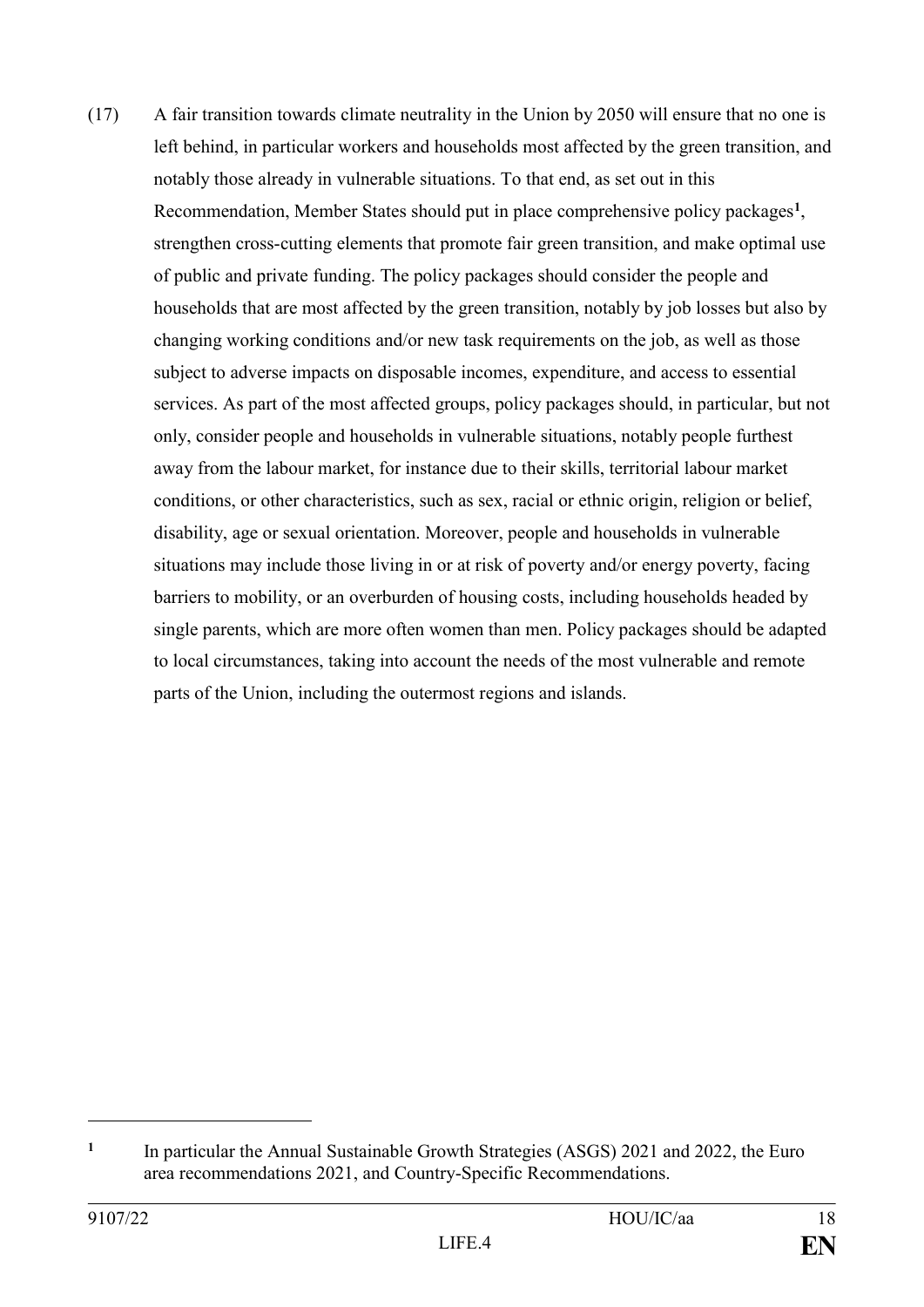(18) Active support to quality employment should focus on helping workers, job seekers, people not in employment, education or training (NEETs) and the self-employed most affected by the green transition. In particular, under-represented people such as women, low-skilled workers, persons with disabilities, older people or people with comparatively low capacities to adapt to changes in the labour market require support to improve their employability and for finding employment, in line with Commission Recommendation (EU) 2021/402**<sup>1</sup>** . Building on previous policy guidance, in particular that Recommendation and Council Decisions (EU) 2020/1512**<sup>2</sup>** and (EU) 2021/1868**<sup>3</sup>** , policy packages should thus include tailored measures to support hiring and transition incentives, support for entrepreneurship, in particular for women or persons with disabilities, and quality job creation measures, in particular for micro, small and medium-sized enterprises and in most affected territories. Such measures, combined with adequate Union support, can also be instrumental in addressing challenges for the labour market, such as those stemming from the influx of Ukrainian refugees, in particular in the most affected Member States. They should also foster the effective implementation and enforcement of existing rules on working conditions and support for socially responsible restructuring in line with existing rules and standards. Social partners have a vital role to play in contributing to addressing, through dialogue, the employment and social consequences of the challenges of the green transition.

**<sup>1</sup>** Commission Recommendation (EU) 2021/402 of 4 March 2021 on an effective active support to employment following the COVID-19 crisis (EASE) (OJ L 80, 8.3.2021, p. 1).

<sup>&</sup>lt;sup>2</sup> Council Decision (EU) 2020/1512 of 13 October 2020 on guidelines for the employment policies of the Member States (OJ L 344, 19.10.2020, p. 22).

<sup>&</sup>lt;sup>3</sup> Council Decision (EU) 2021/1868 of 15 October 2021 on guidelines for the employment policies of the Member States (OJ L 379, 26.10.2021, p. 1).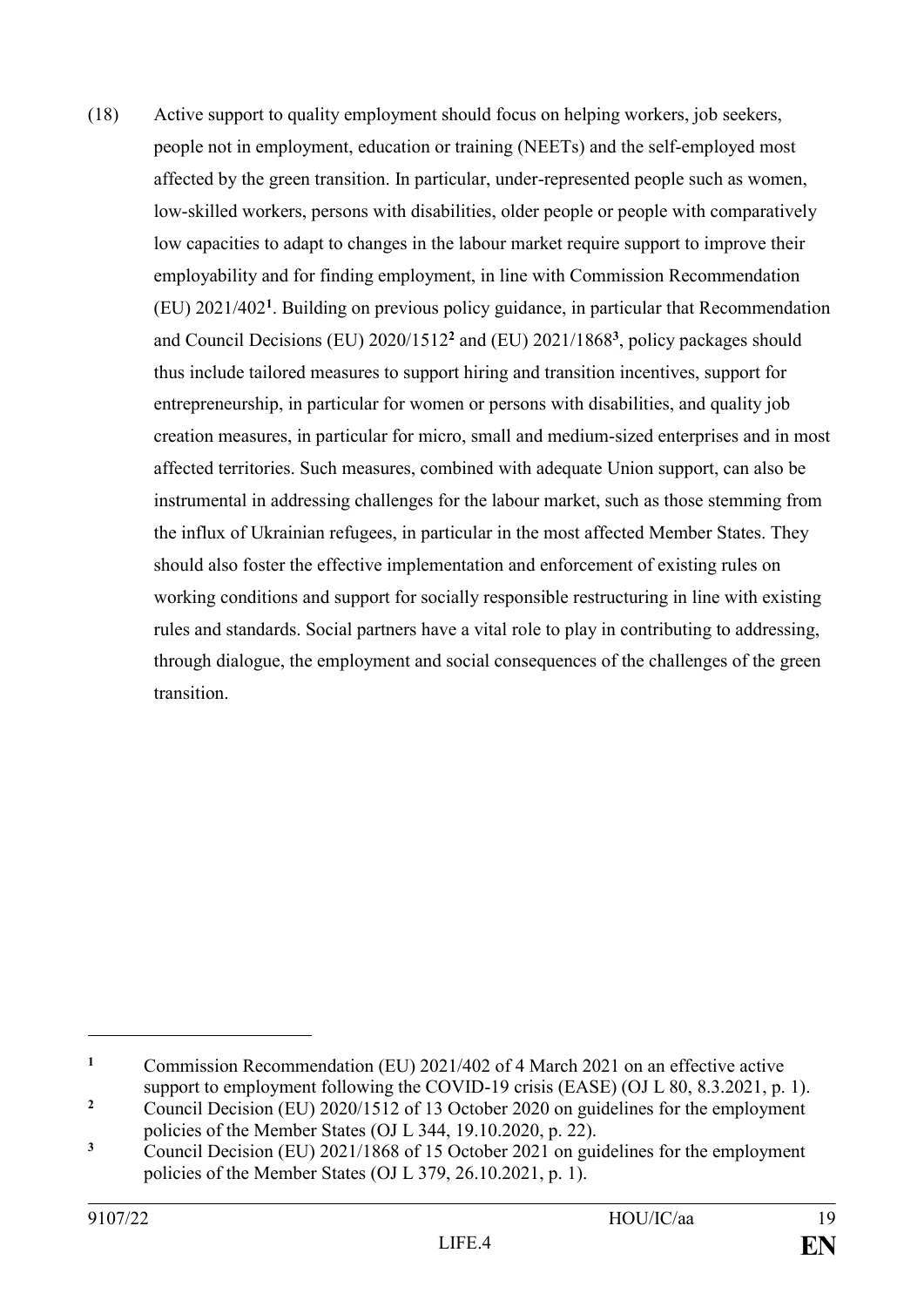(19) Access to quality and inclusive education, training and life-long learning for all is essential for ensuring that the workforce has the skills required to deliver on the green transition. Fair transition aspects should thus be integrated in the development and implementation of national skills strategies, taking into consideration the proposals made by the Commission in the 'European Skills Agenda'**<sup>1</sup>** and the 'Updated New Industrial Strategy' **2** . Skills partnerships under the Pact for Skills will also be an important lever. Up-to-date labour market and skills intelligence and foresight, including at regional, sectoral and occupational levels, allow for the identification and forecasting of relevant occupationspecific and transversal skills needs, including as a basis for adapting curricula to meet the skills needs for the green transition. Vocational education and training should equip young people and adults, with a particular focus on women and low-skilled workers, with the skills needed to master the green transition, in accordance with Council Recommendation 2020/C 417/01**<sup>3</sup>** .

**<sup>1</sup>** Communication from the Commission of 1 July 2020 entitled 'European Skills Agenda for sustainable competitiveness, social fairness and resilience'.

<sup>&</sup>lt;sup>2</sup> Communication from the Commission of 5 May 2021 entitled 'Updating the 2020 New Industrial Strategy: Building a stronger Single Market for Europe's recovery'.

**<sup>3</sup>** Council Recommendation 2020/C 417/01 of 24 November 2020 on vocational education and training (VET) for sustainable competitiveness, social fairness and resilience (OJ C 417, 2.12.2020, p. 1).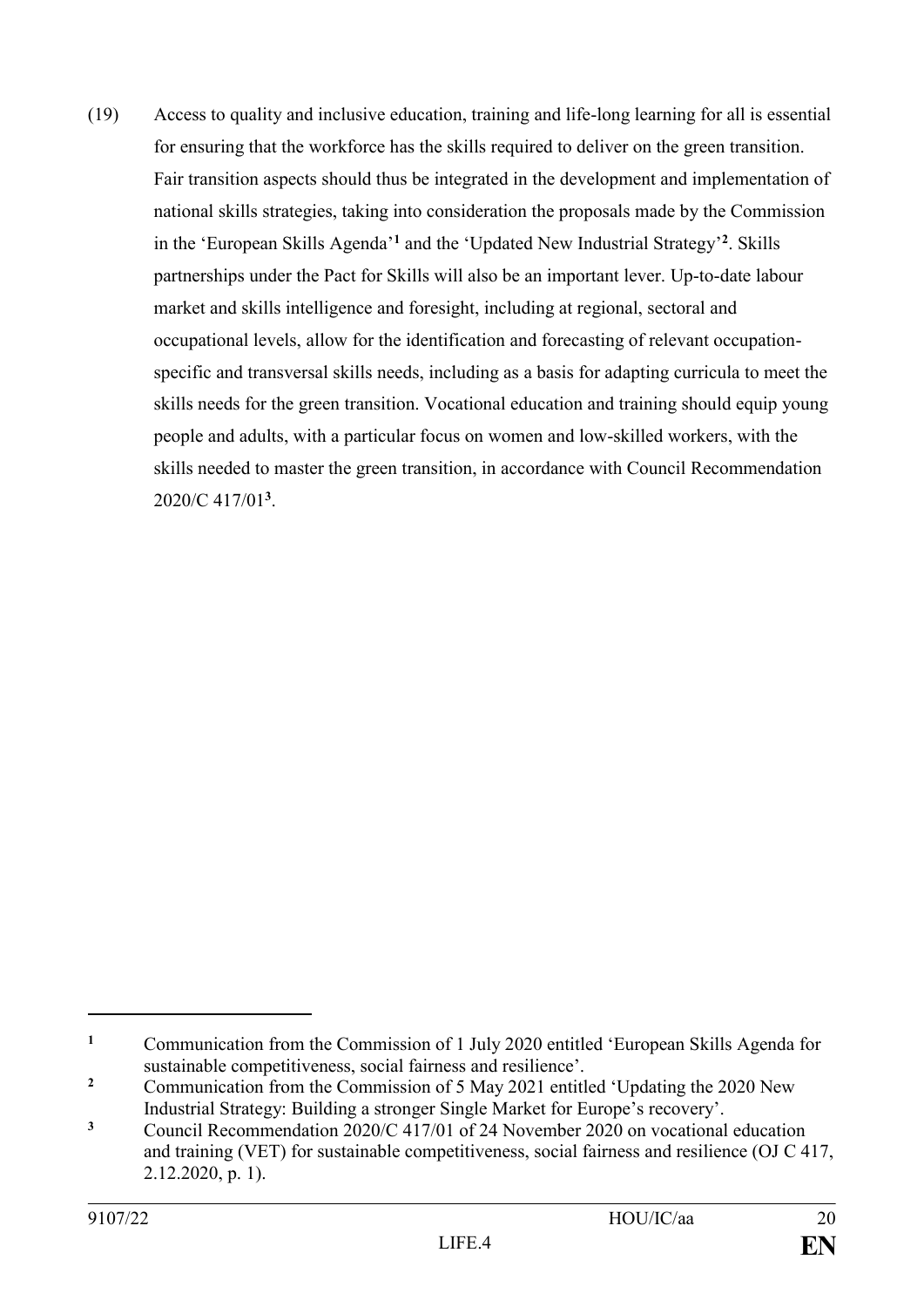Apprenticeships and paid traineeships, including strong training components, in particular for young people, contribute to labour market transitions, notably towards activities contributing to climate and environmental objectives, and sectors facing particular skills shortages. Increasing adult participation in lifelong learning should be promoted to meet upskilling and reskilling needs, *inter alia*, by empowering individuals to seek training that is tailored to their needs and, where appropriate, via short, quality-assured courses on skills for the green transition, taking into consideration Council Recommendation (EU) 2022/…**1+** , which aims to make it easier to value and recognise the outcomes of such courses.

**<sup>1</sup>** Council Recommendation (EU) 2022/… of … on a European approach to micro-credentials for lifelong learning and employability (OJ …).

**<sup>+</sup>** OJ: Please insert in the text the number of the Recommendation contained in document ST 9237/22 and insert the number, date and OJ reference of that Recommendation in the footnote.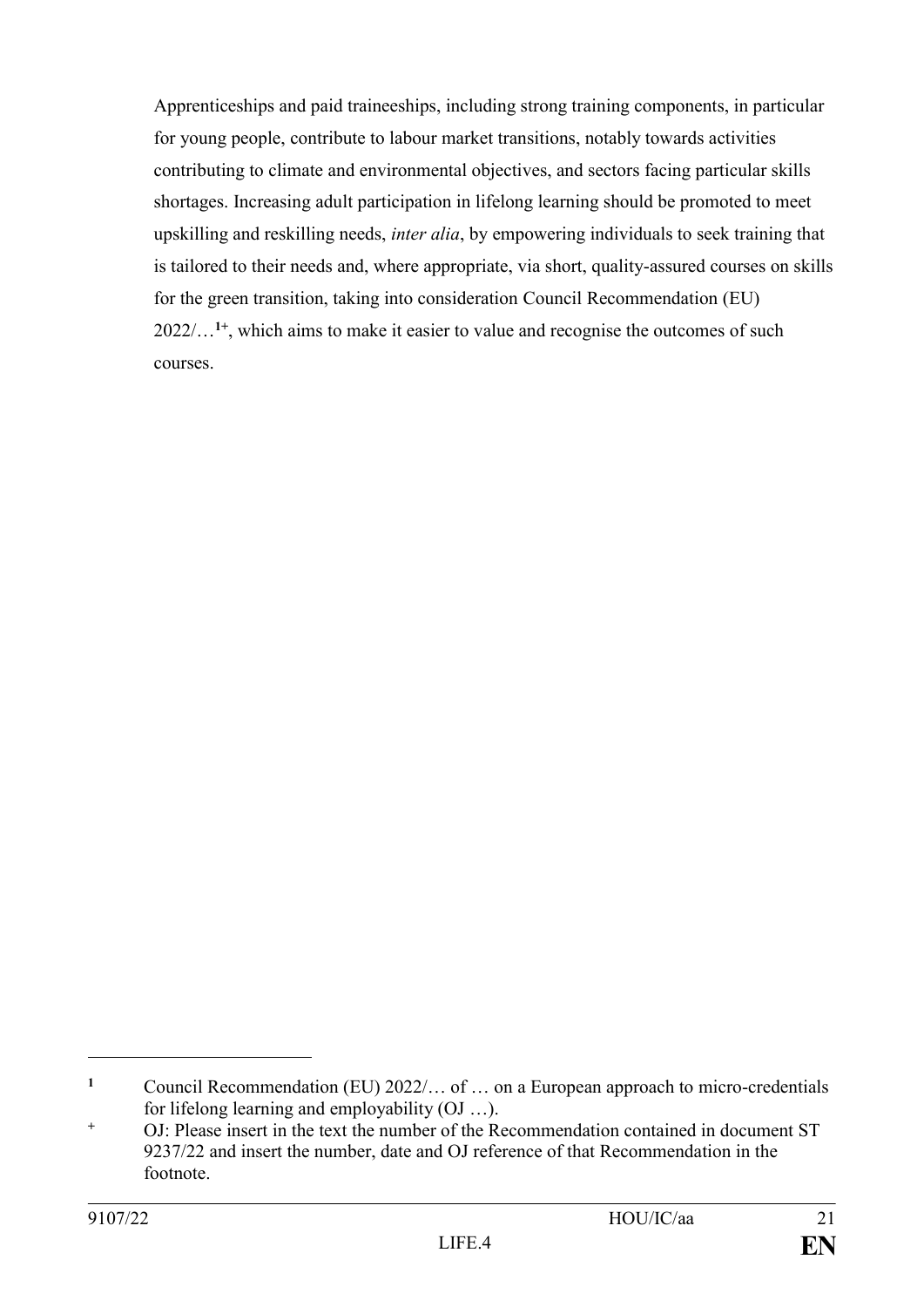(20) The composition of tax-benefit systems and social protection systems should be examined against the specific needs stemming from the green transition, reflecting also the 'polluter pays principle' and the need that accompanying policies do not introduce subsidies to fossil fuels consumption, do not lock in consumers to a specific technology, do not decrease incentives for building renovations and thermal energy system substitutions and do not decrease incentives within general energy efficiency measures. A combination of various policies can support the most vulnerable households and workers most affected by the green transition. Depending on the national and individual situation, this could, for instance, involve a shift of taxation away from labour and towards climate and environmental objectives as envisaged in the proposal for revision of the Energy Taxation Directive**<sup>1</sup>** , a review of unemployment schemes and/or temporary and targeted direct income support, where necessary. Social protection systems, including social inclusion policies, can be reviewed and, where applicable, adapted in light of the green transition, in particular to provide for income security, notably during job-to-job transitions, and to provide adequate social, health and care services through adequate social infrastructure, notably in most affected territories, for instance rural and remote areas, such as the outermost regions, in order to prevent social exclusion, and address health risks. To prevent and combat social exclusion of children, investments in social infrastructure for children aim to ensure access to key services for children in need, as set out in Council Recommendation (EU) 2021/1004**<sup>2</sup>** .

**<sup>1</sup>** Proposal for a Council Directive restructuring the Union framework for the taxation of energy products and electricity (recast), COM(2021) 563 final, envisages such a shift of the taxation of energy products and electricity towards climate and environmental objectives.

<sup>&</sup>lt;sup>2</sup> Council Recommendation (EU) 2021/1004 of 14 June 2021 establishing a European Child Guarantee (OJ L 223, 22.6.2021, p. 14).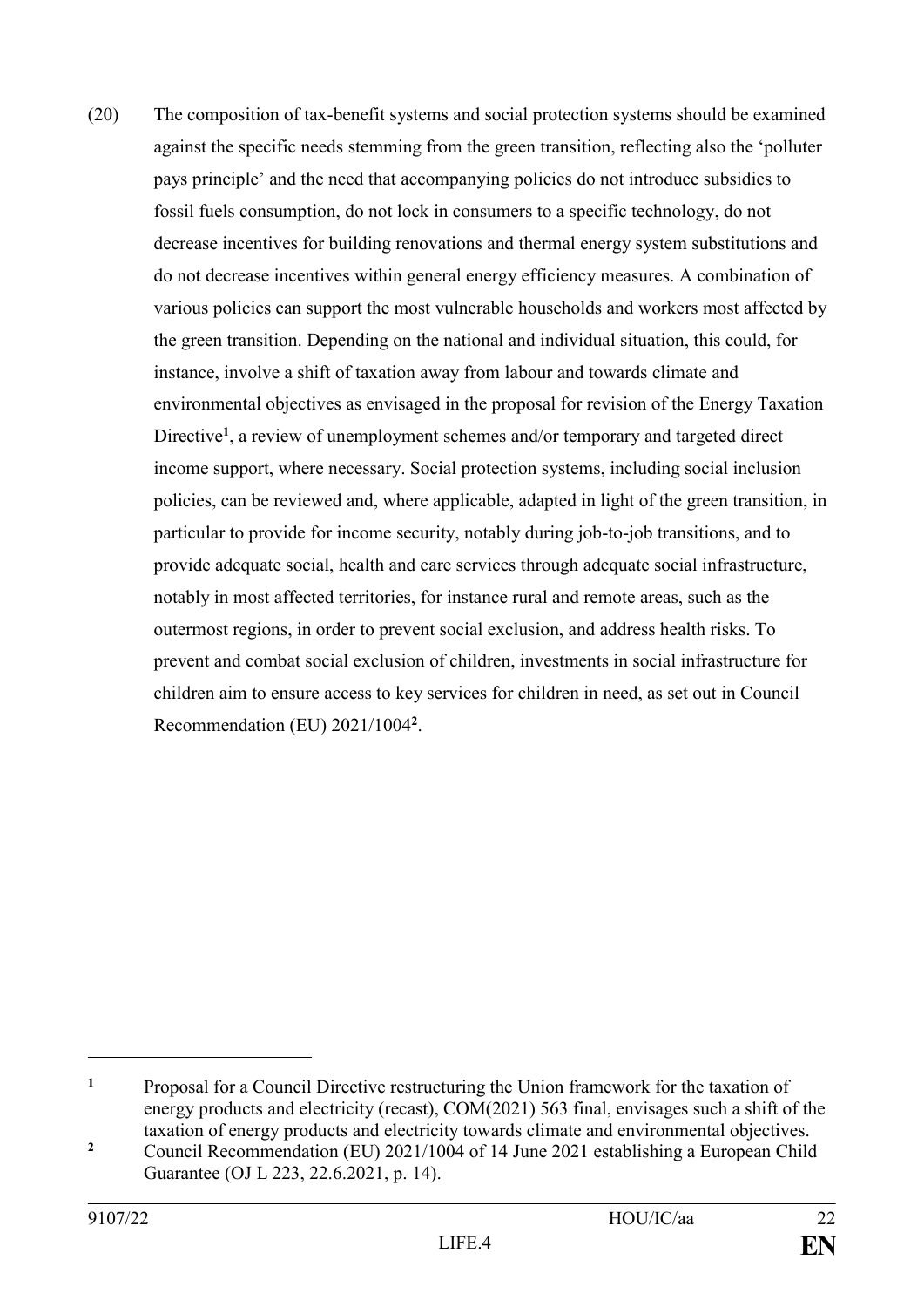(21) To build physical and financial resilience to the irreversible impacts of climate change in an inclusive manner, risk-awareness, risk reduction and risk-transfer solutions need to be promoted, in particular by increasing the availability of insurance solutions and by investing in disaster risk-management and adaptation to reduce the physical impacts of climate change, thereby reducing losses, as well as the climate protection gap, taking into account micro, small and medium-sized enterprises, as well as rural and remote areas, such as the outermost regions and islands. Disaster risk-management including civil protection systems at national and Union level should be reinforced to better prevent, prepare for and respond to climate-related shocks.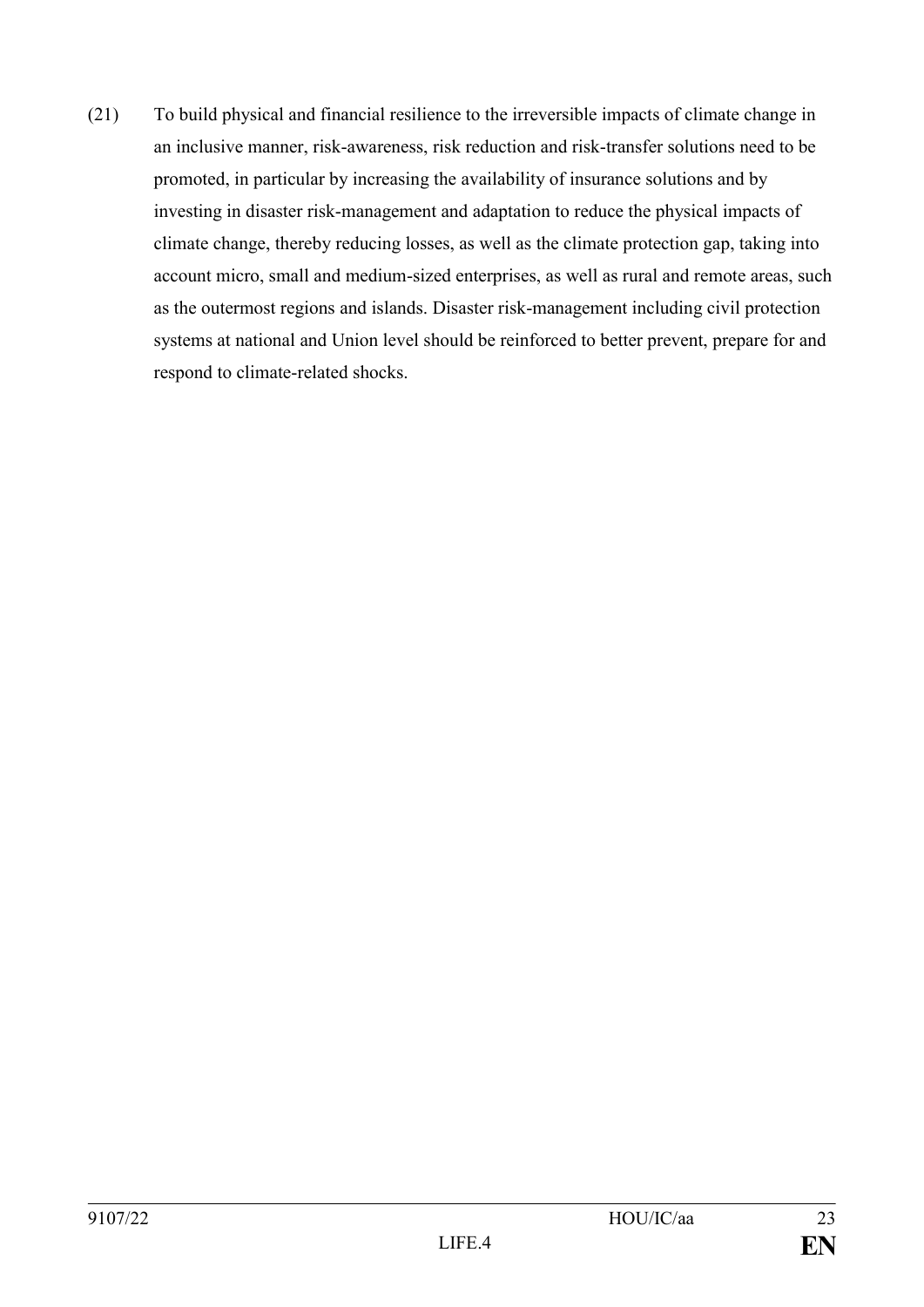(22) Everyone has the right to access essential services of good quality, including energy, transport, water, sanitation, financial services and digital communications, and support for equal access to such services should be made available to those in need**<sup>1</sup>** . Furthermore, access to social housing or housing assistance of good quality should be provided for those in need**<sup>2</sup>** . In addition, low and medium income households, vulnerable customers, including final users, people facing or risking energy poverty and people living in social housing, can benefit from the application of the 'energy efficiency first principle'. In addition to protecting and empowering energy consumers, specific measures are needed to prevent and tackle the root causes of energy poverty, in particular by promoting investments targeted at energy efficiency improvements, notably in the social housing sector. The proposed updates of the Energy Efficiency Directive**<sup>3</sup>** and the Energy Performance of Buildings Directive**<sup>4</sup>** are also intended to tackle the main non-economic barriers to renovation such as split incentives, including owner-tenant settings, and co-ownership structures. In this context, specific attention should be paid to women and particular groups which are more at risk of being affected by energy poverty, such as persons with disabilities, single parents, elderly people, children, and persons with a minority racial or ethnic background.

**<sup>1</sup>** 'European Pillar of Social Rights', solemnly proclaimed by the European Parliament, the Council and the Commission, 17 November 2017, principle 20.

**<sup>2</sup>** 'European Pillar of Social Rights', solemnly proclaimed by the European Parliament, the Council and the Commission, 17 November 2017, principle 19 (a).

<sup>&</sup>lt;sup>3</sup> Proposal for a Directive of the European Parliament and of the Council on energy efficiency (recast), COM(2021) 558 final.

**<sup>4</sup>** Proposal for a Directive of the European Parliament and of the Council on the energy performance of buildings (recast), COM(2021) 802 final.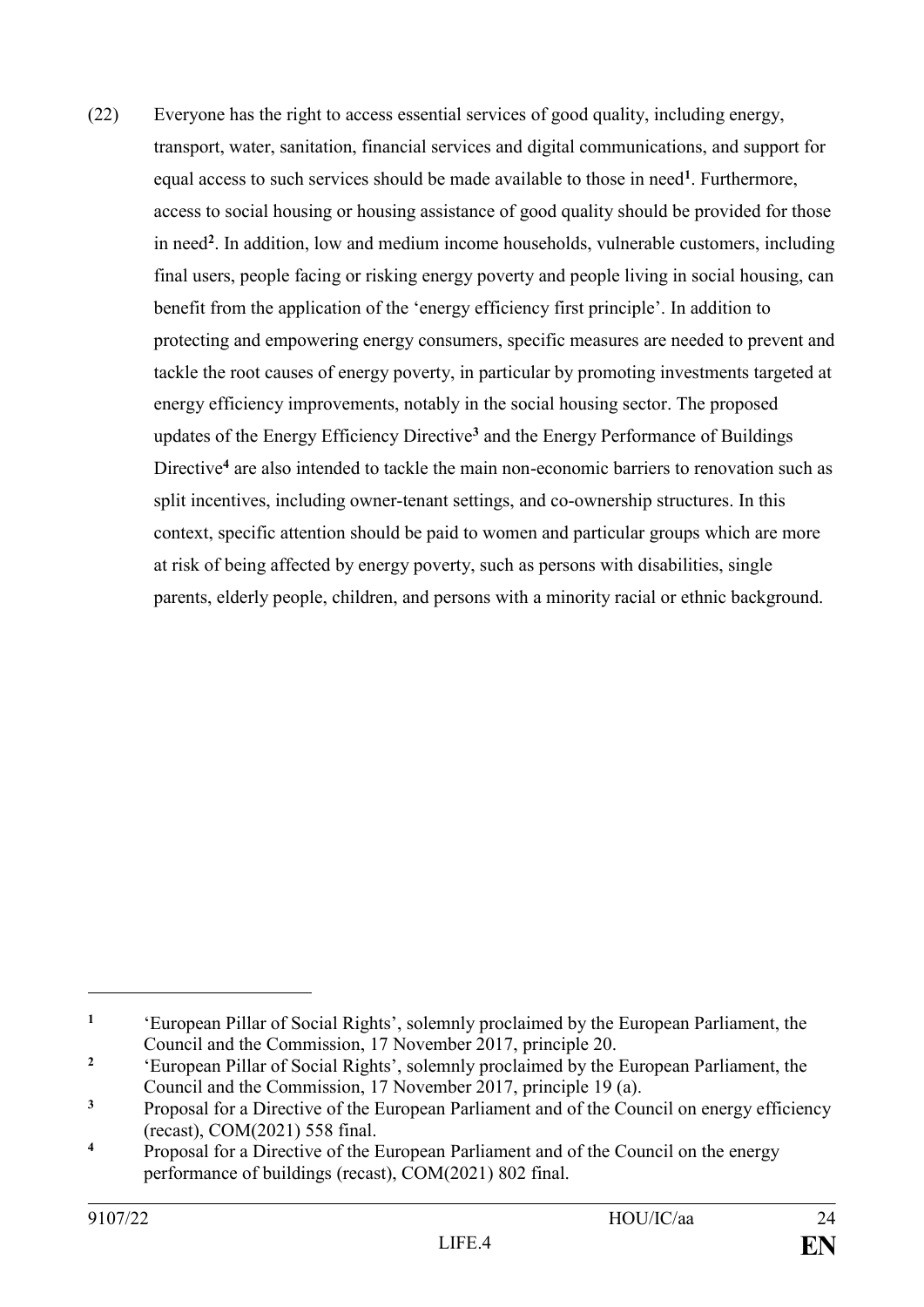Pre-existing and emerging mobility challenges can be tackled through support measures and the development of the necessary infrastructure, such as public transport. The affordability, accessibility and safety of sustainable mobility and different modes of transport, including private and public transport, are key to ensuring everyone benefits from and is part of the green transition. Urban mobility plays a significant role in this context, as also reflected by the communication from the Commission of 14 December 2021 entitled 'The New EU Urban Mobility Framework'.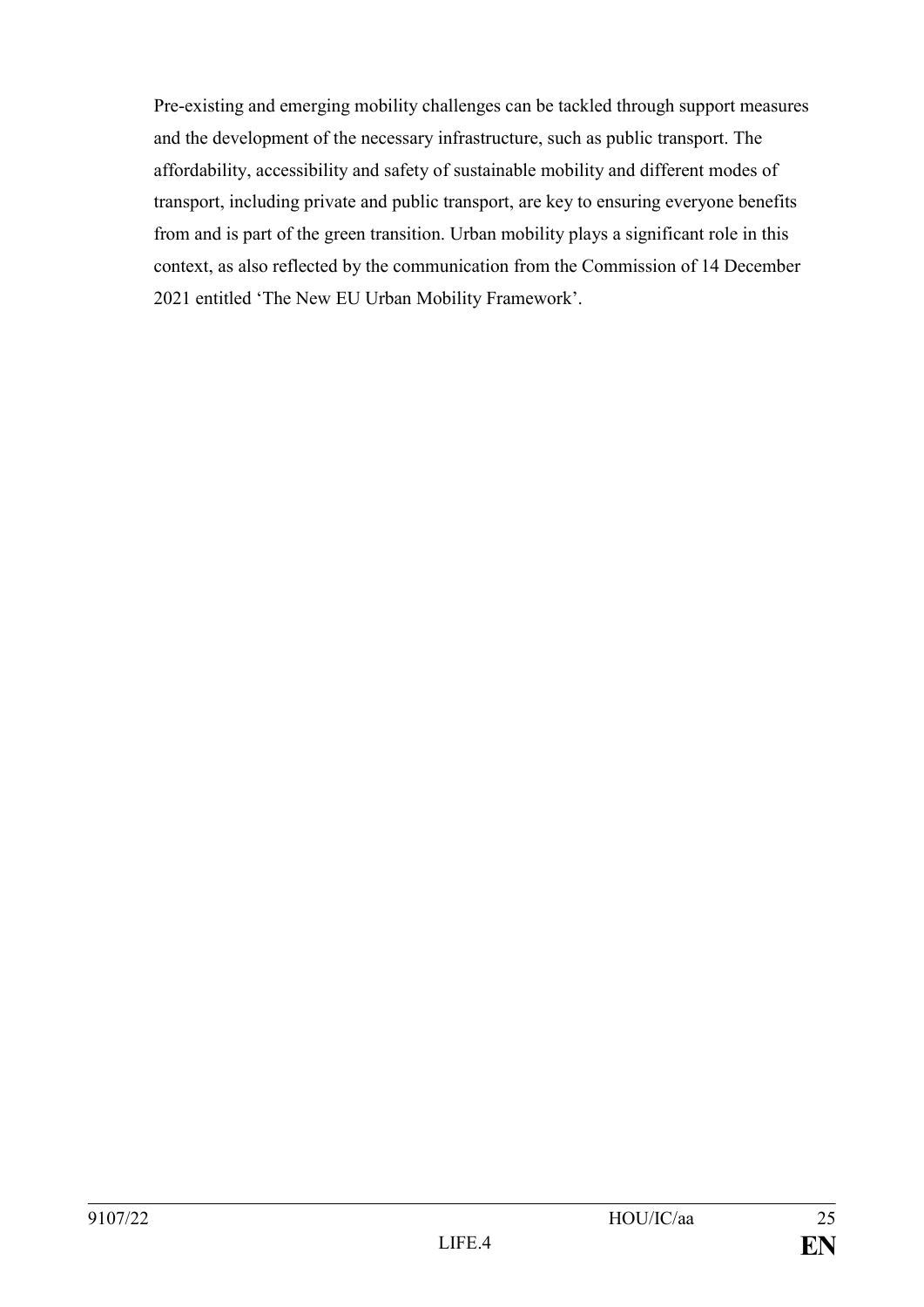- (23) A whole-of-society approach to the fair transition should support policy action, based on the coordination of policy-making and strengthened operational capacities at all levels and across all relevant policy areas, giving also an active role to regional and local authorities. It should also be based on the involvement of social partners at all levels and stages, as well as an effective and impactful participation of civil society and stakeholders. Such coordination and engagement could ensure that the European Green Deal principles of fairness and solidarity are integrated in policy design, implementation and monitoring from the outset, providing the basis for broad and long-term support for inclusive policies advancing the green transition.
- (24) A strong evidence base is key to putting in place sound social and labour market policies that ensure a fair and inclusive transition. To that end, the gradual harmonisation and consistency of definitions, concepts, classifications and methodologies, notably based on Commission Recommendation (EU) 2020/1563**<sup>1</sup>** , facilitate assessments and their comparability. Further research and innovation actions can contribute to the knowledge base that may feed into policy and public discourse. In turn, exchanges with the public in all its diversity and with key stakeholders, for instance on the outcomes of evaluations, foresight and monitoring exercises, can contribute to policy-making and ownership.

**<sup>1</sup>** Commission Recommendation (EU) 2020/1563 of 14 October 2020 on energy poverty (OJ L 357, 27.10.2020, p. 35).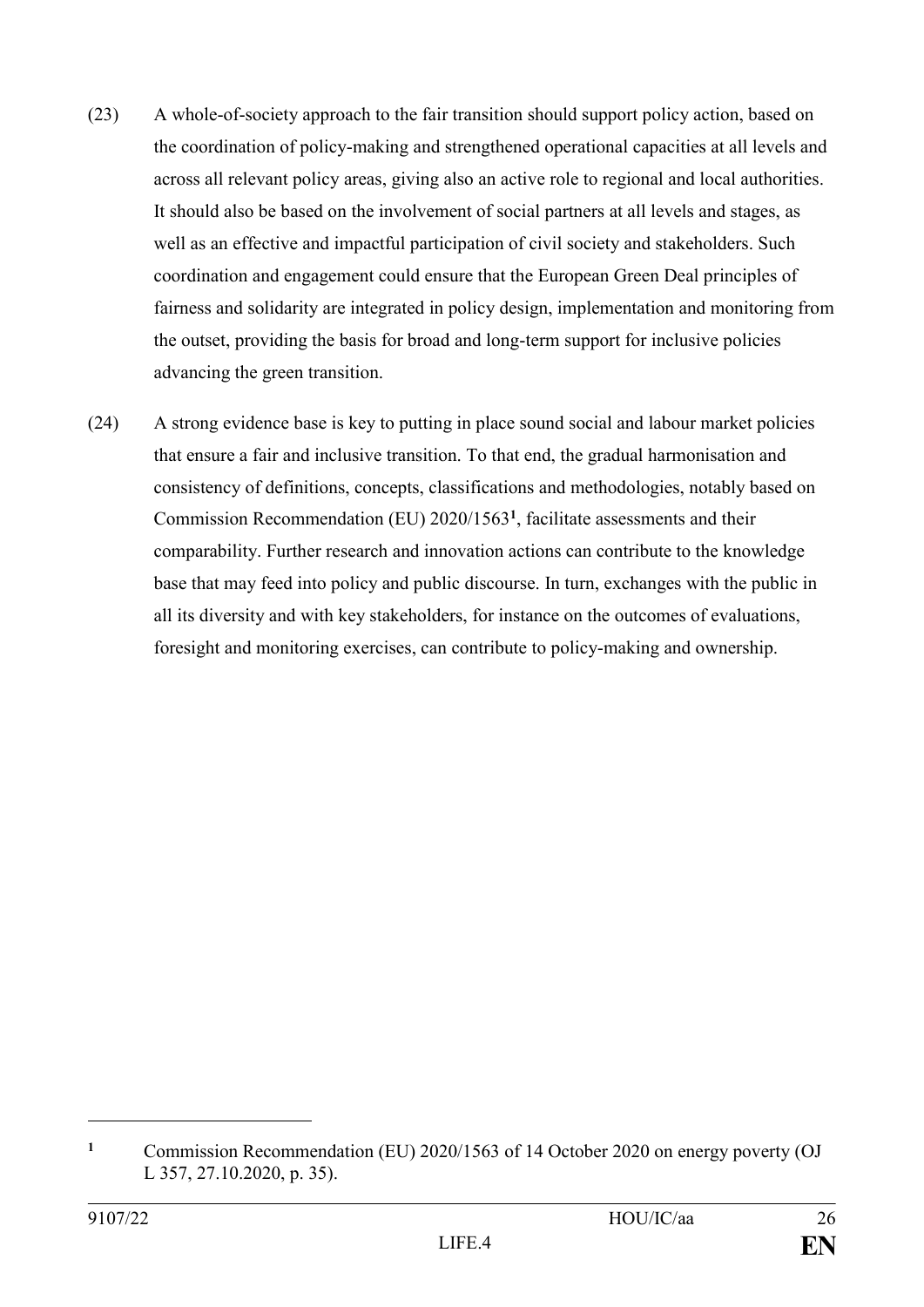(25) Appropriate granular and high quality, sex-disaggregated data and indicators are needed in particular to assess the employment, social and distributional impacts of climate change policies. Such data and indicators are currently not fully available. For instance, while some progress has been made on the measurement of energy poverty, indicators to assess transport poverty could be developed in accordance with national circumstances. Monitoring and evaluation can be strengthened via a number of actions, focussing on indicators, scoreboards as well as small-scale pilot projects and policy experimentation. Actions should build on, or draw from, existing scoreboards such as the Social Scoreboard and the European Green Deal dashboard, which contain relevant information on specific aspects of fair transition policies.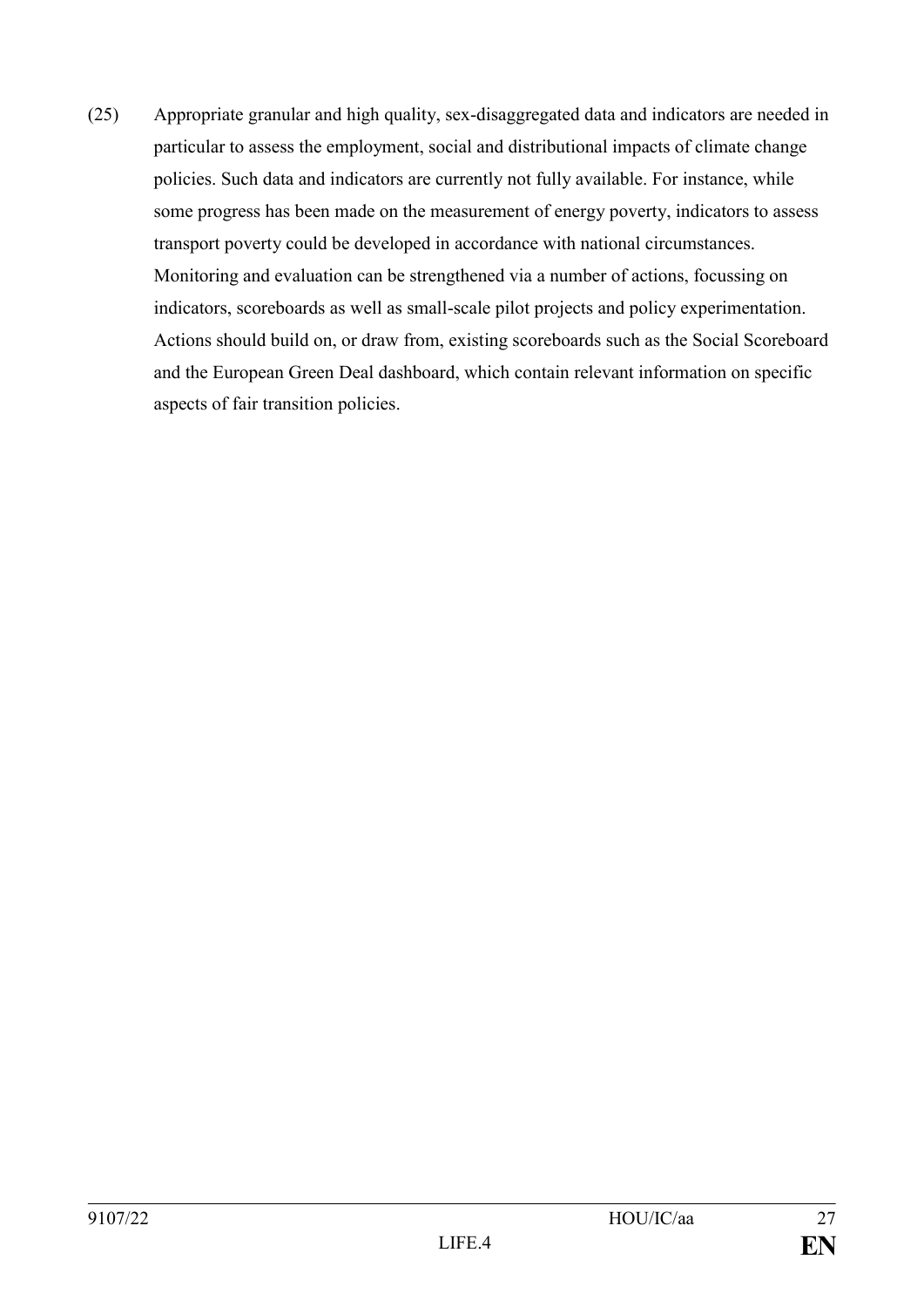(26) The optimal and efficient use of public and private funding and the mobilisation of all available resources and their effective deployment are of particular importance in light of the significant investment needs stemming from the green transition. At Union level, relevant actions are supported through the Union budget and NextGenerationEU. They will be implemented under the Recovery and Resilience Facility (RRF), the Just Transition Mechanism (JTM), including the Just Transition Fund (JTF), the European Social Fund Plus (ESF+), the European Regional Development Fund (ERDF), the Cohesion Fund, the Recovery Assistance for Cohesion and the Territories of Europe (REACT-EU), ERASMUS+ and the European Globalisation Adjustment Fund for Displaced Workers (EGF), the LIFE programme, the Horizon Europe programme, the Modernisation and Innovation Funds**<sup>1</sup>** and the funds under the Common Agriculture Policy (CAP). In addition, the Commission supports Member States through the Technical Support Instrument, by providing tailor-made technical expertise to design and implement reforms, including those promoting a fair transition towards carbon neutrality.

**<sup>1</sup>** Outside the Union budget and NextGenerationEU.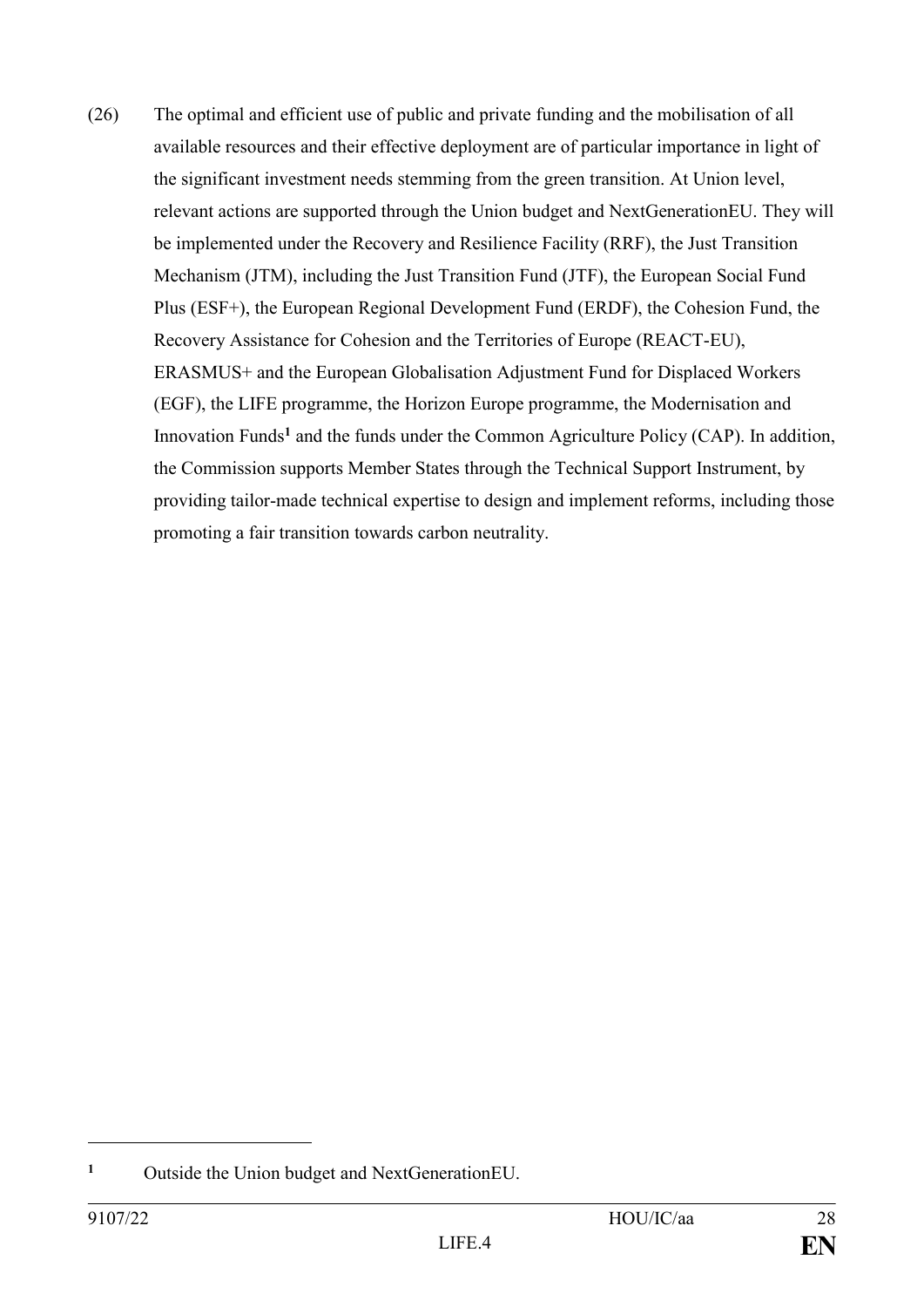- (27) The European Semester is the Union economic and employment policy coordination framework. It will continue to play this role in the recovery phase and in advancing the green and digital transitions, structured around the four dimensions of competitive sustainability, supporting the delivery of the Sustainable Development Goals. Under the European Semester, the Commission will monitor socio-economic outcomes and impacts closely and where relevant, propose targeted country-specific recommendations to ensure that no one is left behind. Complementarity with the measures supported under the Recovery and Resilience Facility will be a priority. The monitoring of this Recommendation will therefore take place as appropriate in the context of the European Semester including in the framework of the relevant committees, within their respective fields of competences, based on adequate assessments, policy impact evaluations, and the state of implementation of the guidance provided in this Recommendation. The monitoring arrangement will not add unnecessary administrative burdens for Member States.
- (28) Moreover, as part of the draft and final update of their NECPs in 2023 and 2024, respectively, in accordance with Article 14 of Regulation (EU) 2018/1999, Member States should draw on this Recommendation to consider mainstreaming employment, social and distributional impact assessments and fair transition aspects across the five dimensions of the Energy Union, and further enhance policy measures for addressing those impacts, with a particular focus on energy poverty.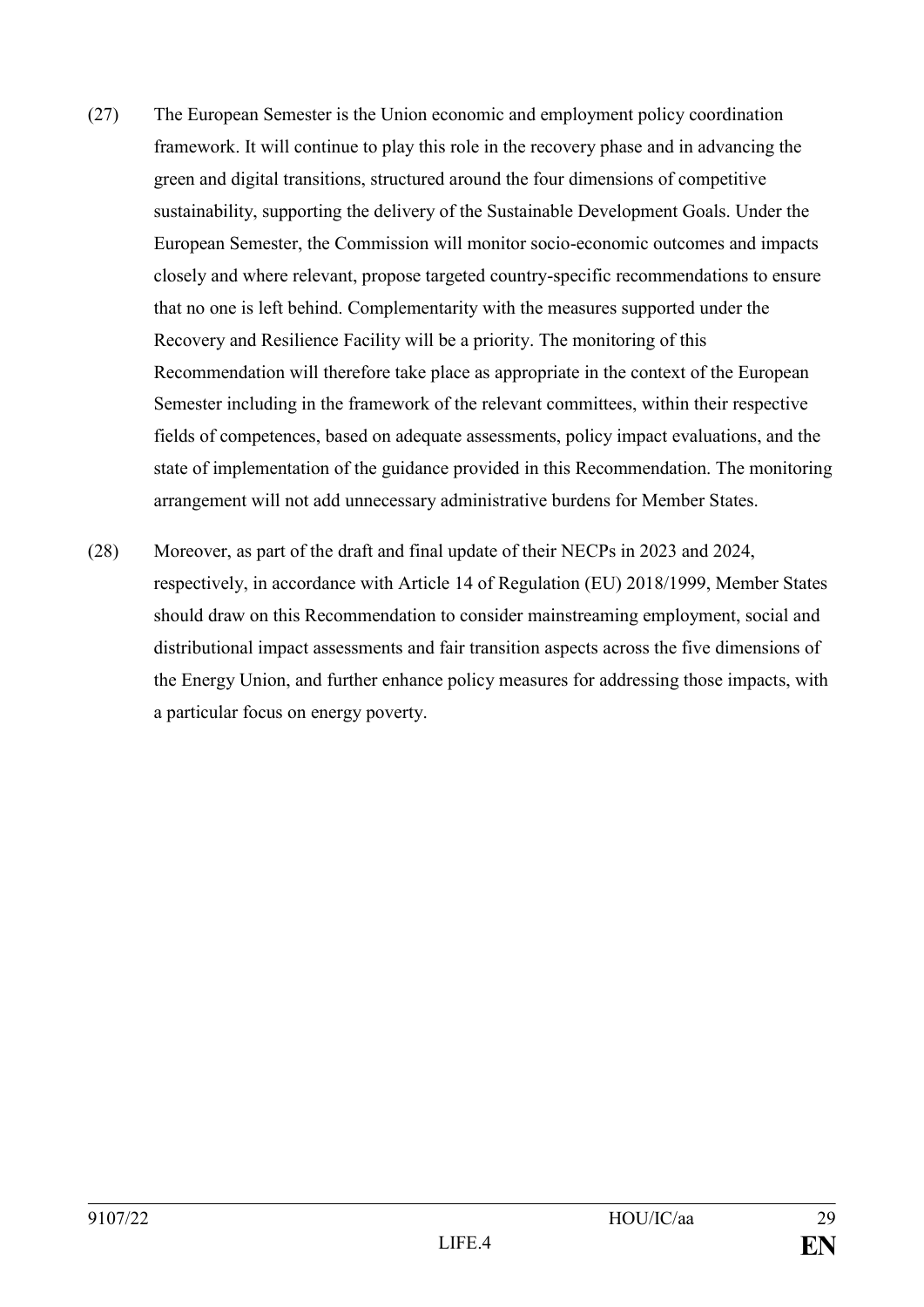(29) Furthermore, the monitoring of the implementation of this Recommendation can build on existing evidence in the context of established multilateral surveillance processes, such as the European Semester. The Council or the Commission can request the Employment Committee and the Social Protection Committee, in accordance with Articles 150 and 160 of the Treaty on the Functioning of the European Union, respectively, and in cooperation with other relevant committees, in particular the Economic Policy Committee, to examine in their respective area of competence the implementation of this Recommendation on the basis of adequate reporting by the Commission and other multilateral surveillance tools. Also against this background, the Commission is working to enhance data availability, disaggregated by sex, to update and use existing frameworks and methodological guidance, including for the measurement of energy and transport poverty and environmental inequalities, and for evaluating the effectiveness and actual impact of policy measures,

## HAS ADOPTED THIS RECOMMENDATION: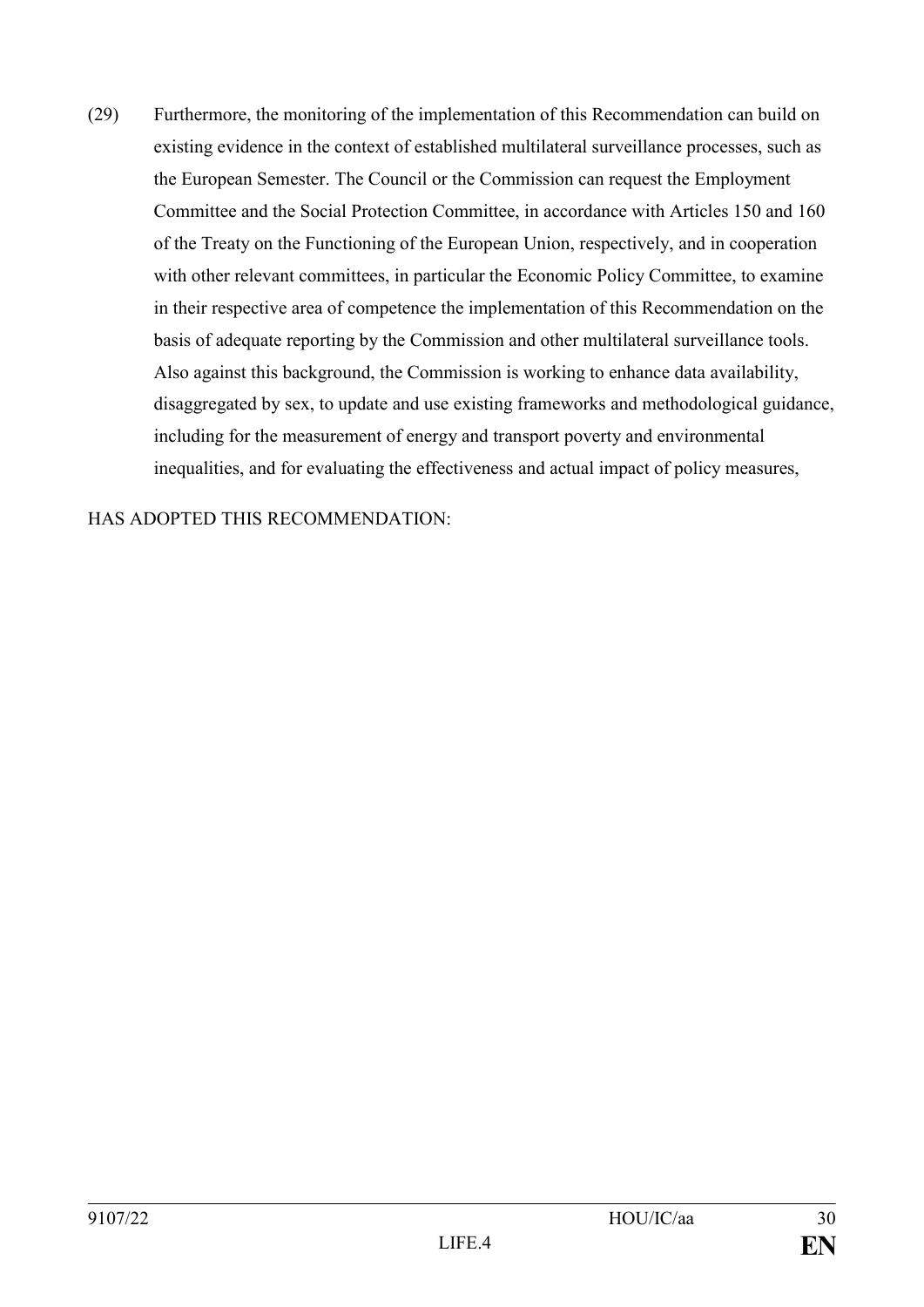#### **OBJECTIVE**

- (1) In line with the principles of the European Green Deal and the European Pillar of Social Rights, this Recommendation aims to ensure that the Union's transition towards a climateneutral and environmentally sustainable economy by 2050 is fair and leaves nobody behind.
- (2) Member States are invited, for that purpose, to adopt and implement, in close cooperation with social partners as relevant, comprehensive and coherent policy packages, addressing the employment and social aspects to promote a fair transition across all policies, notably climate, energy and environmental policies, as well as to make optimal use of public and private funding.

#### **DEFINITIONS**

- (3) For the purpose of this Recommendation, the following definitions apply:
	- (a) 'Green transition' means the transition of the Union economy and society towards the achievement of the climate and environmental objectives primarily through policies and investments, in accordance with the European Climate Law laying down the obligation to achieve climate neutrality by 2050, the European Green Deal and international commitments, including the Paris Agreement, other Multilateral Environmental Agreements and the Sustainable Development Goals.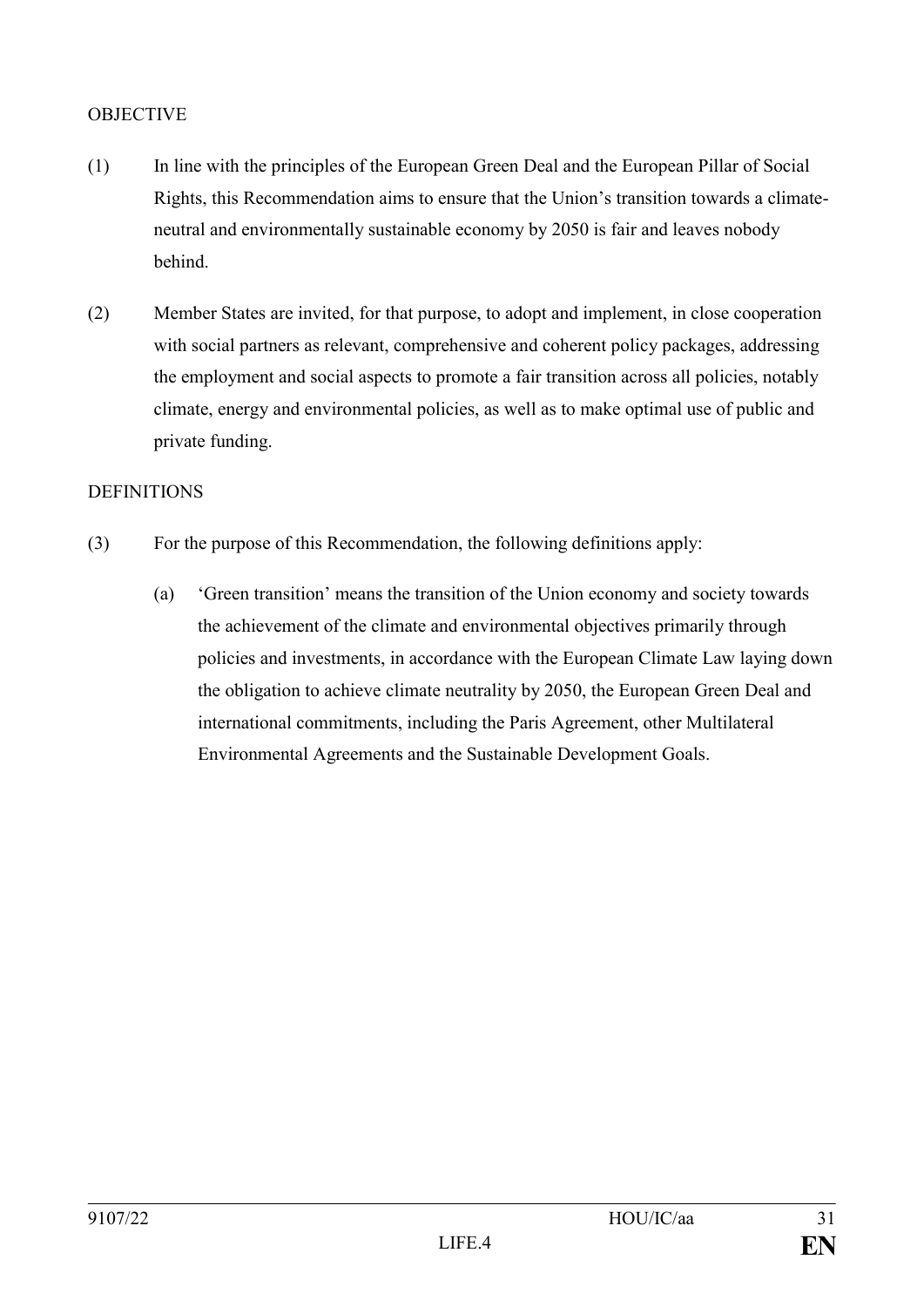- (b) 'Climate and environmental objectives' means the six objectives laid down by Regulation (EU) 2020/852 of the European Parliament and of the Council**<sup>1</sup>** , namely: climate change mitigation; climate change adaptation; the sustainable use and protection of water and marine resources; the transition to a circular economy; pollution prevention and control; and the protection and restoration of biodiversity and ecosystems.
- (c) 'People and households most affected by the green transition' means those whose effective access to quality employment, including self-employment, and/or to education and training and/or to a decent standard of living and essential services is significantly limited or at risk of being significantly limited as a direct or indirect consequence of the green transition.
- (d) 'People and households in vulnerable situations' means those who, independently of the green transition, face or are at risk of facing a situation of limited access to quality employment, including self-employment, and/or to education and training and/or to a decent standard of living and essential services, implying low capacities to adapt to the consequences of the green transition.

**<sup>1</sup>** Regulation (EU) 2020/852 of the European Parliament and of the Council of 18 June 2020 on the establishment of a framework to facilitate sustainable investment, and amending Regulation (EU) 2019/2088 (OJ L 198, 22.6.2020, p. 13) (the 'Taxonomy Regulation') provides a common classification system for sustainable economic activities.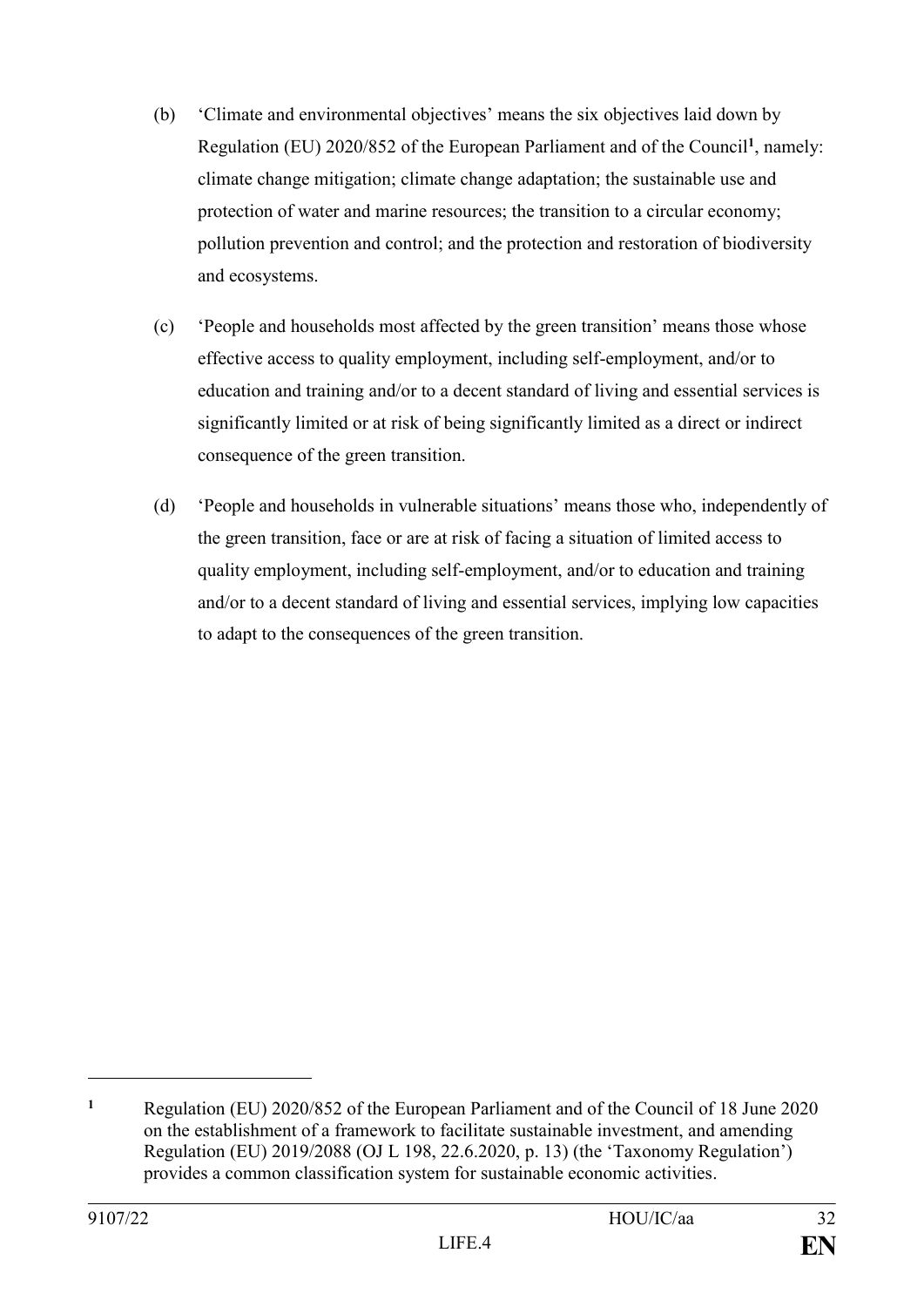- (e) 'Micro, small and medium-sized enterprises' means enterprises that employ fewer than 250 persons, including the solo self-employed, and which have an annual turnover not exceeding EUR 50 million, and/or an annual balance sheet total not exceeding EUR 43 million, calculated in accordance with Articles 3 to 6 of Annex I to Commission Regulation (EU) No 651/2014**<sup>1</sup>** .
- (f) 'Energy poverty' means a 'household's lack of access to essential energy services that underpin a decent standard of living and health, including adequate warmth, cooling, lighting, and energy to power appliances, in the relevant national context, existing social policy and other relevant policies<sup>2</sup>; the definition of 'energy poverty' in this Recommendation will apply, unless Directive 2012/27/EU of the European Parliament and of the Council<sup>3</sup>, as it may be amended or replaced as a result of the Commission proposal of 14 July 2021**<sup>4</sup>** , will contain another definition of that concept, in which case that definition will apply for the purposes of this Recommendation.

**<sup>1</sup>** Commission Regulation (EU) No 651/2014 of 17 June 2014 declaring certain categories of aid compatible with the internal market in application of Articles 107 and 108 of the Treaty (OJ L 187, 26.6.2014, p. 1).

**<sup>2</sup>** While it is left to Member States to define the concept of 'vulnerable customers', it comprises households unable to heat or cool their homes adequately and/or having arrears in paying their utility bills in line with Commission Recommendation on energy poverty, C/2020/9600 final (OJ L 357, 27.10.2020, p. 35).

<sup>&</sup>lt;sup>3</sup> Directive 2012/27/EU of the European Parliament and of the Council of 25 October 2012 on energy efficiency, amending Directives 2009/125/EC and 2010/30/EU and repealing Directives 2004/8/EC and 2006/32/EC (OJ L 315, 14.11.2012, p. 1).

**<sup>4</sup>** Proposal for a Directive of the European Parliament and of the Council on energy efficiency (recast), COM(2021) 558 final.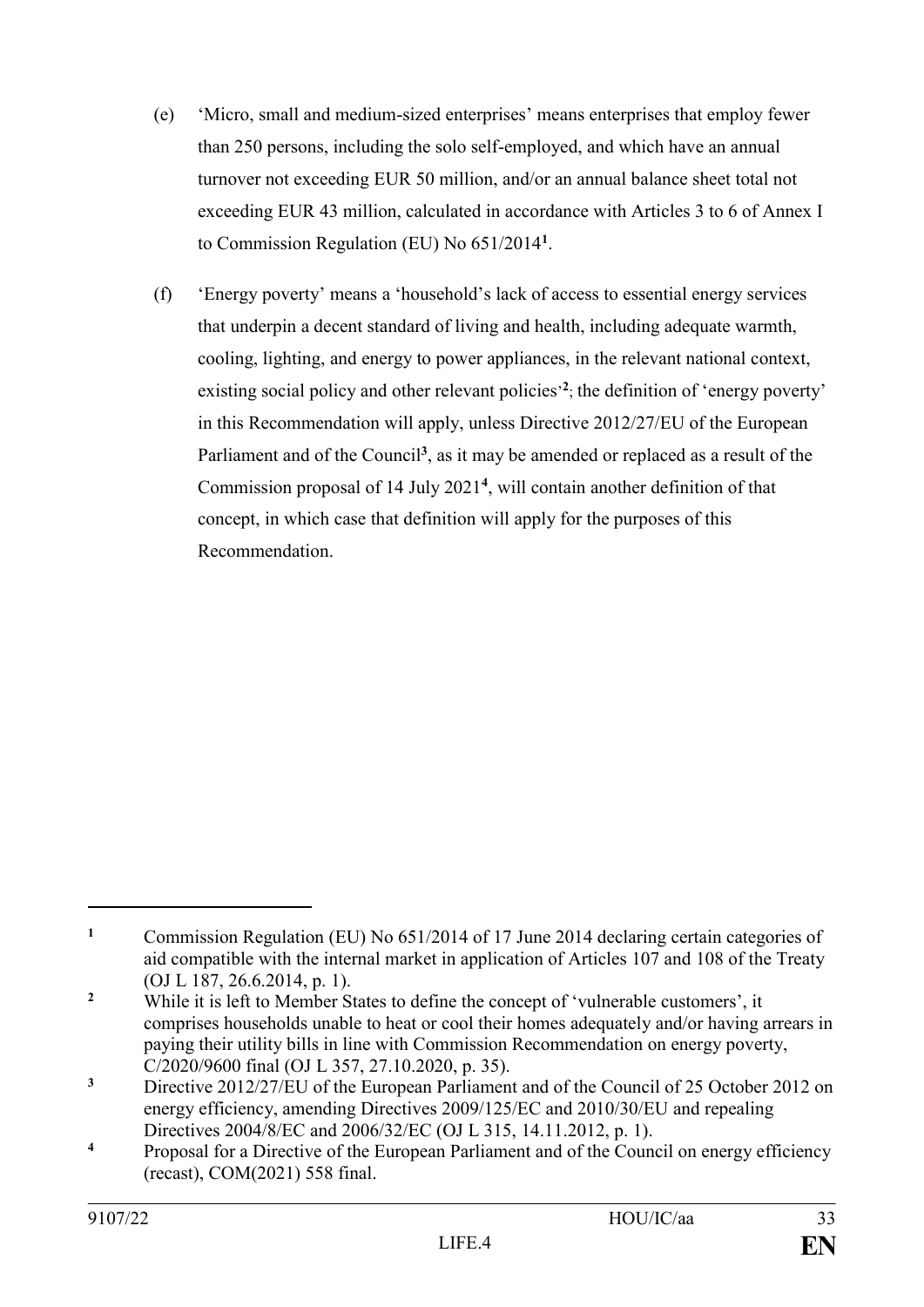- (g) 'Essential services' means services of good quality, including water, sanitation, energy, transport and mobility, financial services and digital communications; support for access to such services should be made available for those in need, according to principle 20 of the European Pillar of Social Rights, together with providing cost saving opportunities, including through reuse, repair, donation and sharing services.
- (h) 'Policy package' means a comprehensive and coherent set of policy measures that integrates employment, skills and social policies with climate, energy, transport, environmental and other green transition policies, through a well-coordinated crosssectoral approach based on one or several national strategies and/or action plans, and benefiting from coordination and governance mechanisms at Union and national level as appropriate.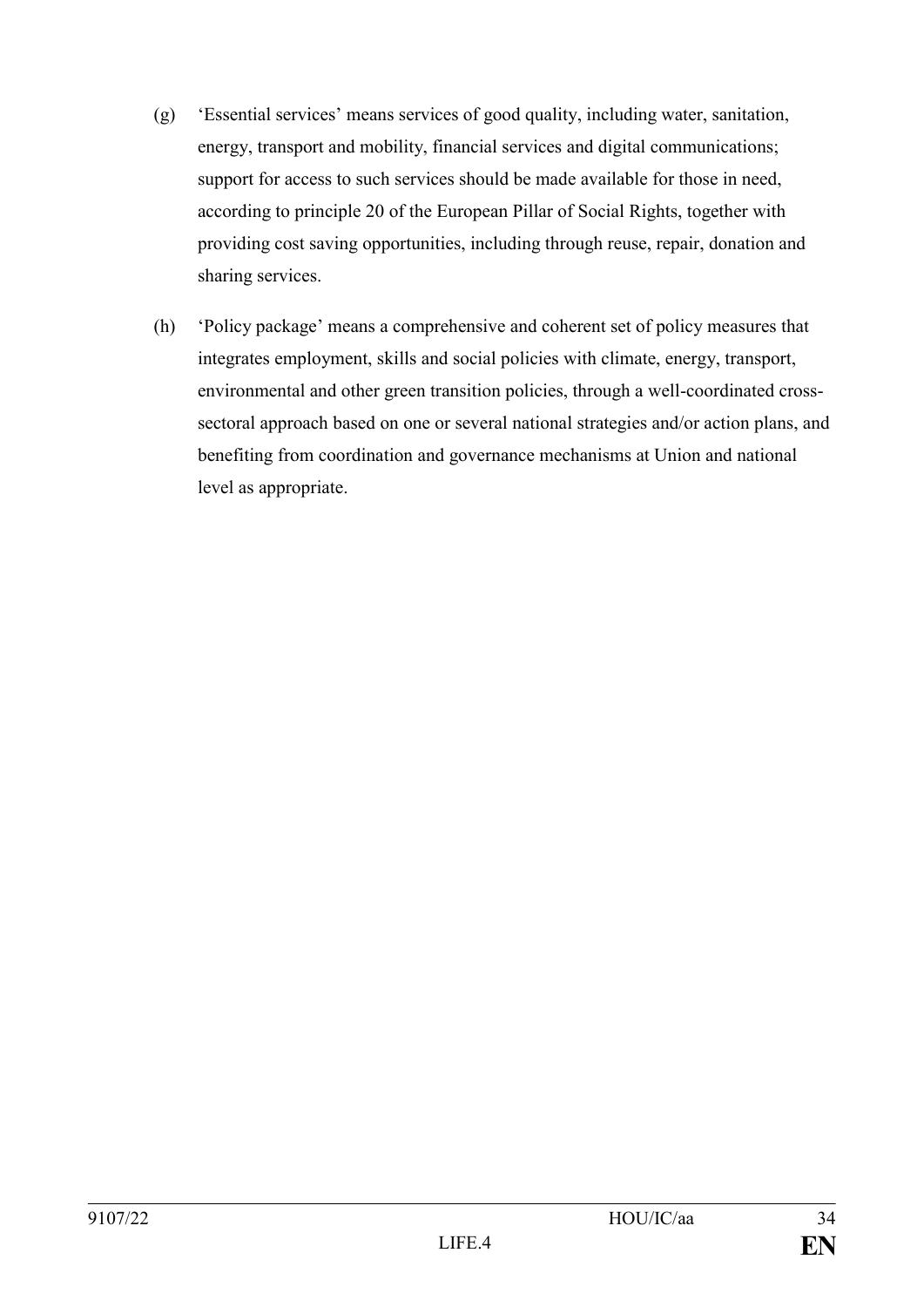# POLICY PACKAGES FOR A FAIR GREEN TRANSITION

- (4) To provide active support to quality employment for a fair transition and build on Recommendation (EU) 2021/402, Member States are encouraged, in close cooperation with social partners, to consider the following measures in support of people most affected by the green transition, notably those in vulnerable situations, and, where adequate, help them to transit, through employment or self-employment, towards economic activities contributing to climate and environmental objectives:
	- (a) effectively support access to and preservation of quality employment, notably through employment services, including tailored job search assistance and learning courses that also target green and digital skills where appropriate; consider also welldesigned, targeted and time-bound employment programmes that prepare beneficiaries via training, in particular persons from the under-represented groups and people in vulnerable situations, for continued participation in the labour market;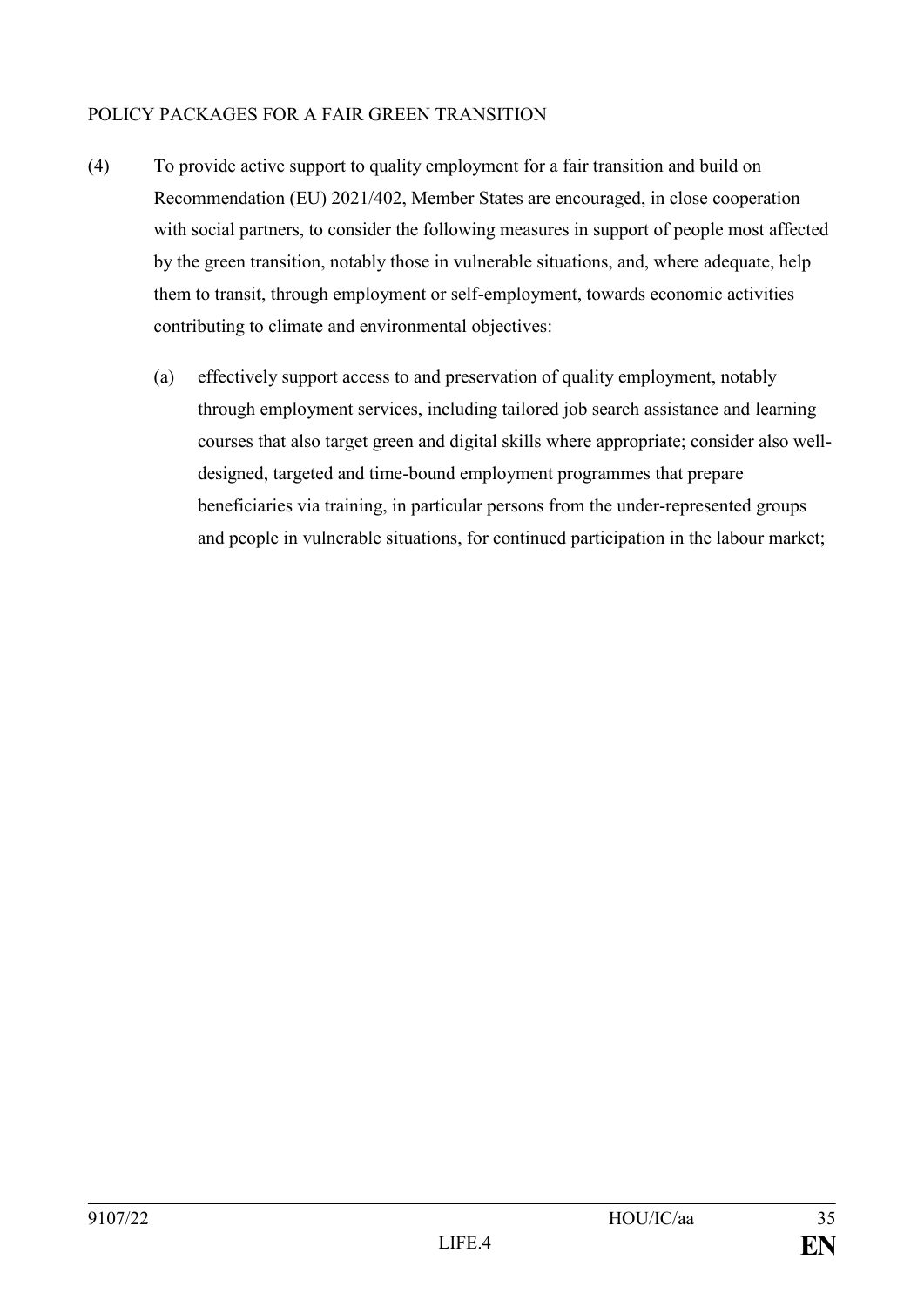- (b) make effective use of targeted and well-designed hiring and transition incentives, including by considering the adequate use of wage and recruitment subsidies and incentives linked to social security contributions, to accompany labour market transitions across sectors and labour mobility across regions and countries, in view of the opportunities and challenges of the green transition;
- (c) promote entrepreneurship, including enterprises and all other entities of the social economy**<sup>1</sup>** , in particular in regions facing transition challenges and, where appropriate, in sectors promoting climate and environmental objectives such as the circular economy, paying special attention to women's entrepreneurship; support should combine financial measures, including grants, loans or equity, and nonfinancial measures, including training and advisory services, with particular attention to awareness-raising activities, tailored to each phase of the business lifecycle; support should be inclusive and accessible to under-represented and disadvantaged groups;

<sup>&</sup>lt;sup>1</sup> Communication from the Commission of 9 December 2021 entitled 'Building an economy that works for people: an action plan for the social economy'.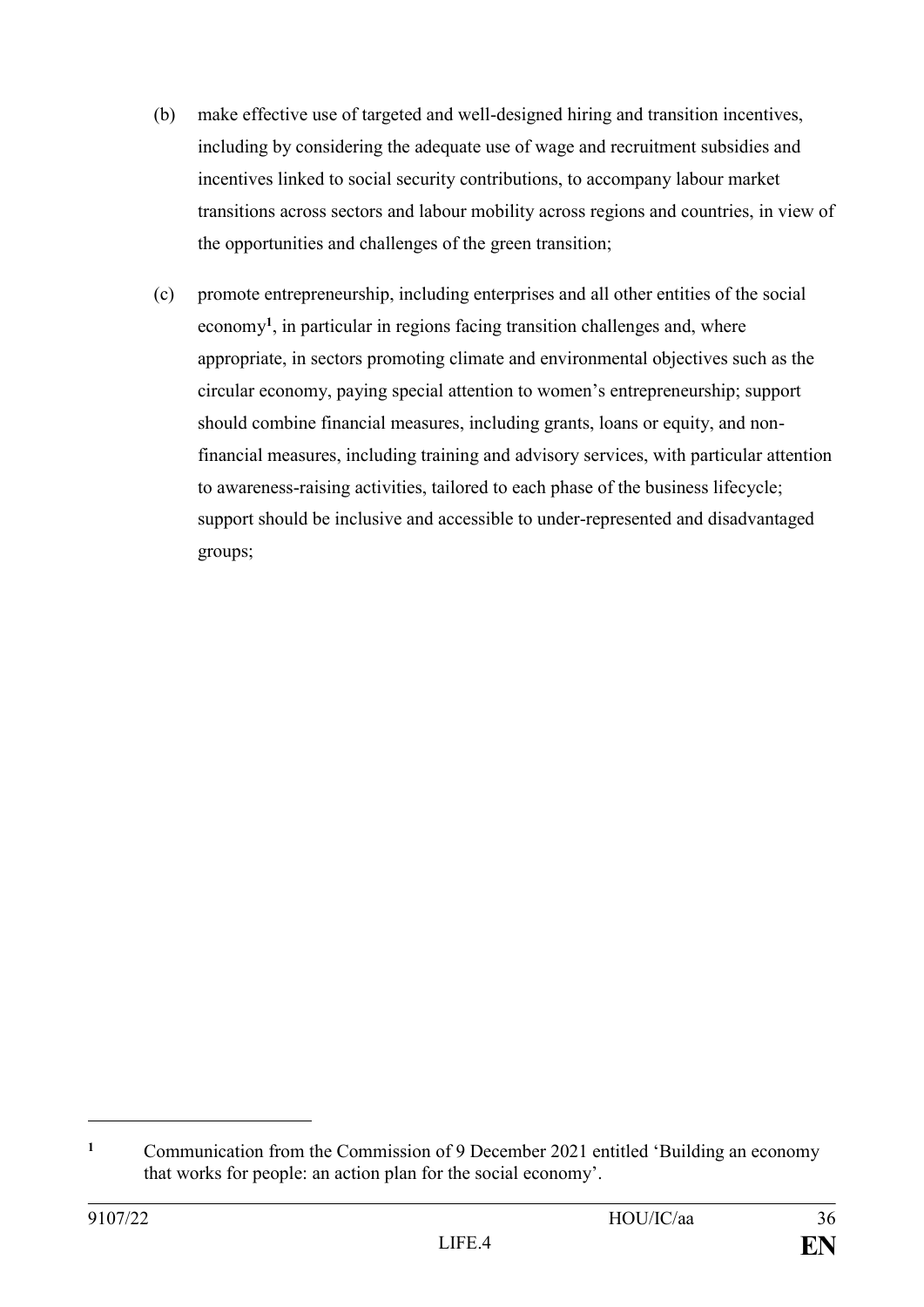- (d) stimulate the creation of quality jobs, in particular in territories most affected by the green transition and, where appropriate, sectors promoting climate and environmental objectives, such as the circular economy, by facilitating access to finance and markets for micro, small and medium-sized enterprises, in particular those contributing to climate and environmental objectives with a view to promoting competitiveness, innovation and quality employment across the single market, including in sectors and eco-systems of strategic relevance in national and local contexts;
- (e) analyse the impact of the green transition on health and safety at work and, accordingly, promote measures to address new risks or the potential aggravation of existing risks, taking into account the communication from the Commission of 28 June 2021 entitled 'EU strategic framework on health and safety at work 2021-2027 - Occupational safety and health in a changing world of work';
- (f) ensure the effective implementation and enforcement of existing rules on working conditions, in particular concerning occupational health and safety, work organisation and involvement of workers, in order to safeguard fair working conditions and job quality in the transition, including in economic activities contributing to climate and environmental objectives;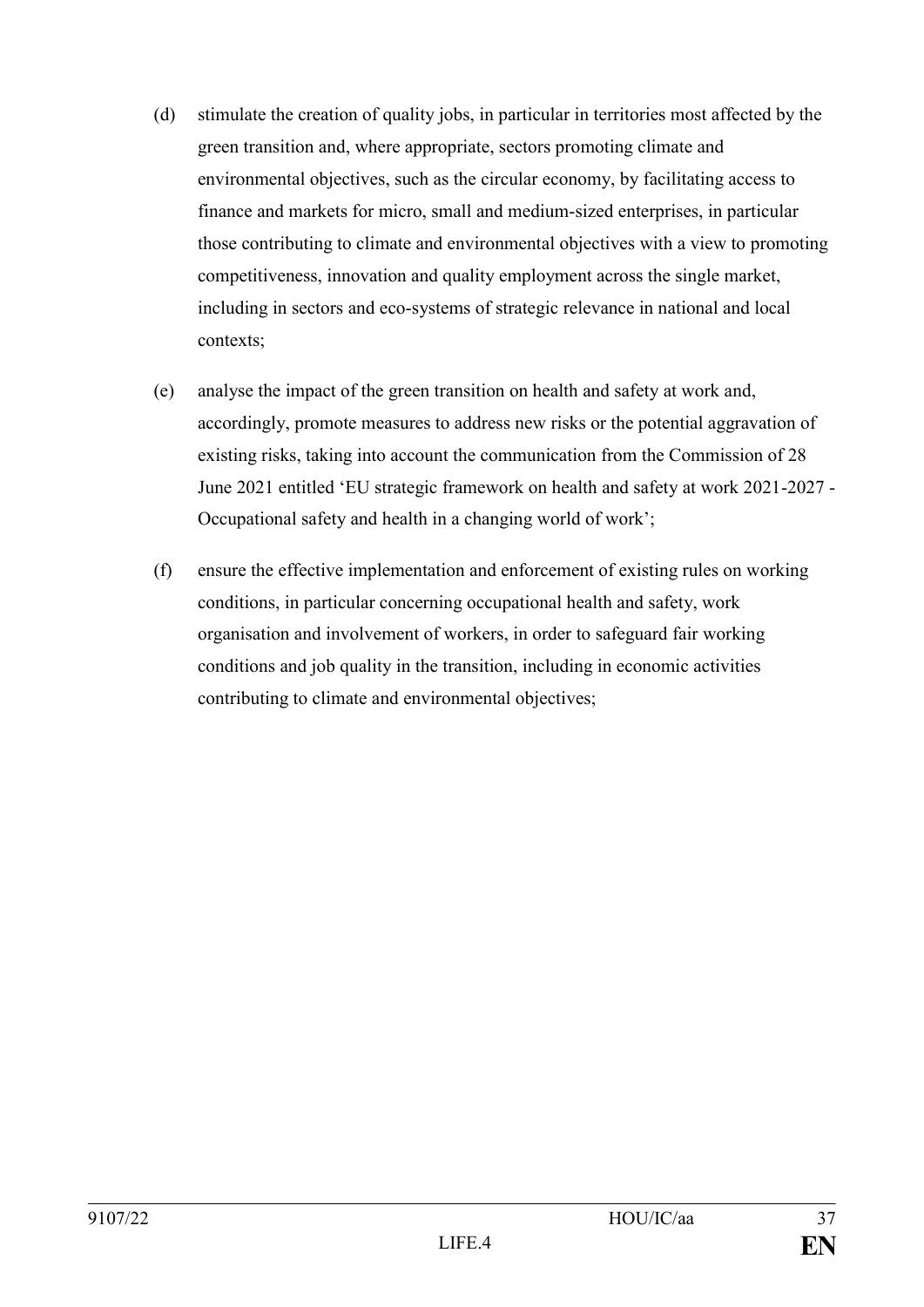- (g) foster the use of socially responsible public procurement practices**<sup>1</sup>** , including via social award criteria creating opportunities for people most affected by the green transition, while also promoting green award criteria;
- (h) provide for the full and meaningful involvement, including information and consultation, of workers at all levels and their representatives as regards the anticipation of change and the management of restructuring processes including those linked to the green transition, in line with the communication from the Commission of 13 December 2013 on 'EU Quality Framework for anticipation of change and restructuring'.

**<sup>1</sup>** In line with Directive (EU) 2019/882 of the European Parliament and of the Council of 17 April 2019 on the accessibility requirements for products and services (OJ L 151, 7.6.2019, p. 70), and Commission Notice 'Buying Social – A guide to taking account of social considerations in public procurement – Second edition' (OJ C 237, 18.6.2021, p. 1).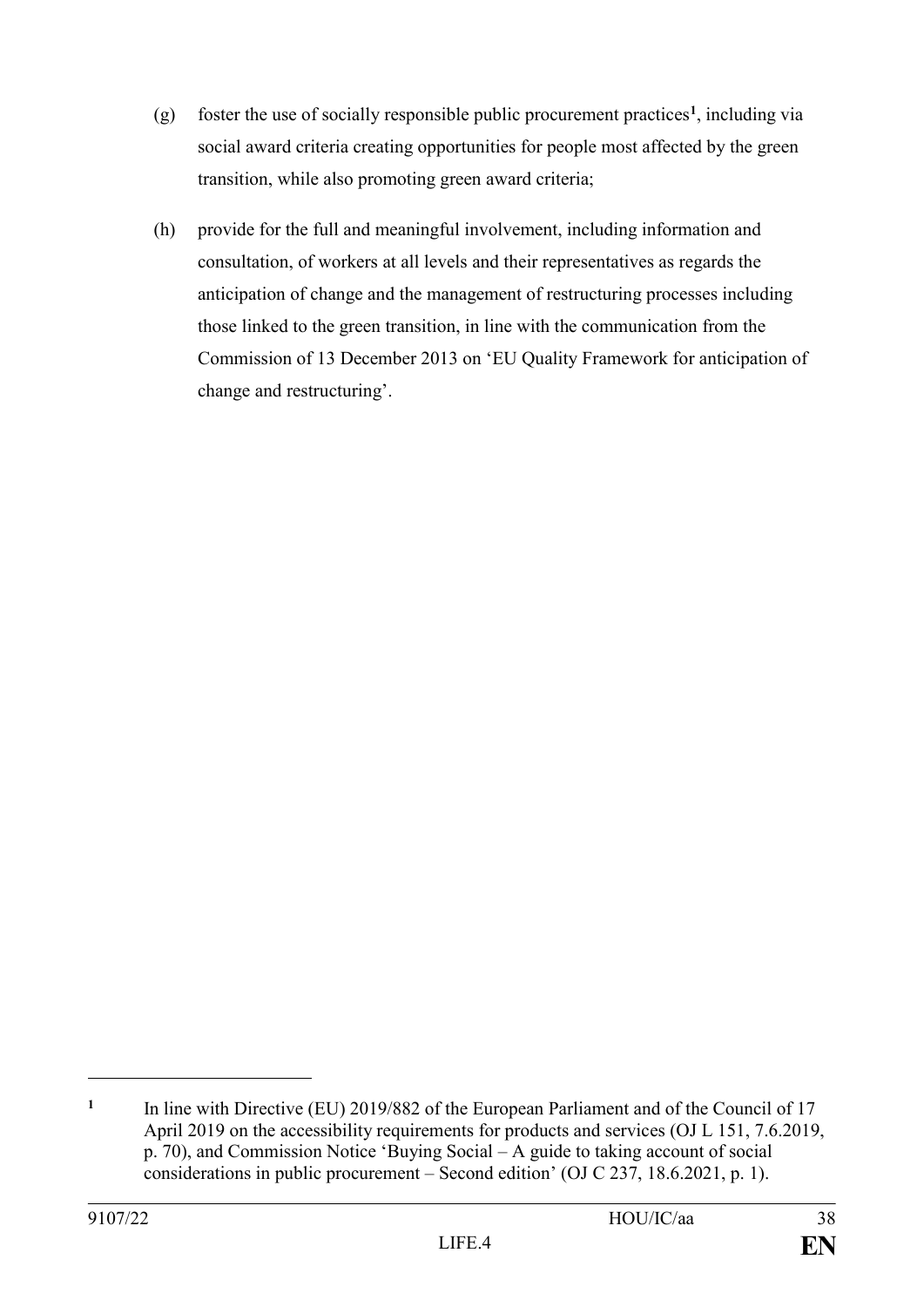- (5) To ensure equal access to quality, affordable and inclusive education, training and life-long learning as well as equal opportunities, also with a view to strengthening gender equality, Member States are encouraged to consider the following measures, to be implemented in close cooperation with social partners, while respecting their autonomy, in particular in support of people and households most affected by the green transition, notably those in vulnerable situations:
	- (a) integrate the employment and social aspects of the green transition, including potential labour shortages, in the development and implementation of the relevant national strategies addressing skills challenges, for example under the European Skills Agenda, and support setting up and coordinate stakeholder partnerships, including under the Pact for Skills, ensuring notably that skills are at the heart of cocreated transition pathways for relevant industrial ecosystems contributing to climate and environmental objectives;
	- (b) develop up-to-date labour market and skills intelligence and foresight, identifying and forecasting occupation-specific and transversal skills needs. Build on existing tools and initiatives, including the expertise of and cooperation with social partners and relevant stakeholders; consider adapting education and training curricula in accordance with national and regional circumstances to the needs of the green transition and providing school and career guidance accordingly;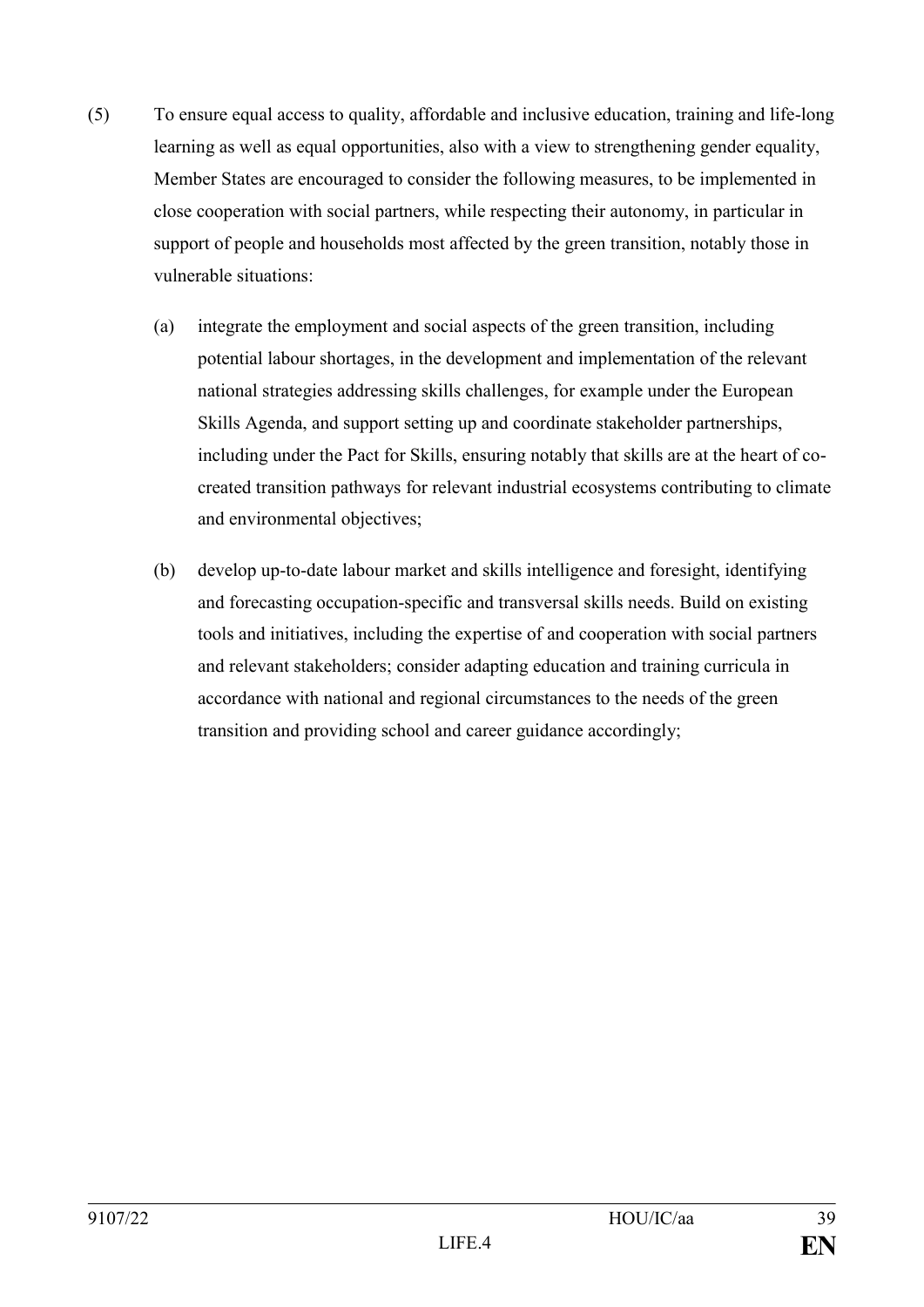- (c) provide high-quality accessible, affordable and inclusive initial education and training, including vocational education and training, which equips learners with skills and competences relevant for the green transition. Learning for sustainability – including science, technology, engineering and mathematics (STEM), interdisciplinary approaches, and digital skills – should be considered and promoted, where appropriate, as an integral part of curricula and education and training programmes; take specific actions to attract persons with disabilities, women, lowskilled people and other groups currently under-represented in the occupational areas concerned and to promote their careers;
- (d) introduce or strengthen support schemes for apprenticeships and, where possible, for paid quality traineeships and job shadowing schemes with a strong training component, in particular in micro, small and medium-sized enterprises, including those contributing to climate and environmental objectives and in sectors facing particular skill shortages, such as construction and ICT. Such schemes should be subject to national or regional monitoring and evaluation, and should safeguard job quality, taking into consideration Council Recommendations 2018/C 153/01**<sup>1</sup>** and 2014/C 88/01**<sup>2</sup>** ;

**<sup>1</sup>** Council Recommendation 2018/C 153/01 of 15 March 2018 on a European Framework for Quality and Effective Apprenticeships (OJ C 153, 2.5.2018, p. 1).

<sup>&</sup>lt;sup>2</sup> Council Recommendation 2014/C 88/01 of 10 March 2014 on a Quality Framework for Traineeships (OJ C 88, 27.3.2014, p. 1).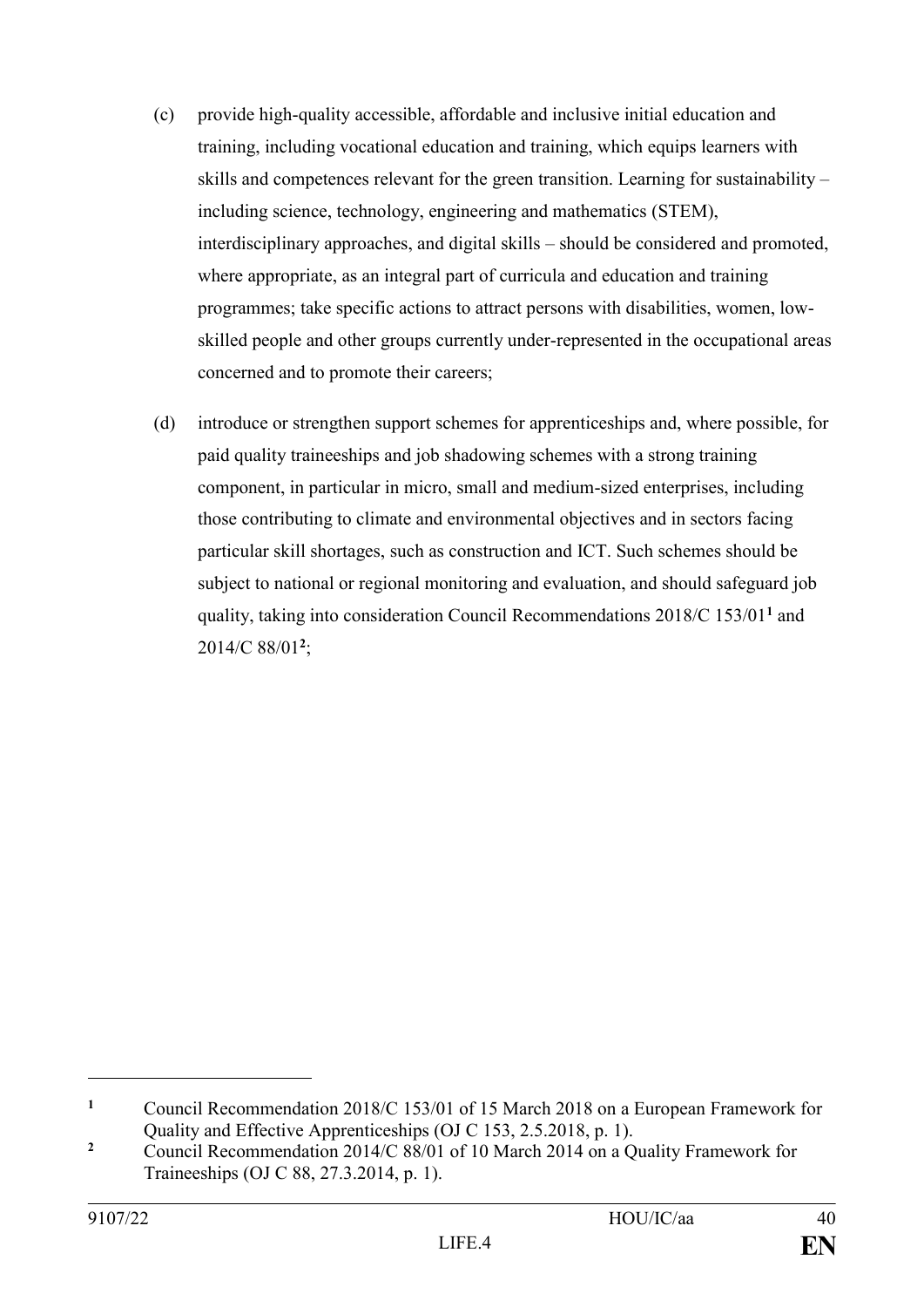(e) increase adult participation in training throughout the working life, in line with the upskilling and reskilling needs for the green transition, by ensuring that support is available for training within jobs, professional transitions and for transversal skills, notably to facilitate reconversion towards sectors and economic activities expected to expand; empower individuals to seek training that is tailored to their needs, *inter alia*, via short, quality-assured courses on skills for the green transition; to that end, consider providing access to paid training leave and career guidance as well as the option of establishing individual learning accounts, taking into consideration Council Recommendation (EU) 2022/...<sup>1+</sup>, and support the development of short, qualityassured and widely recognised courses, taking into consideration Council Recommendation (EU) 2022/…**2++** .

**<sup>1</sup>** Council Recommendation (EU) 2022/… of … on individual learning accounts (OJ …).

**<sup>+</sup>** OJ: Please insert in the text the number of the Recommendation contained in document ST 8944/22 and insert the number, date and OJ reference of that Recommendation in the footnote.

**<sup>2</sup>** Council Recommendation (EU) 2022/… of … on a European approach to micro-credentials for lifelong learning and employability (OJ …).

**<sup>++</sup>** OJ: Please insert in the text the number of the Recommendation contained in document ST 9237/22 and insert the number, date and OJ reference of that Recommendation in the footnote.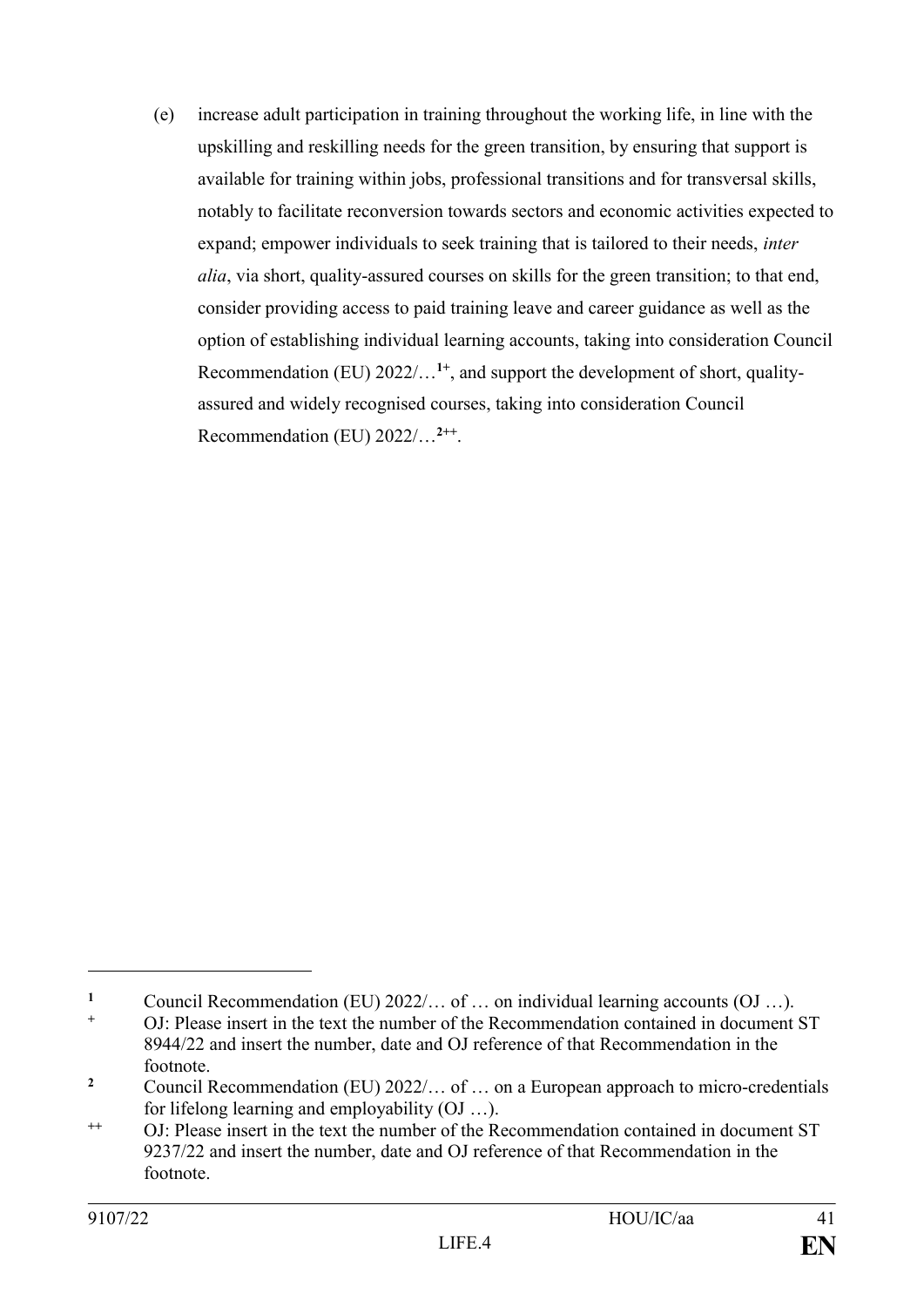- (6) To ensure the continued fairness of tax-benefit systems and social protection systems, including social inclusion policies, in the context of the green transition, and taking into account, where applicable, Council Recommendation 2019/C 387/01**<sup>1</sup>** , Member States are encouraged to consider the following measures in support of people and households most affected by the green transition, notably those in vulnerable situations, in order to support labour market transitions, including transitions towards economic activities contributing to climate and environmental objectives, prevent and alleviate energy and transport poverty in accordance with national circumstances and mitigate regressive impacts of policy measures:
	- (a) assess and, where necessary, adapt taxation systems in view of the challenges arising from the transition towards climate neutrality, notably by shifting the tax burden away from labour and reducing the tax wedge for low and middle income groups towards other sources contributing to climate and environmental objectives, preventing and mitigating regressive impacts, preserving the progressive character of direct taxation and safeguarding the financing of adequate social protection and investment measures, especially those targeted towards the green transition;

**<sup>1</sup>** Council Recommendation 2019/C 387/01 of 8 November 2019 on access to social protection for workers and the self-employed (OJ C 387, 15.11.2019, p. 1).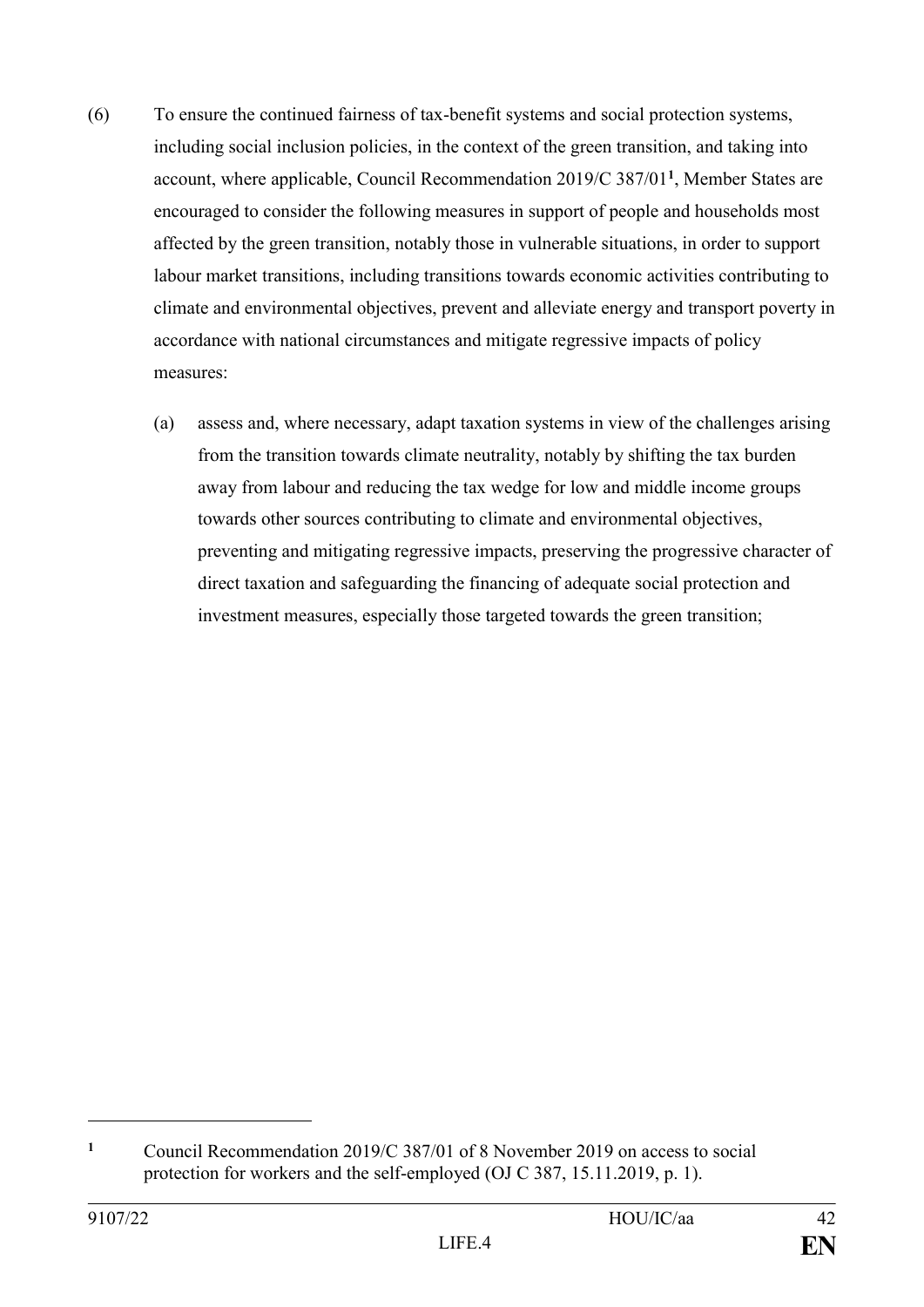- (b) review and, where applicable, adapt social protection systems, including social inclusion policies, in view of the employment, social and health challenges posed by the green transition; To that end, consider how the provision of adequate income security, including through innovative job-to-job transition schemes, unemployment benefits and minimum income systems can be best ensured and adapted to the needs arising from the green transition; also ensure the provision of good quality, affordable and accessible social, health and long-term care services, especially to people and households most affected by the green transition, notably by investing in social infrastructure for childcare, long-term care and healthcare;
- (c) provide, where necessary, and complementing measures outlined in point 7(a) while they are being deployed, targeted and temporary direct income support, notably to people and households in vulnerable situations, to mitigate adverse income and price developments, also linked to improved incentives for urgently achieving necessary climate and environmental objectives while preserving price signals supporting the green transition; To that end, ensure the availability of proper funding for those measures, including by improving the quality of public expenditure, making optimal use of relevant Union funds, and drawing on the budgetary resources created by energy and environmental taxes and the EU ETS, among others;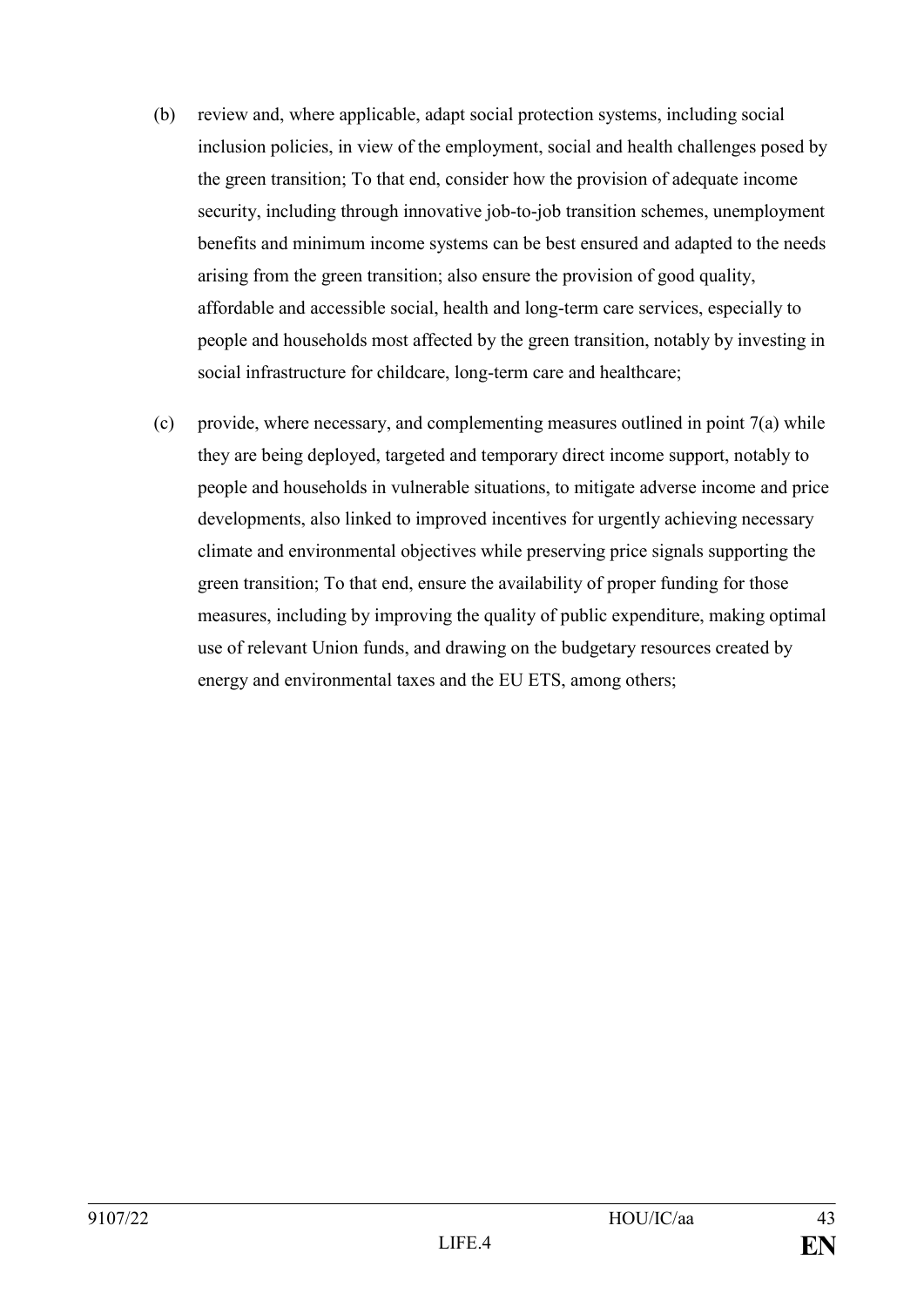- (d) improve risk-awareness, risk reduction and risk-transfer solutions as regards households and enterprises, in particular micro, small and medium-sized enterprises, notably by ensuring the availability and affordability of insurance solutions, in particular for people and households in vulnerable situations.
- (7) To ensure access to affordable essential services and housing for people and households most affected by the green transition, in particular those in vulnerable situations and those in regions facing transition challenges, Member States are encouraged to consider the following measures:
	- (a) mobilise public and private financial support and provide incentives for private investments into renewable energy sources and energy efficiency, complemented by advice to consumers to better manage their energy use and to take informed decisions on saving energy, in order to lower their energy bills, targeting vulnerable households and communities especially; to that end, ensure the availability of proper funding for those measures, including by improving the quality of public expenditure, making optimal use of relevant Union funds and drawing on the budgetary resources created by energy and environmental taxes and revenues from the EU ETS, among others;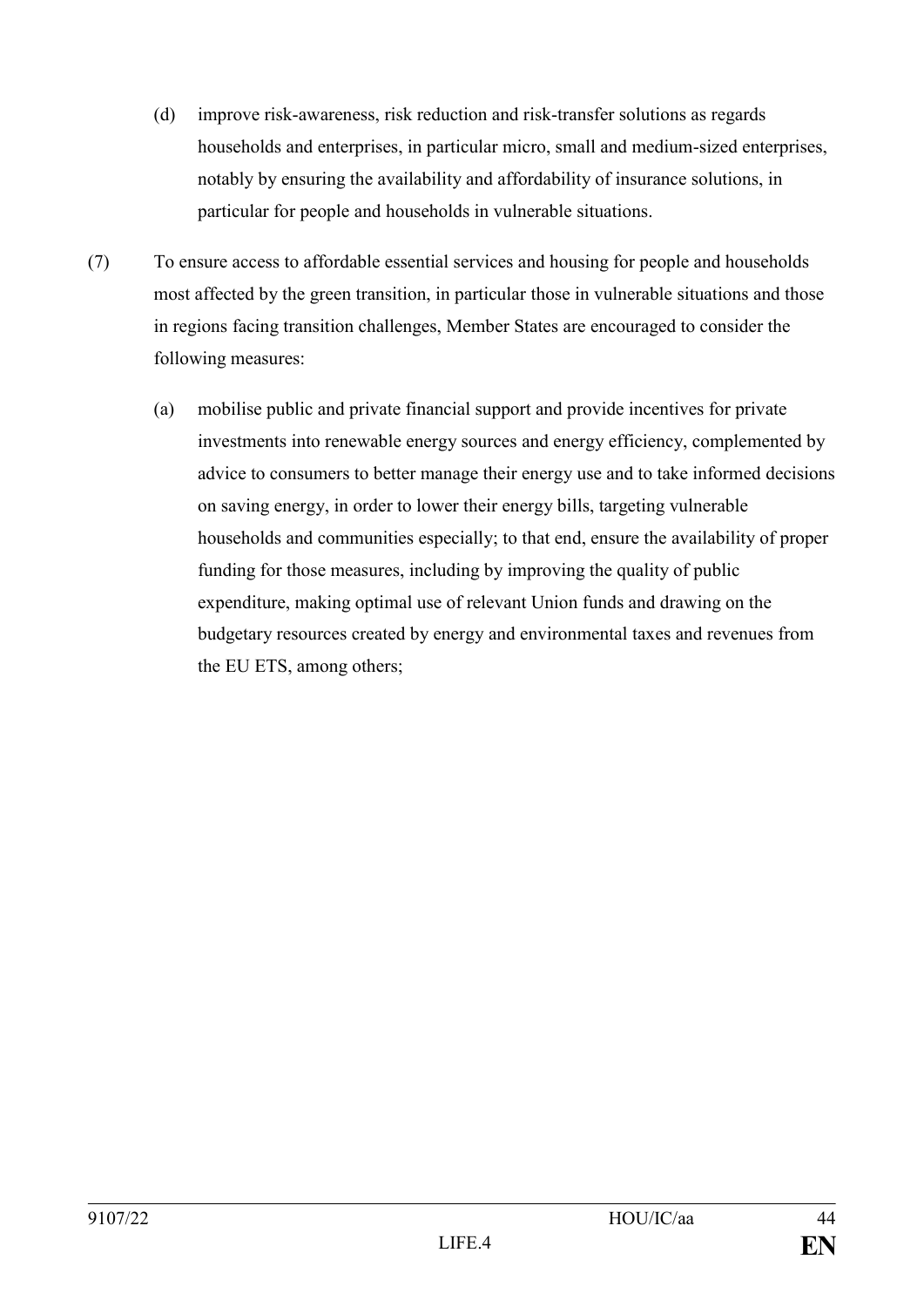- (b) prevent and alleviate energy poverty by promoting and implementing energy efficiency improvement measures, including public and private investments in dwellings to stimulate renovations, including in the social housing sector<sup>1</sup>; to that end, provide well-designed incentives, grants and loans, together with related advice, also to micro, small and medium-sized enterprises, while paying due attention to incentives, in particular among owners and tenants, and the evolution of housing costs, notably for households in vulnerable situations;
- (c) empower energy consumers, including households in vulnerable situations, by developing further self-supply via individual renewable energy arrangements as well as other services via citizen and renewable energy communities**<sup>2</sup>** , accompanied by educational measures and campaigns, with a special focus on people in vulnerable situations and consumers living in rural and remote areas, including the outermost regions, and on islands;

**<sup>1</sup>** In line with the communication from the Commission of 18 February 2022 entitled 'Guidelines on State aid for climate, environmental protection and energy 2022', as applicable.

**<sup>2</sup>** 'Citizen energy community' is defined in Article 2, point (11), of Directive (EU) 2019/944 of the European Parliament and of the Council of 5 June 2019 on common rules for the internal market for electricity and amending Directive 2012/27/EU (OJ L 158, 14.6.2019, p. 125).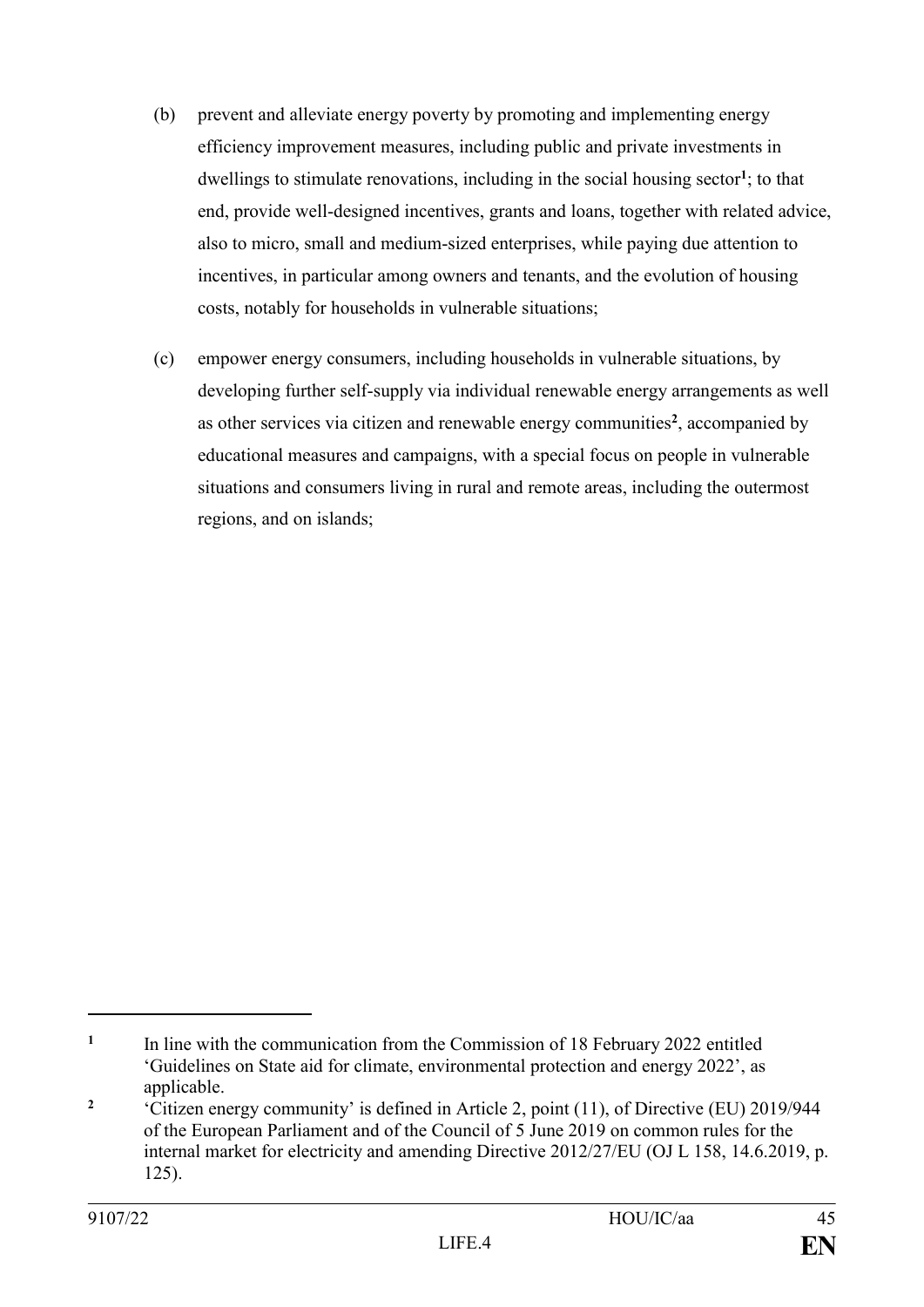- (d) prevent and tackle mobility and transport challenges and obstacles for households in vulnerable situations, especially in remote, rural and low-income regions, including the outermost regions and islands, and cities, through adequate policy and support measures and the development of the necessary infrastructure, to improve essential connectivity, enabling access to education, training, health, quality employment, and social participation; ensure, in particular, the availability, including frequency, of low-emission public transport and, where appropriate, promote the uptake of sustainable modes of private mobility**<sup>1</sup>** , with a focus on ensuring affordability, accessibility and safety;
- (e) facilitate access to sustainable consumption, including nutrition, especially for people and households in vulnerable situations and in particular children, and promote costsaving opportunities linked to the circular economy; to that end, provide for effective incentives and tools, such as social innovation actions and local initiatives, support reuse, repair, recycle, donation and sharing schemes, including through social economy entities, and promote education and awareness raising for environmental sustainability for learners of all ages and at all levels and types of education and training.

<sup>&</sup>lt;sup>1</sup> Communication from the Commission of 9 December 2020 'Sustainable and Smart Mobility Strategy – putting European transport on track for the future'.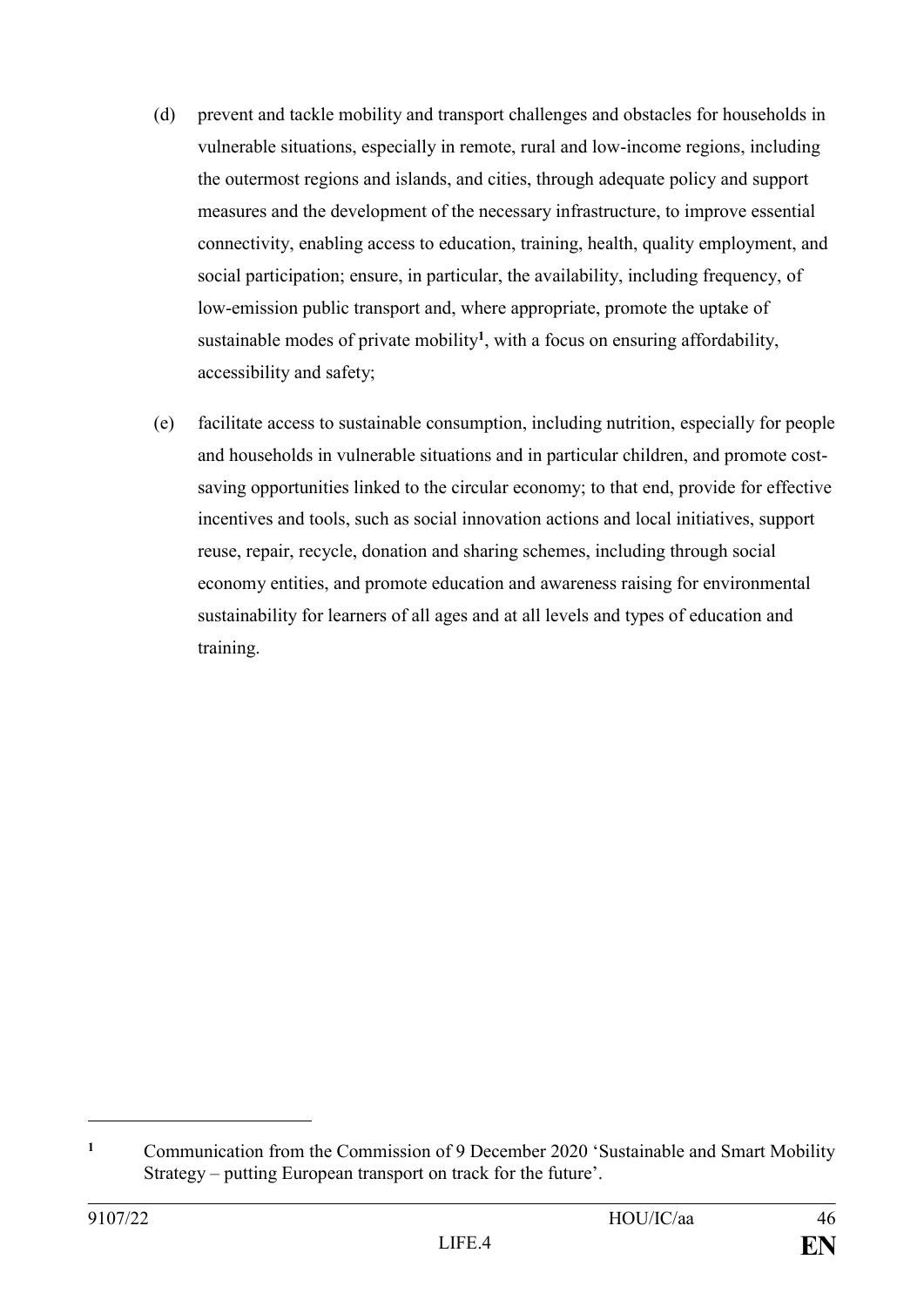# CROSS-CUTTING ELEMENTS FOR POLICY ACTIONS SUPPORTING A FAIR GREEN **TRANSITION**

- (8) To advance the green transition in an inclusive and democratic way, integrating fair transition objectives from the outset into policy-making at all levels and ensuring an effective whole-of-society approach to fair transition policies, Member States are invited to:
	- (a) coordinate policy-making at all levels and across all relevant policy areas, including research and innovation with a view to building an integrated and enabling policy framework that pays due attention to distributional impacts as well as to positive and negative spill-overs, including in cross-border regions, and, where possible, integrates adequate and systematic evaluation strategies, including *ex-ante* and *expost* assessments;
	- (b) encourage regional and local authorities to play an active role in the development, implementation and monitoring of fair transition policies, given their proximity to citizens and local businesses;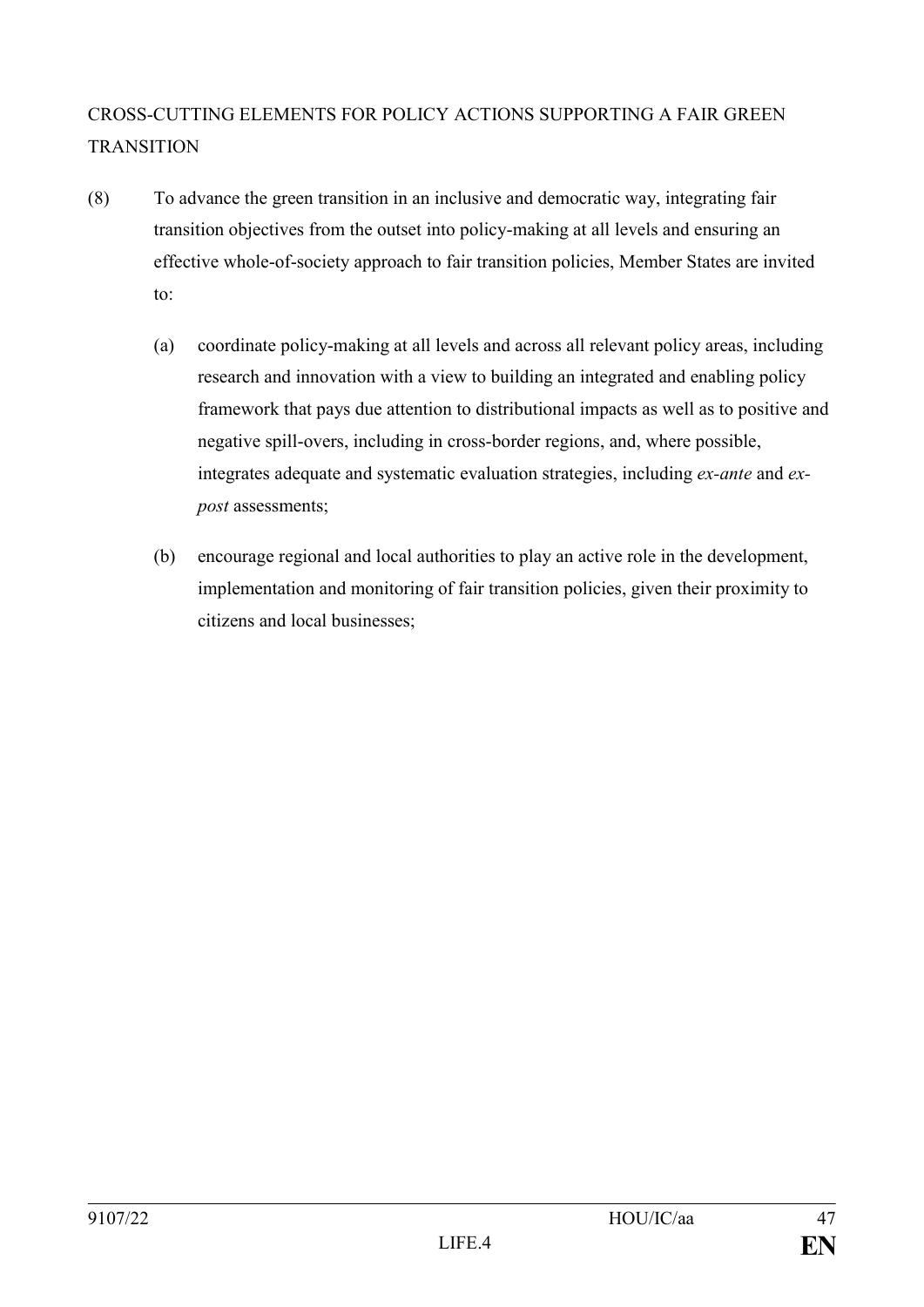- (c) actively involve social partners at national, regional and local levels, while respecting their autonomy, in all stages of policy-making and implementation provided for under this Recommendation, including through social dialogue and collective bargaining where appropriate; in addition, promote further the full involvement of social partners in the design and implementation of transition pathways for industrial ecosystems under the Updated New Industrial Strategy;
- (d) empower and enable people, especially women, as well as civil society and stakeholders, including organisations representing people in vulnerable situations, including persons with disabilities, youth and children calling for urgent climate action, and social economy actors including through the 'European Climate Pact'**<sup>1</sup>** , with a view to their participation in decision-making, policy design and implementation, also by making use of new participatory models involving people in vulnerable situations;
- (e) strengthen the operational capacities of the relevant public services to provide effective guidance and support for implementing fair transition policies; in particular, strengthen public employment services to support labour market transitions and skills intelligence, as well as labour inspectorates to safeguard working conditions; in addition, mobilise social and health services where appropriate, notably to support labour market transitions and address energy poverty;

<sup>&</sup>lt;sup>1</sup> Communication from the Commission of 9 December 2020 entitled 'European Climate' Pact'.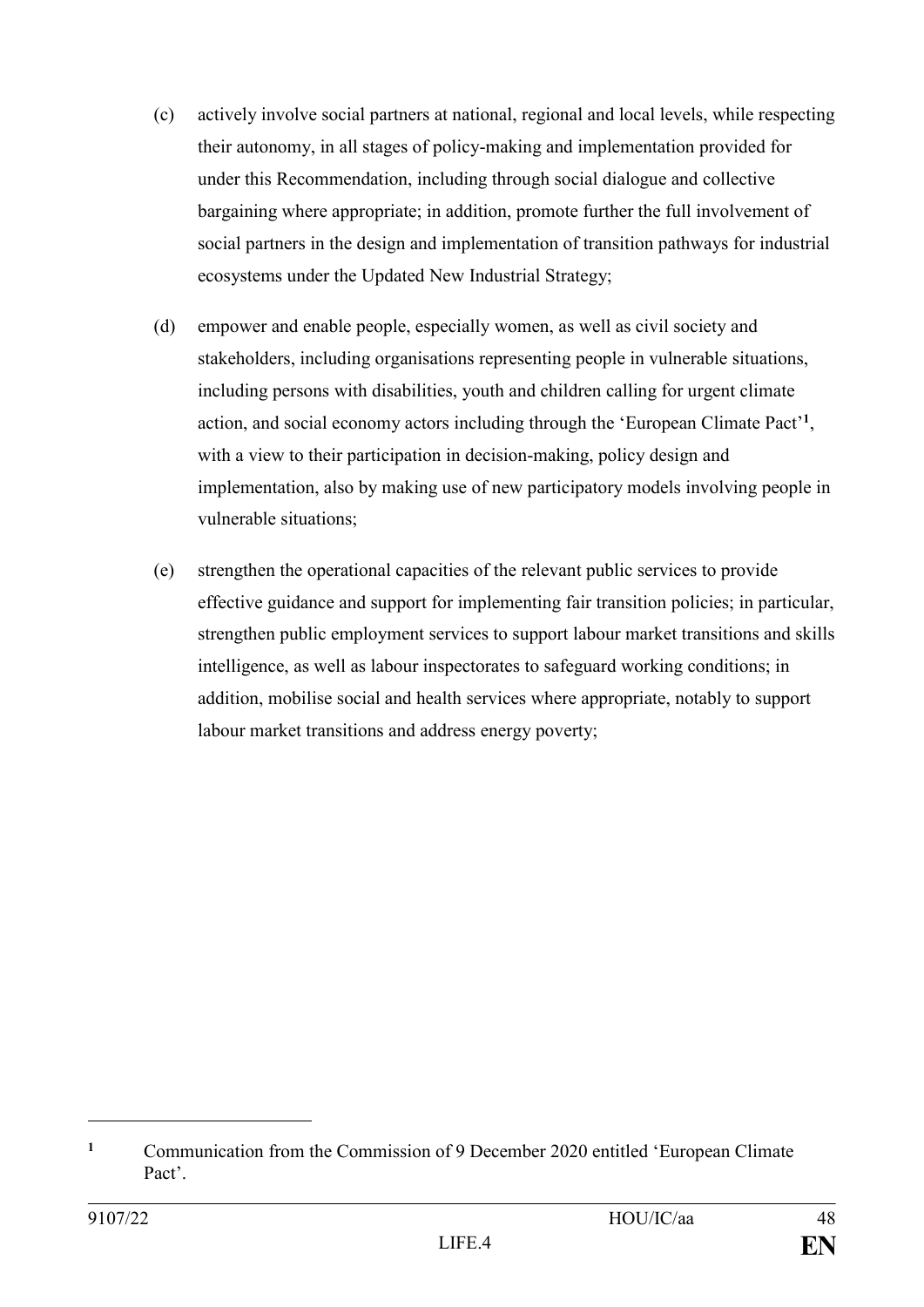- (f) support a fair green transition also in third countries in the context of sustainable development and efforts to eradicate poverty, for instance by adopting transition policies that take into account their impact on third countries and by pursuing engagement with stakeholders and global partnerships.
- (9) To ensure the availability and quality of the data and evidence, which are needed to put in place sound social and labour market policies for a fair transition to climate neutrality, Member States are invited to:
	- (a) strengthen the evidence base on fair transition policies by, *inter alia*, advancing, where relevant, the gradual harmonisation and consistency of definitions, concepts and methodologies, including on the basis of Recommendation (EU) 2020/1563 and follow-up actions in the Energy Poverty and Vulnerable Consumers Coordination Group, and using available methods for policy impact evaluations; include also evaluation and data collection strategies, notably as concerns skills, tasks and jobs contributing to the green transition*,* using sex-disaggregated data in the preparation and design of relevant policy measures and legislative initiatives;
	- (b) develop and mainstream the use of robust and transparent employment, social and distributional (*ex-ante*) impact assessments as part of national climate, energy and environmental reforms and measures;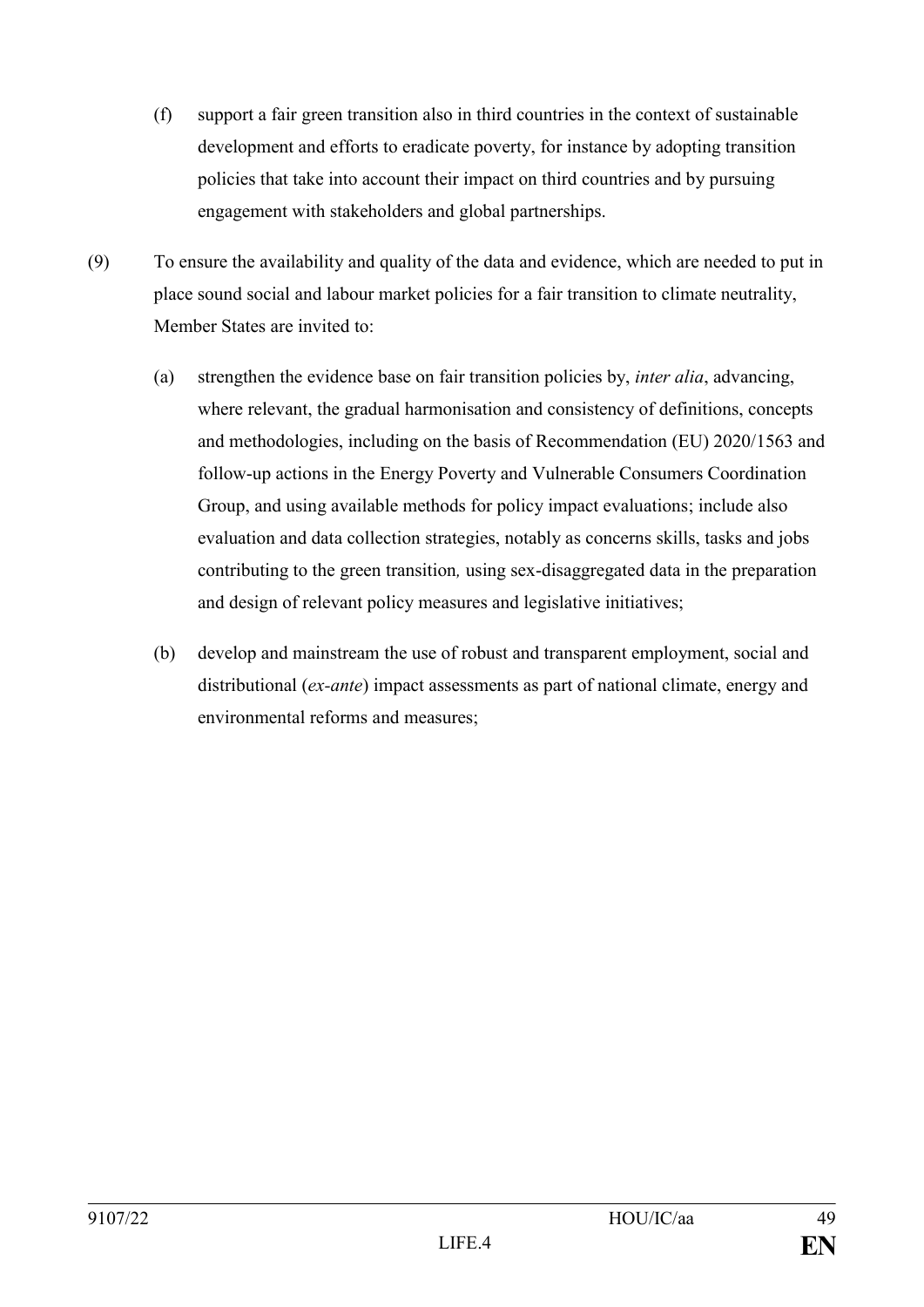- (c) ensure effective and transparent monitoring and independent (*ex-post*) evaluation of the employment, social and distributional effects of national reforms and measures contributing to climate and environmental objectives, involving social partners and other stakeholders in the identification of evaluation questions and, as relevant, in the design and implementation of evaluation and consultation strategies;
- (d) strengthen research and innovation actions at regional, national and Union levels including through funding from the Horizon Europe programme and through actions under the policy agenda of the European Research Area**<sup>1</sup>** , to enhance the modelling and assessment of the macroeconomic, employment and social dimension of climate change policies; promote the involvement of social partners in the implementation of relevant research and innovation actions, notably Horizon Europe missions 'Adaptation to Climate Change' and 'Climate-Neutral and Smart Cities', which can help develop practical solutions in support of the green transition at regional and local levels; make better use of existing indicators and monitoring frameworks and promote at Union level, where necessary, the development of indicators for skills, tasks and jobs contributing to the green transition;

<sup>&</sup>lt;sup>1</sup> See Council conclusions of 26 November 2021 on the future governance of the European Research Area (ERA), which outline the ERA Policy Agenda 2022-24, including action 4 for attractive and sustainable research careers, action 7 for better knowledge valorisation, action 12 for accelerating the green/digital transition, as well as action 20 for R&I investments and reforms.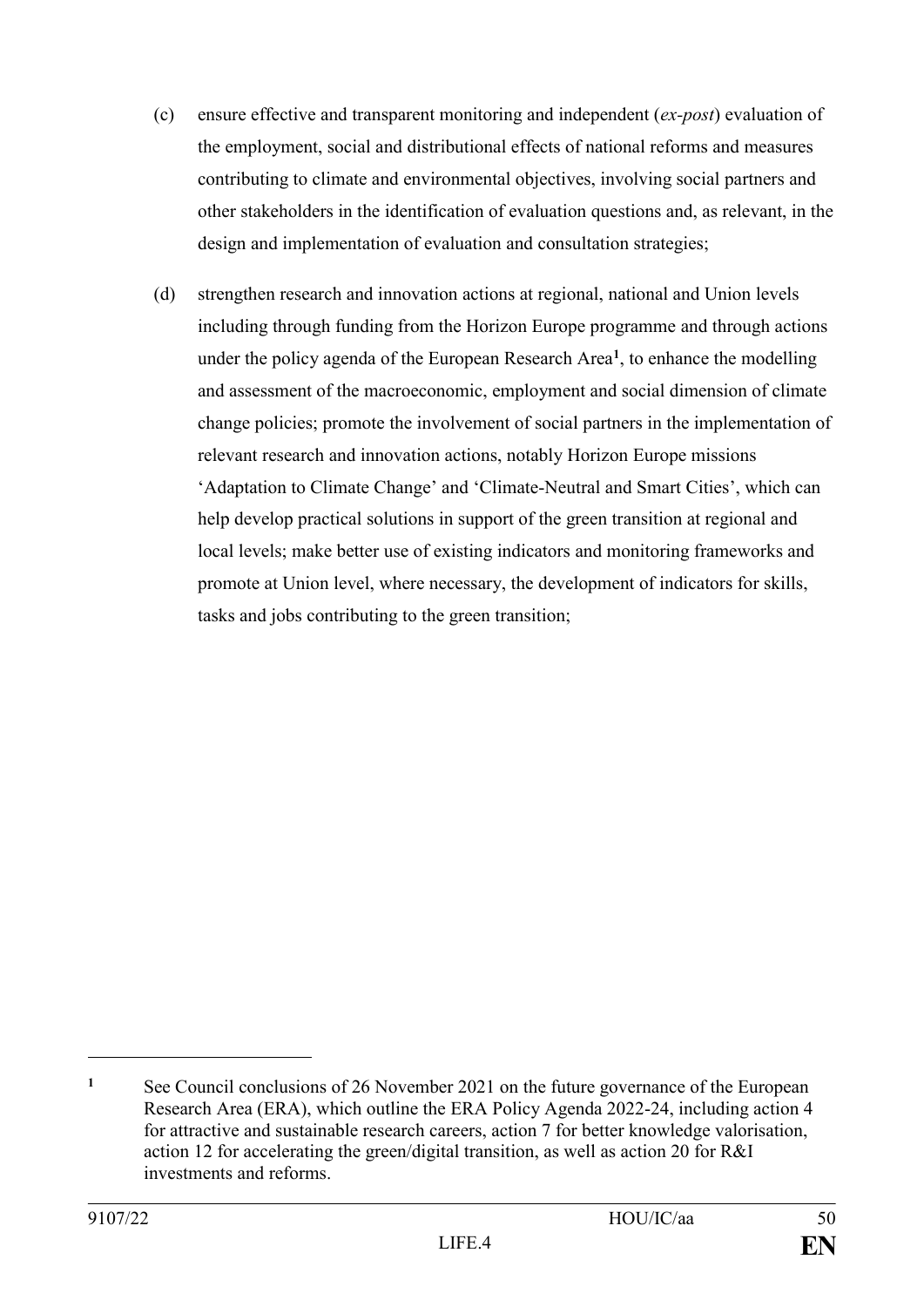(e) present the outcomes of evaluations, foresight and monitoring exercises to the public at regular intervals, and organise exchanges with social partners, civil society and other stakeholders on the main outcomes and possible adjustments.

## OPTIMAL USE OF PUBLIC AND PRIVATE FUNDING

- (10) To provide cost-effective investment and financial support, including to small and medium-sized enterprises, in line with the state aid framework to address the social and labour markets aspects of a fair green transition, while exploiting synergies across available programmes and instruments, and focusing on regions and industrial ecosystems most affected, Member States are invited to:
	- (a) implement fully the relevant reforms and investments under the Recovery and Resilience Plans, ensuring complementarity with other funds;
	- (b) mobilise, and ensure a coherent and optimal use of all relevant instruments and funding options, including technical assistance, at Member States and Union level, to support relevant actions and investments; Union funding instruments comprise, in particular, the Cohesion Policy funds, the Just Transition Mechanism, InvestEU, the Horizon Europe programme, the Technical Support Instrument, ERASMUS+, the European Globalisation Adjustment Fund for Displaced Workers (EGF), the LIFE programme, the Innovation Fund and the Modernisation Fund;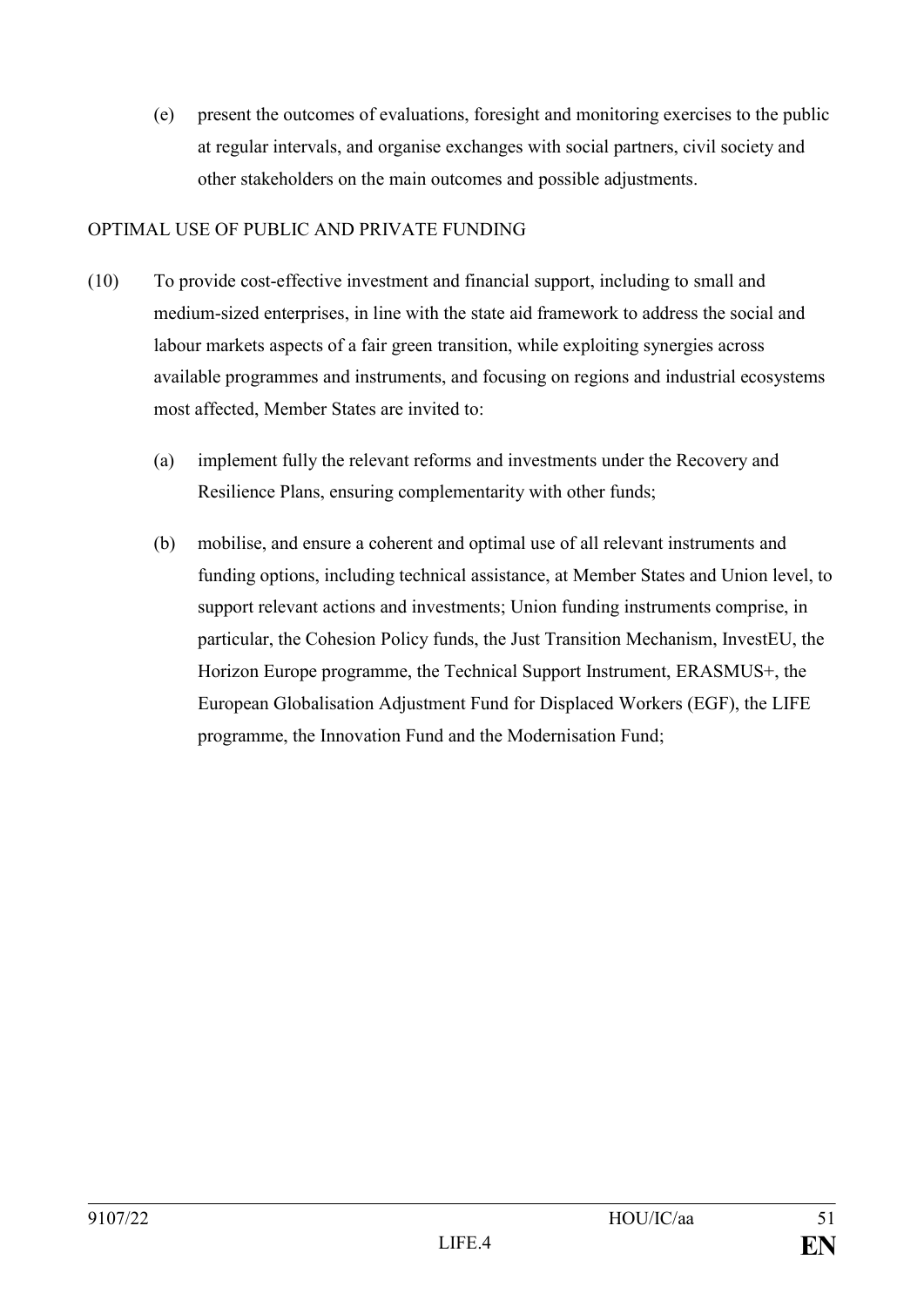- (c) commit and deploy adequate national resources to contribute to the implementation of comprehensive sets of measures delivering a fair green transition; those measures should be adequately financed, including by improving the quality of public expenditure, mobilising further private financing, and/or using additional public revenues; in particular the revenues from the EU ETS could also be used to finance measures that mitigate negative social impacts of green transition; take into account employment, social and distributional aspects in the development of green budgeting practices;
- (d) share best practices with other Member States, for example, on the development of programming documents for individual Union funds or the development of relevant national strategies and projects.

# FUTURE ACTIONS FOR A FAIR GREEN TRANSITION

- (11) To pursue useful follow-up actions to this Recommendation, the Council welcomes the Commission's intention to:
	- (a) further enhance the exchanges with key stakeholders, people and communities concerned as well as exchanges of best practices, including in the context of industrial ecosystems' transition pathways**<sup>1</sup>** , notably in a cross-border context and with a focus on the regions and sectors most affected;

**<sup>1</sup>** As announced in the updated industrial strategy, such as construction, energy intensive industries, or mobility.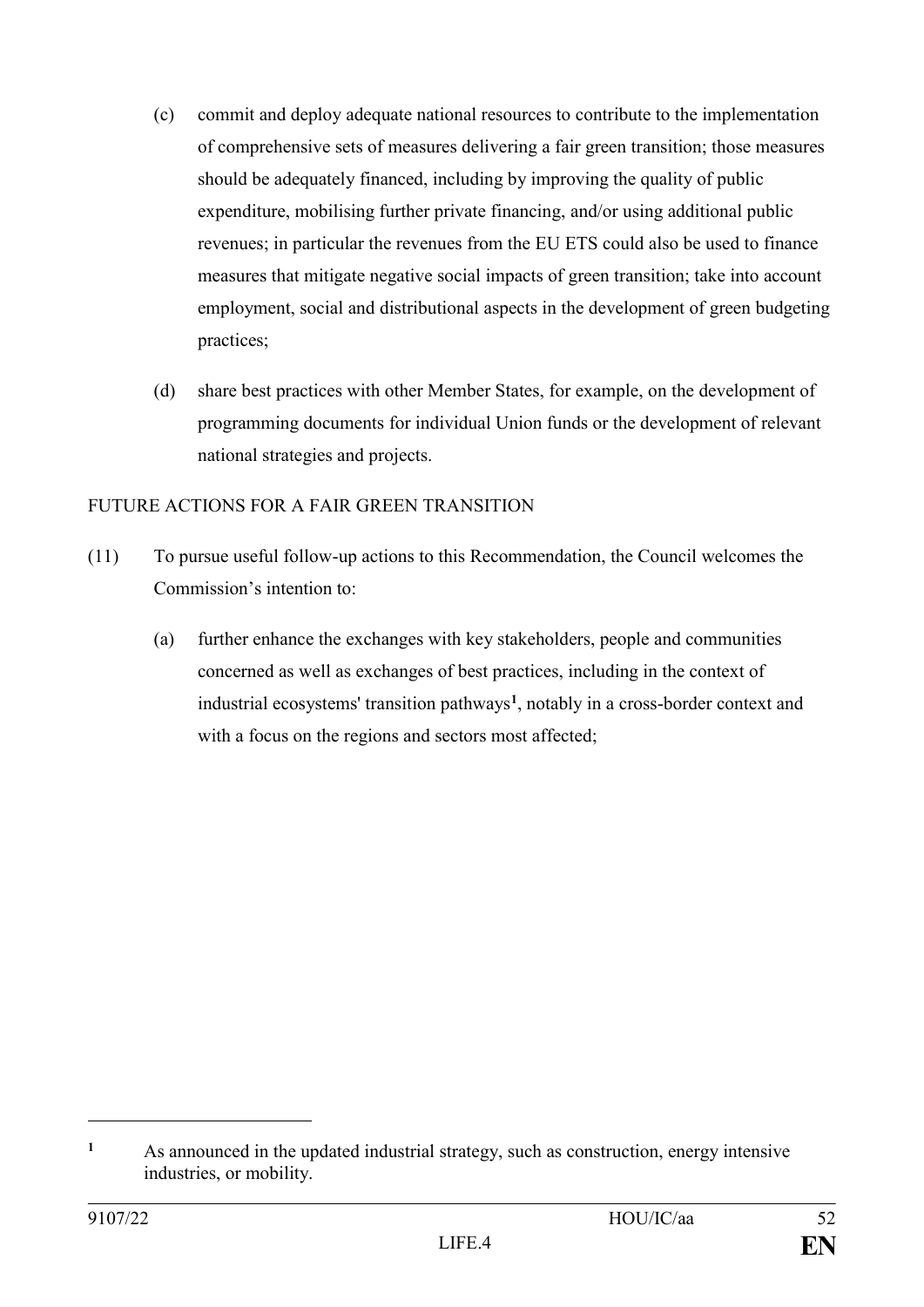- (b) support the enhancement of the adequacy, consistency and effectiveness of Member States' fair transition policies, including for the employment, social and distributional aspects to be considered in the design, implementation, monitoring and assessment of the national plans and long-term strategies, possibly also in the context of the future review of Regulation (EU) 2018/1999 as appropriate;
- (c) consider, in the revision of Commission Regulation (EU) No 651/2014**<sup>1</sup>** that will take place in view of its expiry at the end of 2023, whether the available evidence justifies easing the rules in relation to aid for social enterprises' access to finance and as regards aid for hiring disadvantaged or severely disadvantaged workers; **2**

**<sup>1</sup>** Commission Regulation (EU) No 651/2014 of 17 June 2014 declaring certain categories of aid compatible with the internal market in application of Articles 107 and 108 of the Treaty (OJ L 187, 26.6.2014, p. 1) (the 'General Block Exemption Regulation').

**<sup>2</sup>** In line with the communication from the Commission of 9 December 2021 entitled 'Building an economy that works for people: an action plan for the social economy'.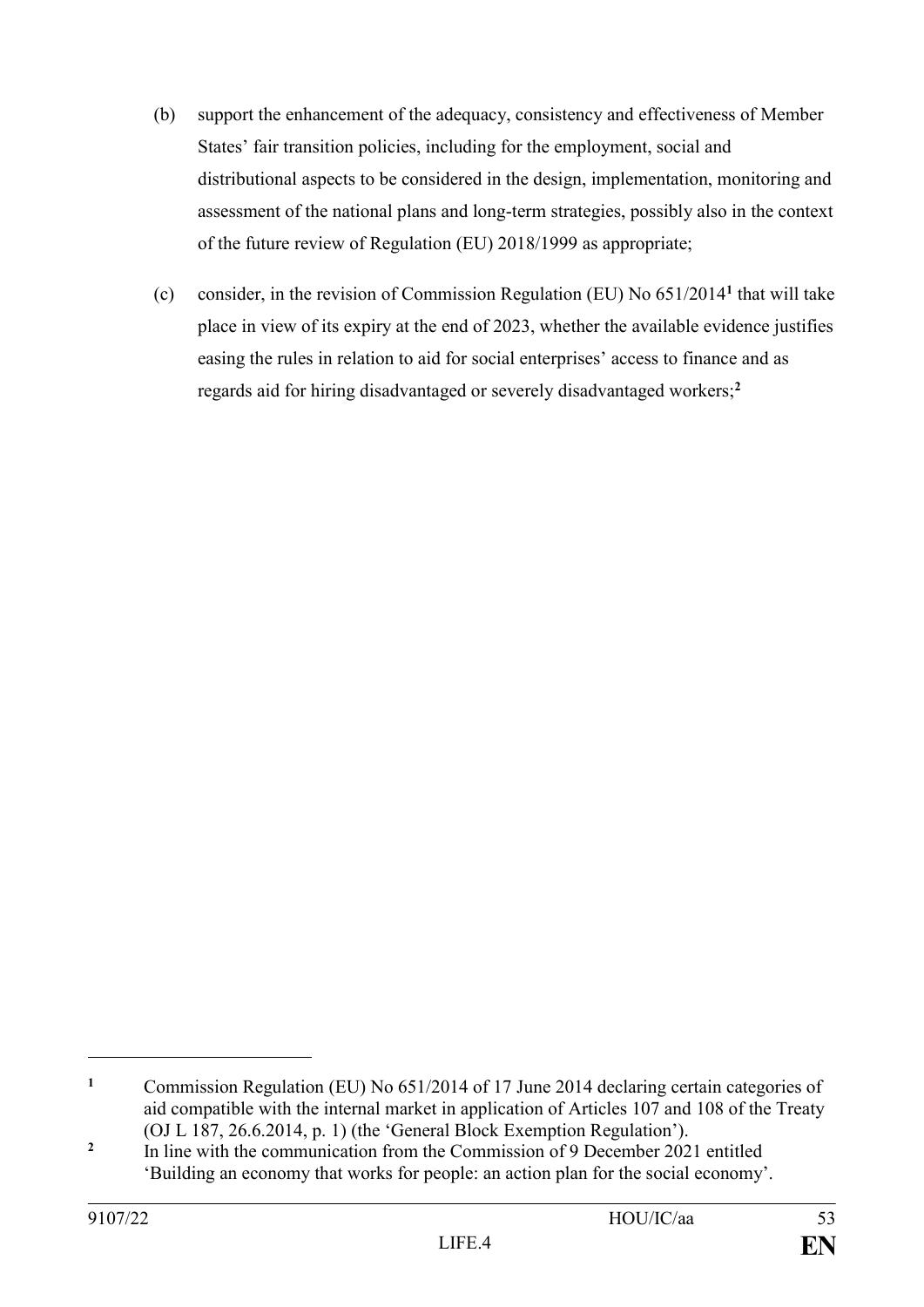- (d) strengthen the database, notably by accessing administrative data sources and, where relevant, data from social partners, industries, civil society**<sup>1</sup>** , and public opinion surveys, and update methodological guidance for assessing employment, social and distributional impacts of fair transition and climate and energy policies, including with a gender perspective and in the context of the European Semester, as appropriate; strengthen also knowledge and measurability of key concepts of the green economy, notably of 'green jobs' and 'sustainable jobs' as relevant, in close cooperation with Member States and taking into account approaches and processes at all levels, also in order to anticipate change in the labour market and address in an overall way restructuring processes that will require targeted and effective upskilling and reskilling policies;
- (e) enhance, where relevant, its regular monitoring and foresight analysis on energy poverty developments and risks in the Union, including social and distributional aspects, also to inform the work of the Energy Poverty and Vulnerable Consumers Coordination Group and other relevant expert groups;

**<sup>1</sup>** Conducted in accordance with Union legislation on data protection and access to public sector information, such as Regulation (EU) 2016/679 of the European Parliament and of the Council of 27 April 2016 on the protection of natural persons with regard to the processing of personal data and on the free movement of such data, and repealing Directive 95/46/EC (General Data Protection Regulation) (OJ L 119, 4.5.2016, p. 1) and Directive (EU) 2019/1024 of the European Parliament and of the Council of 20 June 2019 on open data and the re-use of public sector information (OJ L 172, 26.6.2019, p. 56).